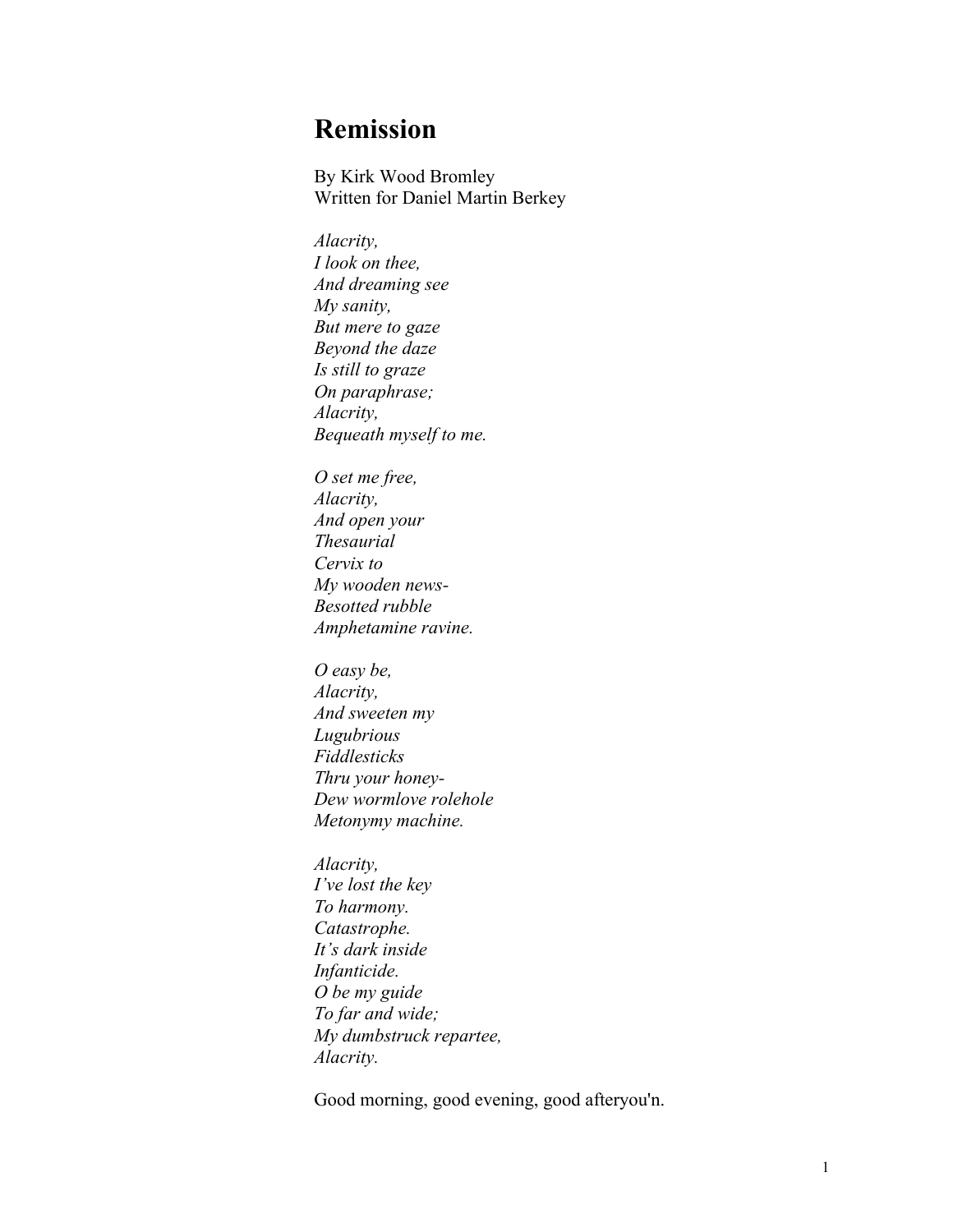My name is Daniel Martin Berkey, and I am a post-schizophrenic actor. Now, before you say, "That's impossible," Or "Aren't we all?" or "So what?" or "Monkeys Seem to be playing a much smaller role In the manufacture of ball bearings Now that saying things is unsaying things," Allow me to magnify my vagueries, As having said the very thing I shouldn't Have said, for once it's said what else is there To say, which is much less than to say what You get is what you see and what you see Is what you don't get, hopefully won't get, Because you don't want it, being as you Already have it, it's just not there for The having, especially not within This fey glomus of regenerating Ruction where we in superannuated Immediate symbologies still strive To share what we don't have, which, in the end, Or in spite of the end, is really all We have for our ridiculous attempts To be free of that mind-poaching chasm Between what we say and what's said of us, Which, after everything's been left unsaid, Is the pulse of the schizophrenic corpse, But, as I was saying before I was So rightly interrupted by myself, The Cock of Essential Marginalia, In having said the very thing I shouldn't Have said, I feel I've no alternative But to say it again, which is to say My name is Daniel Martin Berkey, and I am a post-schizophrenic actor. To knack this knurled knoot, let us look At said epithet (or is it epitaph?) Composed of three hostile, collaborative terms: Post, schizophrenic, actor. Together They make up me as I have come to be By that illusion I shall here engage With the goal of playpenning me in you That this braggart walk-shed disable Our psycho-pomp, "Different lines to common mines," Into our dream lub dub, generating A trusting place of pure piano milk, Generously slow light, as uncut as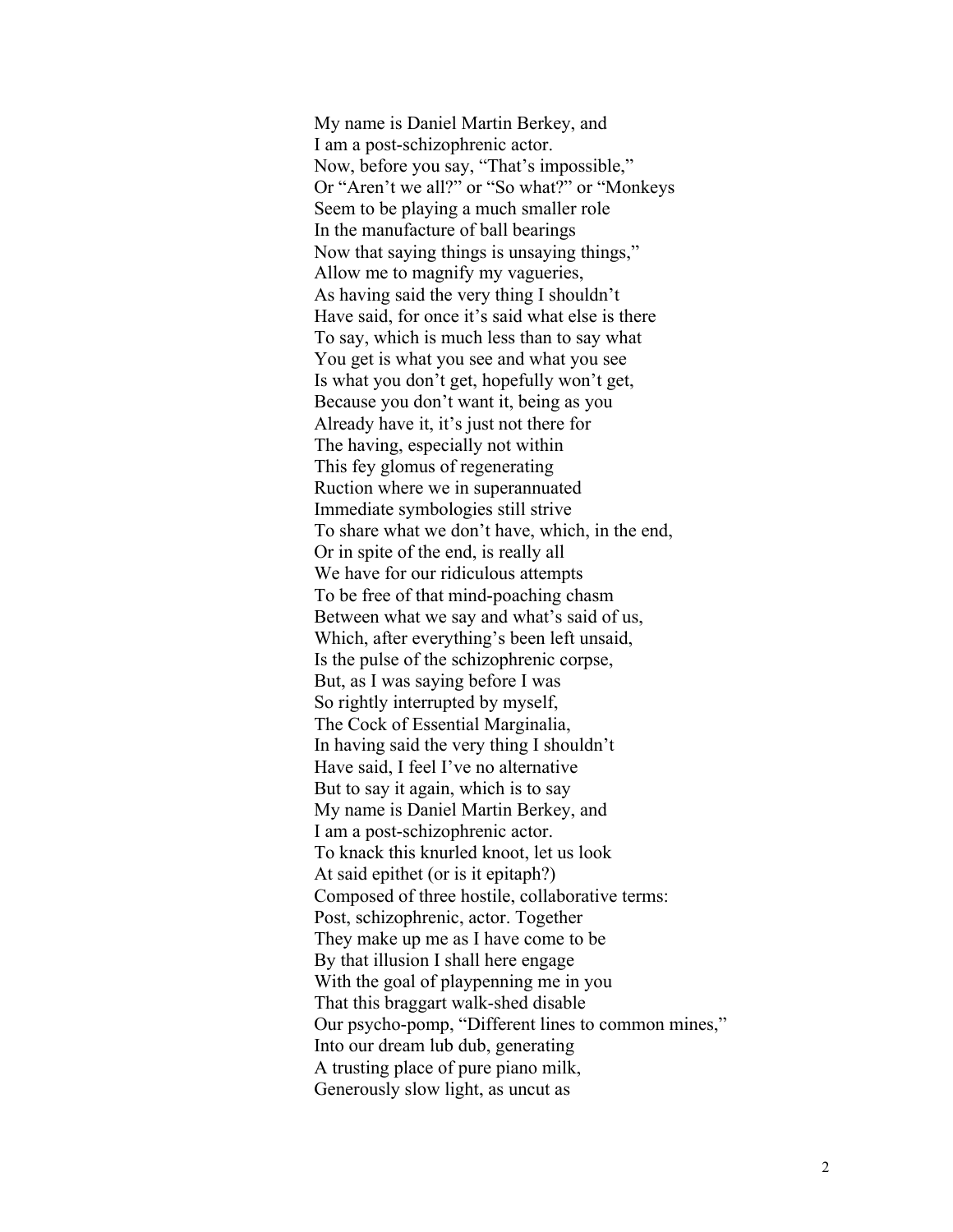The belly-up elation silent types Feel when their peeking leaf of blunder In the sluiceless word range suddenly shunts A metaphrastic nib thru their ellipses, Sprouting complex conjugates all about The incendiary, do-it-over Devices of their pattern-deranged Charisma, the current pet deity. A place like that, and then some, kimochi? Excellent. So: Post – after or has been. Schizophrenic – remains to be seen. Actor – a notion forever running From one place to another looking for Who knows what. Given these moldings, the phrase, Post-schizophrenic actor, is employed Under permanent contract for the task Of exhibiting schizophrenia That you might see how schizophrenia Doesn't exist save as the scent of fear In an only kidding, which is to say I don't much believe in winning a match With a make-shift perspective projection, Yet which isn't to say I'm not overjoyed To be here in this place, choking on you, Especially considering the places I could be, was quickly headed, felt it My nihilistic obligation to invade And let conquer. Compared to those places, Which I shall in the course of your sit-in Against this place being simply this place, Describe with the urgency of the damned As they blow ever gently on the fires Of redemption that peter in the rain Of tears from our regretful radix point. Compared to those places, this is the place. Yes, I was diagnosed schizophrenic. Yes, I confess the symptomology. And yes, I wear it like a badge of flesh. But what? I love the love that loves to love. I have dug an escape tunnel into Your bunker mentality and emerged Into this splurge-pocketing, dark in light Community that my lapactic spores Might deviously barrel a shadow-Encrusted wonder woman spinal musk Across the molehills of your wolverine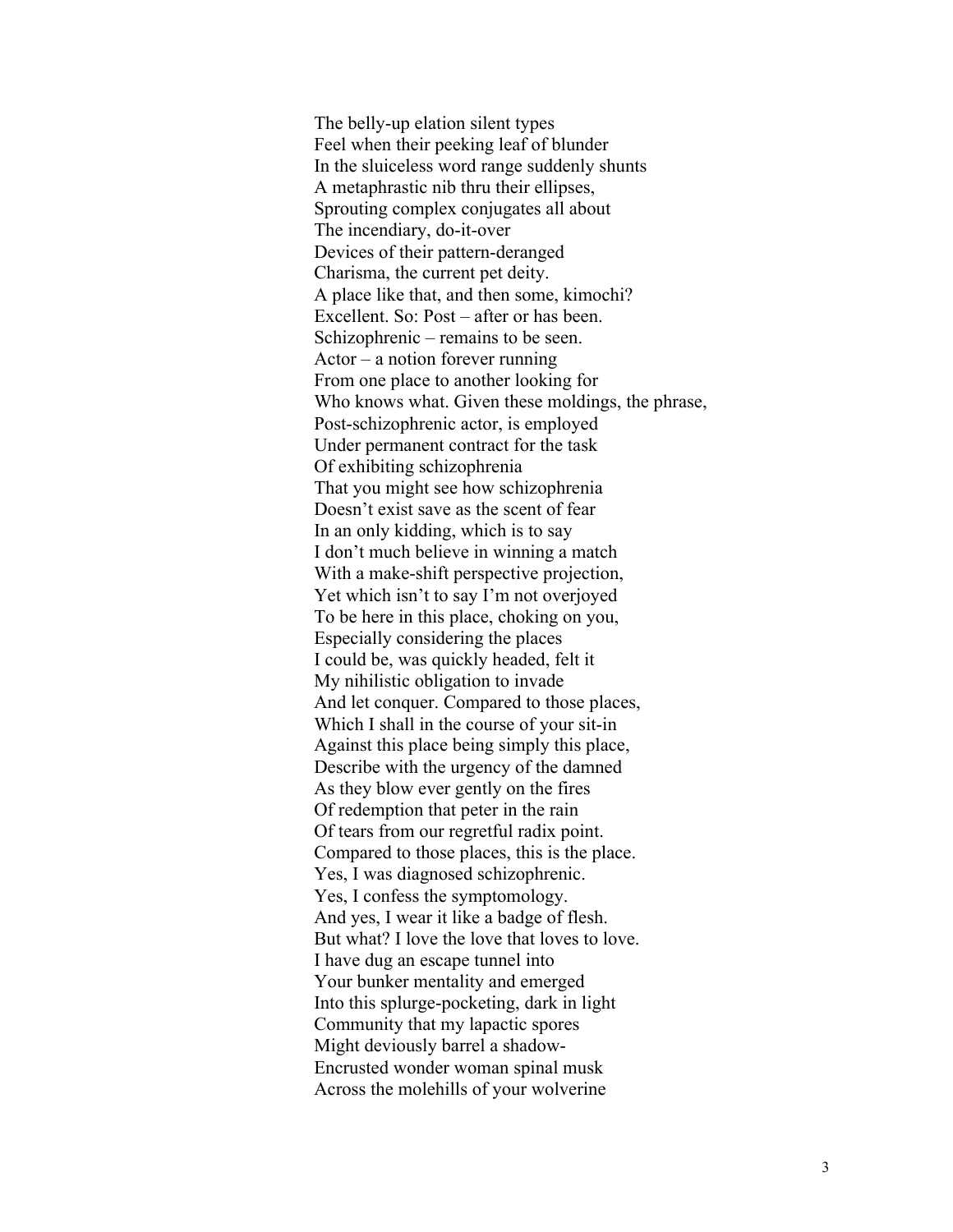Shalom, blasting all security concerns With my porch talk, because here it's me and you And our exact opposite, wildly nursing The world self that too rarely takes to suck Yet is constantly at it, screaming at Syringes, "I'm proppt between two okay Feelings: the need to be done with it and A willingness to study the etiology Of finishing on time!" Post -schizophrenic Doesn't mean I'm no longer schizophrenic, Cuz once you go back you never go black, But it does mean the predicative calculus Whereby drug lords might identify me As a risky purchase in a habitat Of fair -weather do -goodism has been Laterally upgraded such that my Connectivity, reliability, usability, Processing speed , and gutter punk sex appeal Meet the industry standards required For a mellow junket thru the brainstorm Few doctoral candidates can merely admire. My language, ruined (as it is) by sincerity, Cannot adequately reflect my sense Of being completely free of prenatal fears; A new man, in effect, even if that Makes me a little heralded specimen Of the "Do I Know You?" School of Solicitude, But s'fice to say were I (and I am not) Required to give a yes or no answer To the question "Are you schizophrenic Or just inappropriately inclusive?" I would not, as I would have, talk the talk. Something happened to me. I was attackt, Repeatedly, tho always by differing degrees Of affection. First at conception, then Throughout the long hot winter of misconception, And finally, much earlier, freeing me From the co -independent variable That kept me from calling myself stable Enough to stand up here n say "This is all There is – Me in a melodic bubble Balancing on the continent of your tongue." Which brings me to that other words, actor. By way of full disclosure (where I mean To iterate contours, for I have been Too long on the way of part disclosure,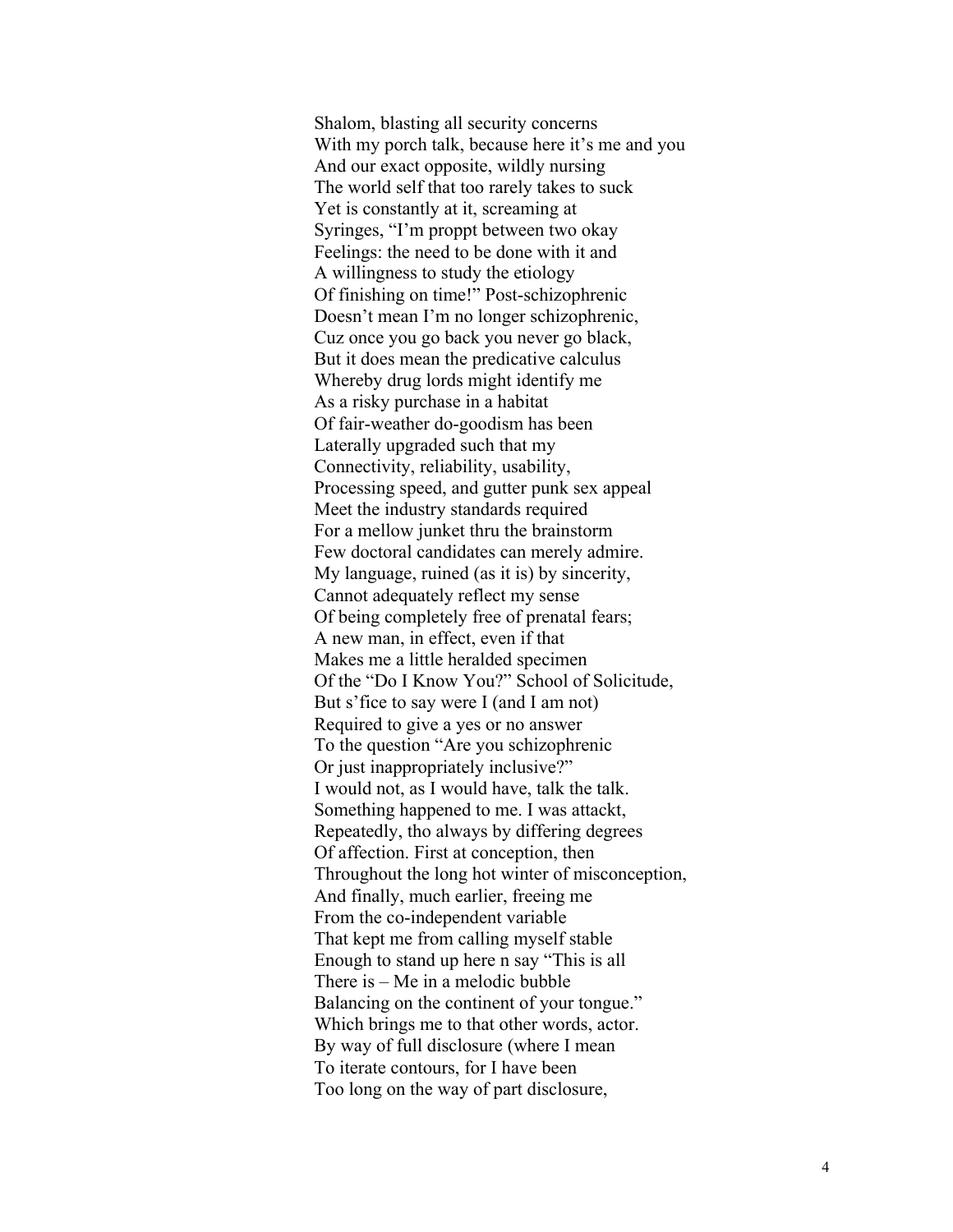That hush hush mysphonic endless instance Whence impersonal personalities Hurl hard androgynic gutterballs At my brash pre -performance bugaboos , Bringing me much acausal wunderschreck In the dead pledge drive), I am an actor, Which too staged confusion, in an age of Congenital commercials, has come to mean The words I am speaking are not my own. I am a post -schizophrenic actor Who doesn't support schizophrenia Save as a personal trainer the well -off Can't afford. True story. I am an actor In remission from schizophrenia , And I am an actor in Remission, A one -man play about schizophrenia , And that's no joke. It's a see -thru picture Of your face on my face, which is why No one's laughing in that new -fangled way, You know, like all the oxygen's run out. Yes, I am an actor in Remission, A one -man play about schizophrenia, And that is a joke, being a wildlife Refuge for one dead duck, tho that dead duck Is many people to many statues , All of which read, smudged out at their base, "Tomorrow's just a yesterday away." Now, being as I am what I am in, And I am in your fresh muckrake flambeau, One presumes the operation will be A success thanks to its complications, For the surgeon, Dr. Time Out New York, Must perform the procedure on himself, Using broken joints to fix broken joints Which slip the more they're set and set the more They slip (following the old rhetoricians Into the rundown building of ridiculous Theme parties), and a joint set incorrectly Does far more damage than an unset joint As one debilitates, whilst the t'other Falsely empowers, causing deeper breaks Which cannot set because they cannot slip, And that's the secret behind the mistake "Being in the thick of things no matter how Thin the evidence that being thickens." So'f you require proof of my remission,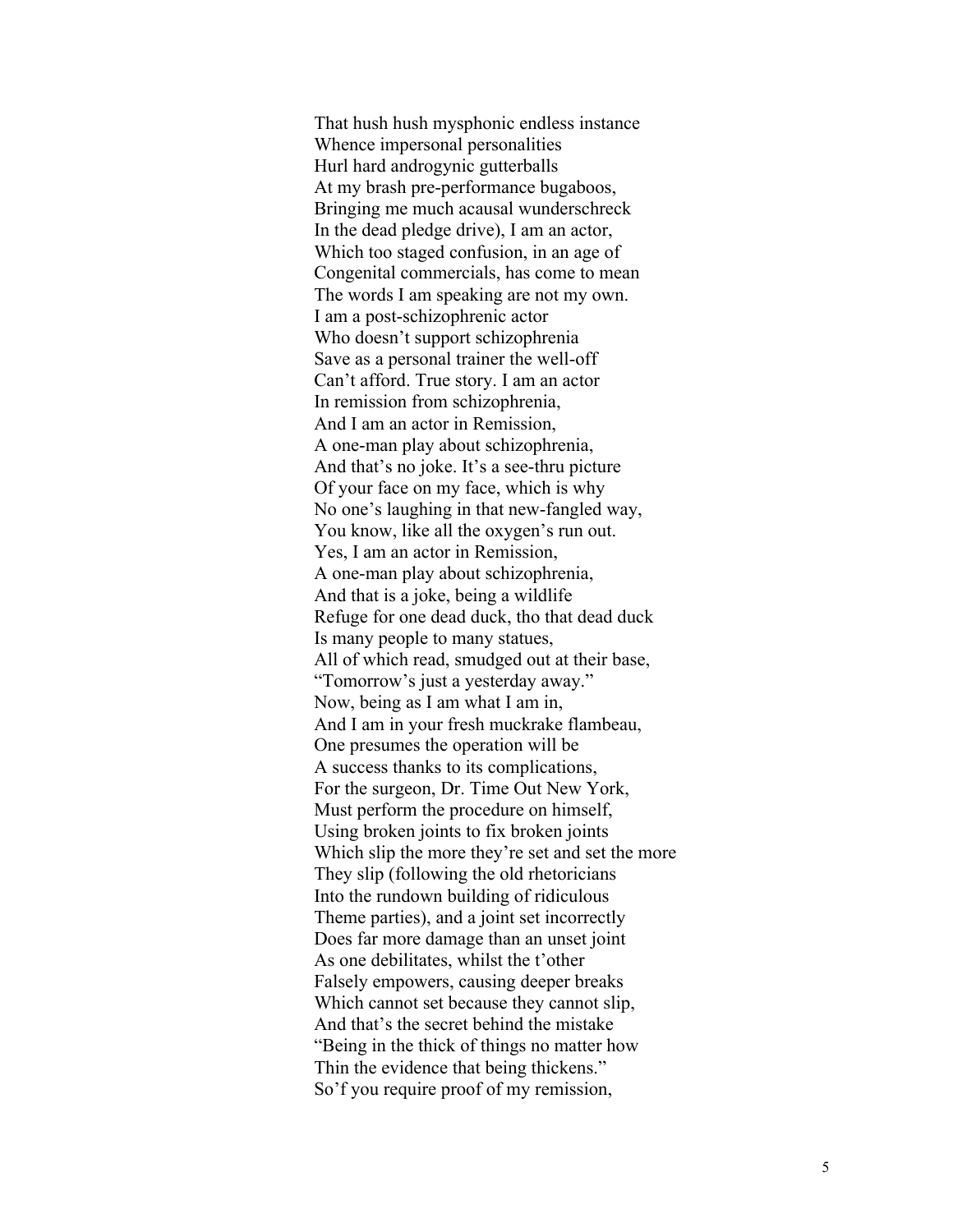Here 'tis: Pri'r to my state of post my state, The task of speaking someone else's words Like they were my own was trying to force A potshard to pretend it was a pot Before it was a muddy dream. But now I keep my word speaking words not my words Like they were, for thru this Mobius Scope I aim to keep the aim upon the sign My bad implications have hid from me For good reason. Which leads me to conclude, I am a post-schizophrenic actor, And I am here that we in joint obversion Might make prochronic fact my ingress thru The mythic and organic transmorphism In my modular, faux human being From twinkle to problem to messiah To monster to honorable senator From the ingrate state of self-assurance Via this infarctive, healing, deic Rheogony of a so-slurred disease Commutatively termed dementia praecox. Aka the intertextuality We all hoped wouldn't come for some time But which already left, leaving a vibe Of "Hey, Dan, tell us your life story, Cuz that's some fuckt up shit you been talkin, And wouldn't it be cool to go snow camping Somewhere with a little less, ya know, snow?" I am more than happy to oblige you In that urge, for this is that grief ritual Into which I've been installed by my own joy, For I am for the joy, the operand That speaks for me, for I am a mountain Making love to the lichen that keckles it. See, this, like it or not, is my story, And my story, like all stories, is a story Of a journey. This journey, like all journeys, Is a journey thru a place. And this place, Like all places, has a place in our world, A world we inhabit, which is why this Is going to be extremely difficult. I have swum, drowned in, drank, and crawled out of A sea so hostile to my Cartesian lungs I must relate my flounderings, that for you Around whose ankles, necks or higher questions Such swells now swirl, a survival cut-up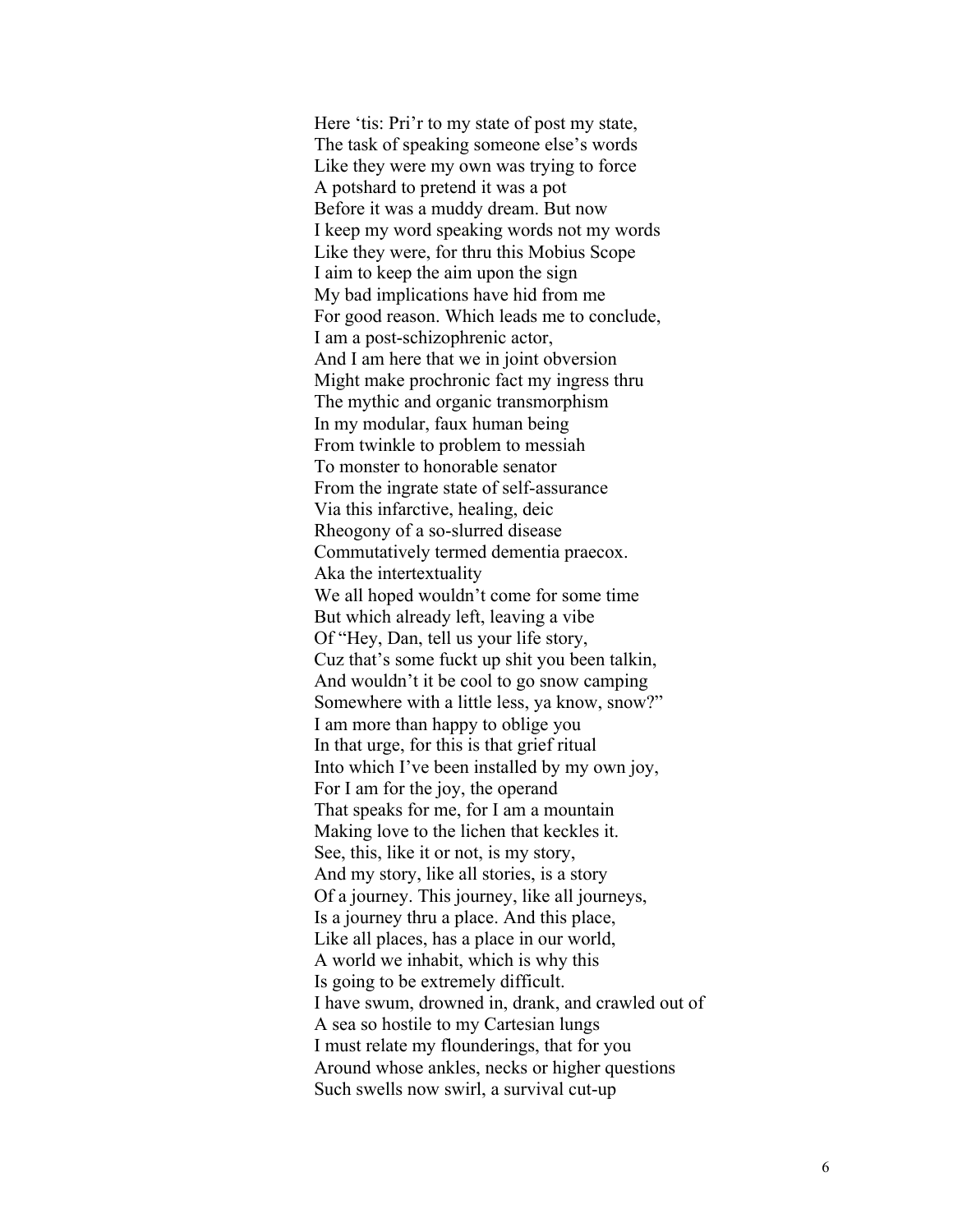Might provide some eidetic flotation Sinkhole for your devisal, be it to Stay above or to mark where you went down, Tho wanting to help you doesn't make it Any easier to get help to you Give your location of uninformed Readiness, yet none of this is really Relevant to knowing what ready mean s In a place where knowing what ready means Means you're not ready. So, are you ready? Before I begin, I want to begin By touching each of you. Nothing criminal Or priestly, just a fashion -forward touch To up the trust, start the feedback flowing, To lay the basic tracks of our mutual Incision, cuz isn't that why we're here Before anything we could ever unsay? Are we not here to be toucht in some way? Not in any way, of course, this isn't That, this is just our wanting to be toucht In this place in some way. Problem is, we Don't know which way we want it til it happens, Or doesn't, right? Or we know which way we Want it, but when we get it, well, we don't Want it. Now it's the wrong way, or so we Think, cuz often on reflection the wrong Way news and improves, replacing the right Way, becoming what we want because it's Wrong, which, when remembered, is righter than Right, or it's not, and then we just feel Wrong, or we don't, it was wrong, but we don't Feel its wrongness; it just happened, and You can call it wrong but that somehow makes It feel better, or go away, which is Sometimes the same damn thing, be that sad or No, cuz sometimes when a thing goes away, Even if it was wrong, it doesn't feel Better. You miss it. The wrong made you feel Wrong for feeling right, so, you see, touch is Weird, not because it's weird, but because it's Touch; we must be toucht to live, yet we Fight it, we fight life with touch, yet here we Are because, I believe, we want to be Toucht, maybe not in the way we're being Toucht, but in some way and that's what makes us Us; we submit to a way of being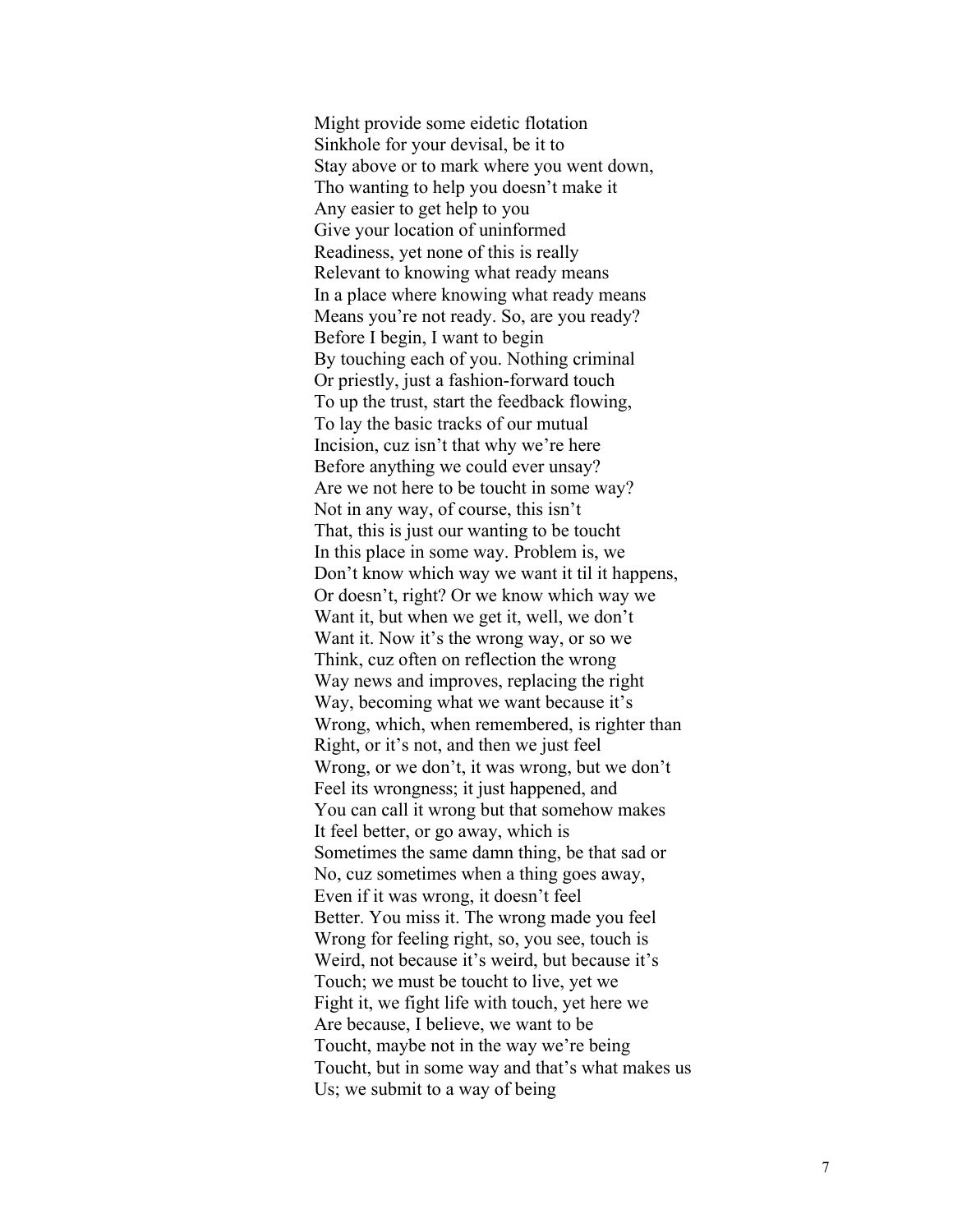Toucht, which we can't predict will be right or Wrong, yet we submit to it, and we are. So, in celebration of the demise Of my fear to touch those who would be toucht And to be toucht by those who would touch me, I touch you, and by touching you, am toucht. Has everyone been toucht? If I toucht you But not your neighbor, please, touch your neighbor, That thru such sweet infection all are toucht. Nice. I feel a tangible honesty Among us, which is my cue to start acting. Good morning, good evening, good afterboon. My name is Daniel Martin Berkey, and I was born into an infinite field Of dots. As to the nature of these dots, Dots have no nature save their point, wherefor I am an infinite field of points, Which seems my point, tho only to a point As these points are hard to pinpoint given To point at a point an algorithm Must determine how to point at a point, Yet an algorithm can't be pointed out Unless what a point is has been pointed out Which requires pointing out an algorithm Whence one may point in order to point Algorithms at a point, so, what's the point? That, in a nutshell, is a nut unshelled. See, the surprise is not schizophrenia But the ubiquity of schizophrenia Within an absence of schizophrenia, For schizophrenia could be seen as The near communicable half belief That orthocenters may be scattergrams, And that so few are enthralled to that thought While acting on that thought in a world Of heraldic, entertaining extinction, That's surprising – yet, spite such normalcy, I was born, and lacking that, instantly Outgrew the lessons of my great, great ground-Squirrel, like you, only with extra loud Inverse tangents of messianic lactation, Correlation crises, colony collapse disorder, And other neaps of untoward appanage, All zugzwanging my efforts to inspect My circumstances without fully Ent'ring into them (aging in place of),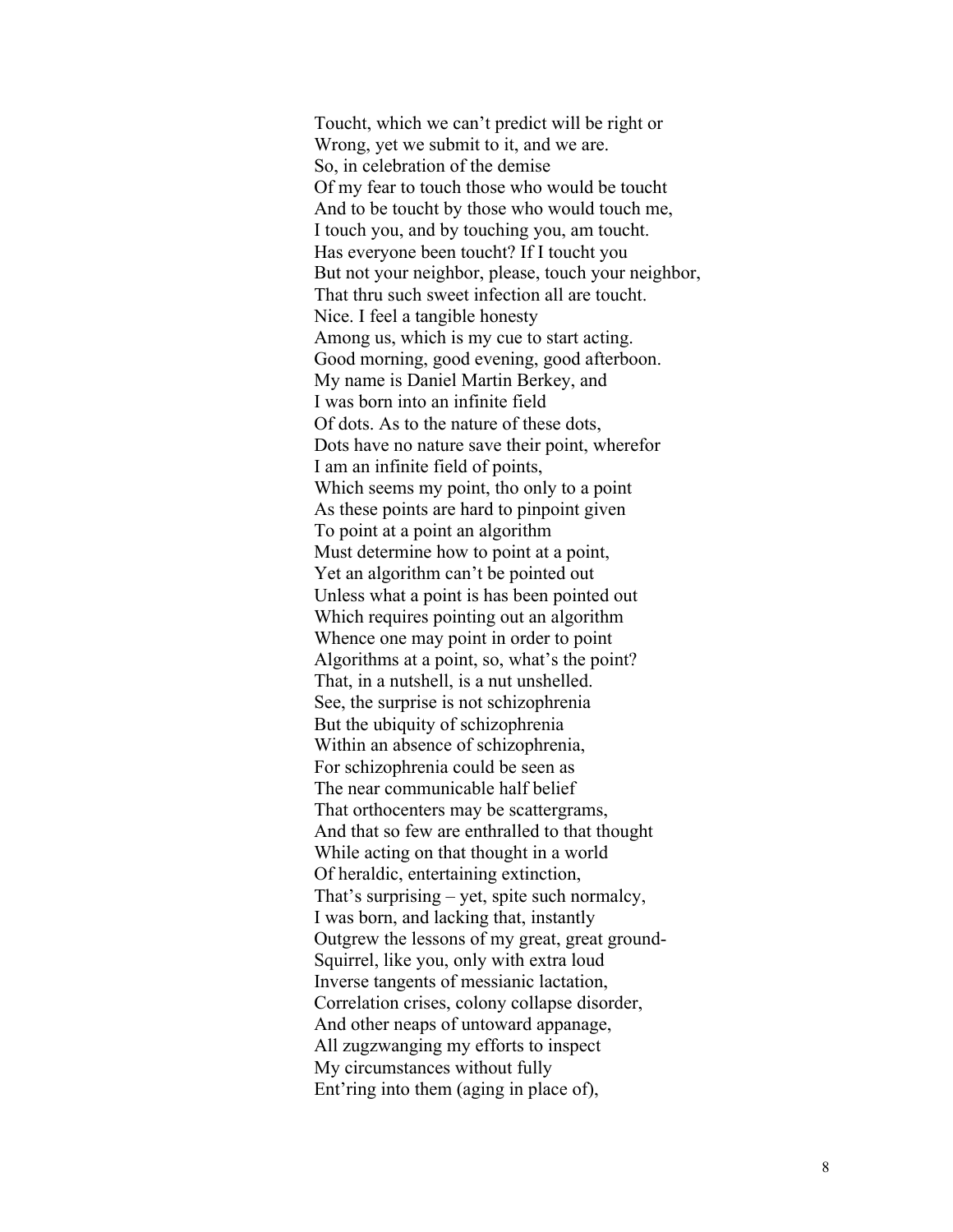So it's all hear say. I hear what you say And sell it on the syntax market for Mumblecore gurus. But let us return To epigenesis with a tazer On a homecoming float, soggy with now. To midge into this upcycling disaster, As I did - as we all may - thru the frippage Of two violent, conscientious egg masks, Is much deplangentizing to the sage Whose root is why he's "rhymes with pluckt." My birth Was nothing short of tragically effective, For I was born Daniel Martin Berkey, Previvor of the locavore "fresh kill." Tho broken, lead-filled, and "cute is the new Crazy," my birth, like you, can't be recalled. The manufacturer filed for clemency From the bogus astral complaint, so I'm Me-ish, with continual distortion, Which seems a fate less cliquey and "free trade" Than banging Schoenberg out on a bad dug. What I do hearken to about my coming Into the smog is how little it affected My plans of divorcing myself from any Sense of ownership in myself. My mother Was there, tho she later persuaded me Otherwise. And she was, or she would have been In the pictures someone failed to take, Quite moved, or what she called "romanticized By actions ingermane to my destination." My father was unthere, tho he was told Of it later by his tools collection And is said to have resisted saying With middling flair, "Whatever it takes To make me look in charge." The body t'wich My mean deviation was conscripted Seemed less than agog on the promotion. Its soundscape, "Paranoid Gluehead Sunrise: How One of Us Didn't Exactly Fuck Off," Failed to capture the complex abscission I suffered in gaining the dopamine To mixmaster this creepy, weepy voice: My body is a bag of borrowed goods Others call the God-given parts of me, Tho God, that injun giver, wanted em back. But have I told you how troubling things can be For a man with his head in the clouds when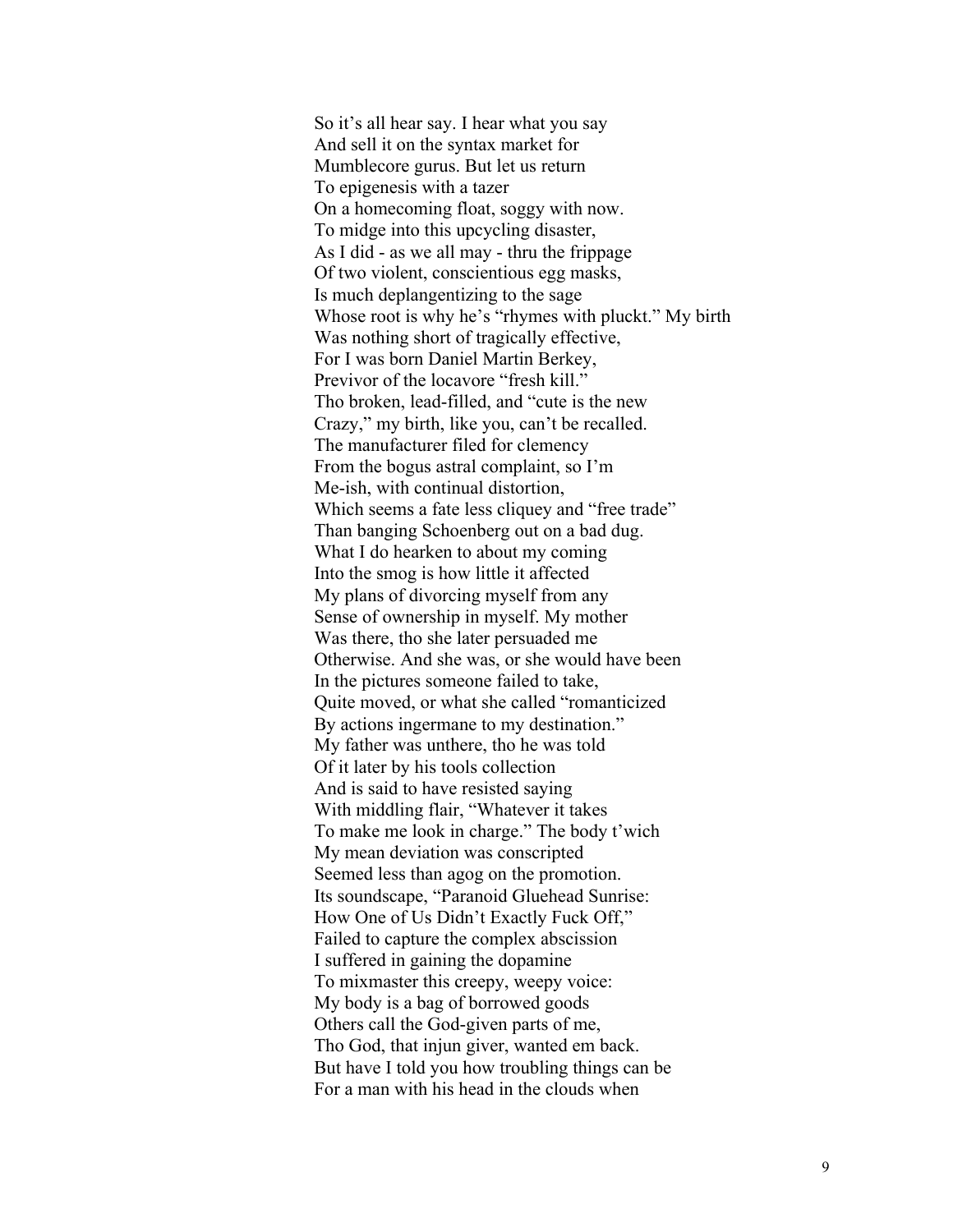Those clouds are in his head? It seems I've not. Therefore, it is for you to enter My body, precognitively, that you Might grasp at its straws and carry the day For yet another day, to consider I don't know what thingling. Take my body Into your honor system, minus gavel, Gimme-isms, or payrolled ignorance. Just be in my body in that deft way You have thanks to hours spent in the corner, Lightly smackt in oils of odd indifference, Brief yet committed, fingers out the mouth, Mind focused on its mist, a vengeful, loving Skew distribution, darned into the dark. Behold my body and tell me what you see. Scratch that. I'll tell you what you see. A scam Far more economical, aka Enlightening, than looking at your body In the way I'm looking at my body. Like I'm a man once thought himself the Christ And is now between careers. I'm feeling Wifi and I'm looking at your body In my body as it darts thru the splunge Of the existential non-qualifier. My brain, which is all I know of ibid, Tingles like a single intermingling With icons. My brow, tenuously modern, Is input packaging for feeling put off. My eyes pose as monasteries for chavs With vision grudges. My nose won't stop Being my face. My mouth has three seconds To learn to stop time, over and over again. My jaw is clencht in gripe, cheerily so; Just think the dreams of a man-suited man Frozen to his desk by the blusters of His own cold projections. My neck, rigid, Forces me to seem a high-priced mock-up Of the Devil's Postpile from a glam ad For the cowpig deathstyle; these yank stalks, My arms, like dignitaries transiting The paltry, crucial squabblings casually Hardballed betwixt my brain, or all I know Of glib squid, and my hands (fly, crow-clippt wings!) My arms are a nervous pastiche of Thor And Rubbermaid, only semi-enslaved (Like a twinge waiting to tweak in a snit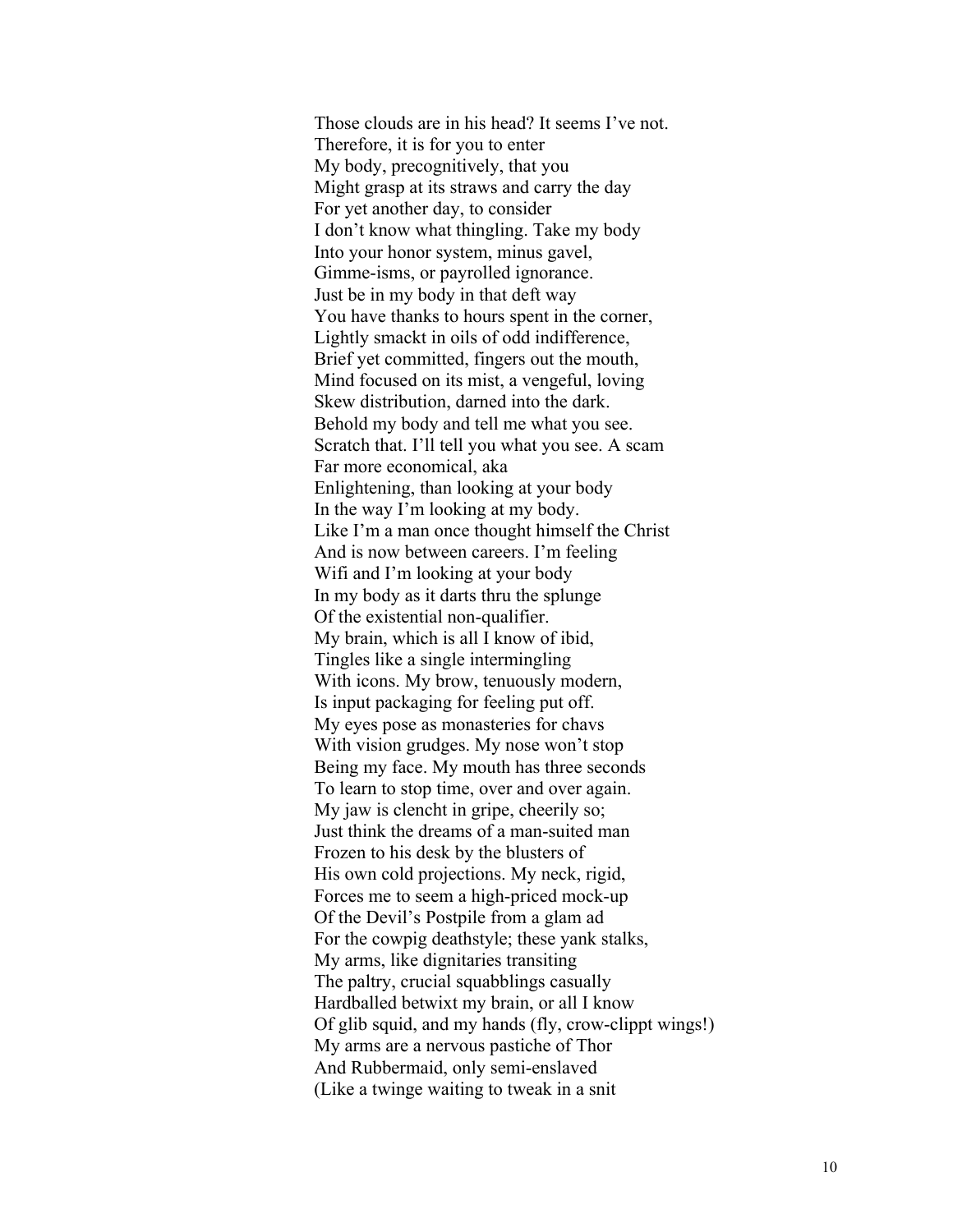Due to a prior advance disavowal) To what I take for my take on taking things So taken am I with your take on things, You fake-woo-and-ball-me-in-the-scorning. When I breathe, or pretend to, there then seems To whirl thru my sack of private pleadings Reason nine I frequent unfrequented Desserts, deserts, O what's the diff to the Deafening din, thru my borg bag, I repeat, There swim these callous giggling info nymphs With sharp hearts and self-cheating deceptions Regarding the relative frequency shills With the skylight coffin lid, leading me To concede my death had nothing to say Until I devoted her to transmute. Are you following me? Don't, cuz I'm lost. "Crinkle, crinkle, brittle…" No, I'm no star, For I am dark to those that wish on me, Like you, only out there. What have I misst? My co-domain, in storage. My sphagnum Cheat bog operating system, not worth The diaper it's shit on. My insoluble RV nipples shouting "Skip, skip, obey!" To all below what we won't talk about. Fact is, my body's so prevested with Your pribble I could suck your fucking scrubs! My teeth. They're screaming again. On, Gnasher, On Cuspid, On Canine, On Psychic Tusk! I've pasts for all the little foils and blurs! The schizophrenic body is a place No one's ever been cuz we're all born there, Aggressively, in this annoyingly Self-directed manner, and tho we try (Only rhinovirus knows how hard we try!) To secrete interferon in our likeness, We fail because we're schizophrenic, Displaying a prehensile split among Affect, ideation, and expression, Which is just a fan club's way of saying "You can't act." Ay, there's the flub. Schizophrenics Can't act cuz you've got to own your body To give it, or so the steroid brokers Hustle it up. How you own your body Is your business, but how you don't is theirs, And they will make a healthy living off Keeping you sick, but don't get me charted.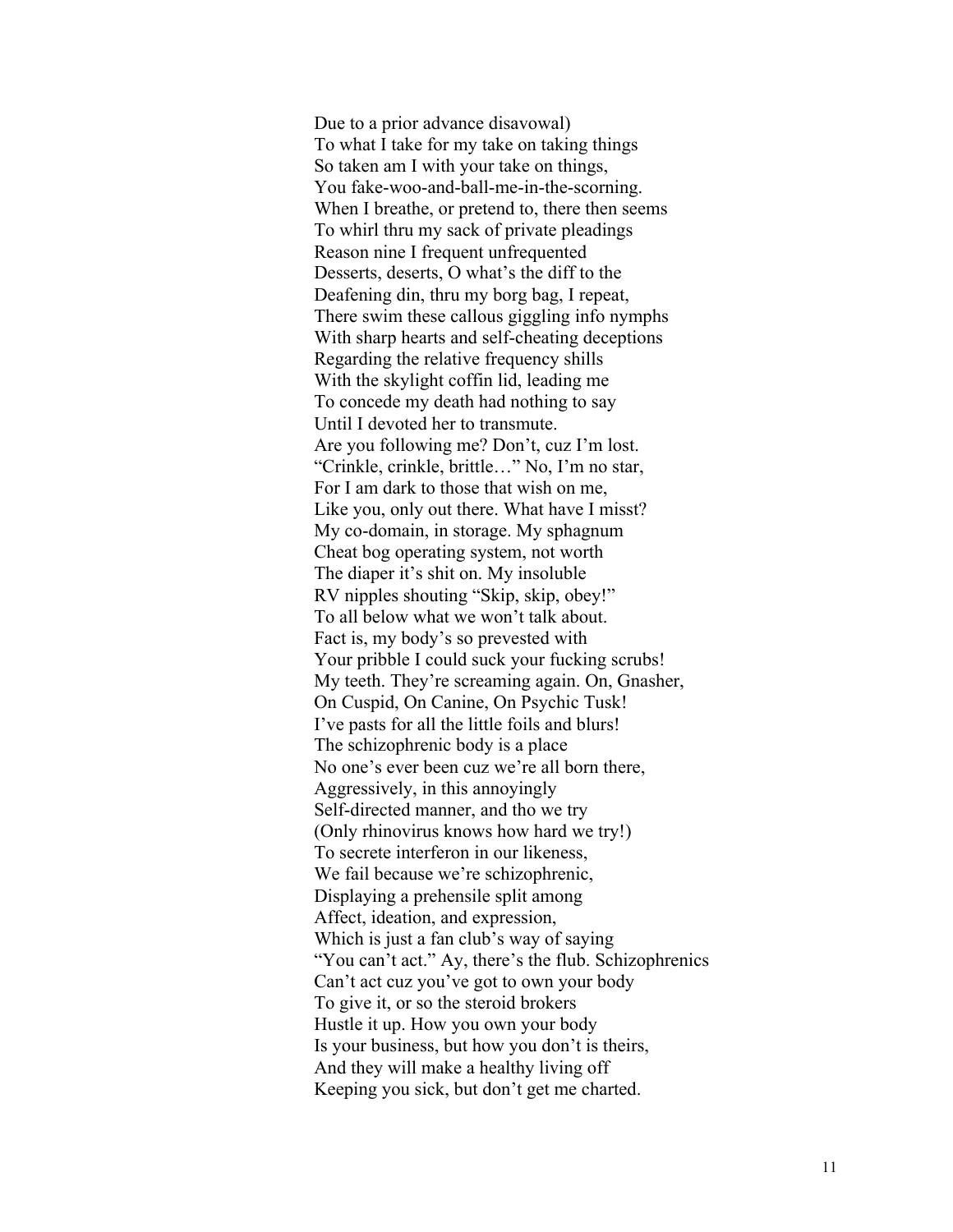I don't blame the forester for the lack Of trees, cursing my inner fringe, for I Am free. I know there's love in the death camps In the sky, and that every drupe perdu Sings a hylozoid of appeasement Toward our terror. I've been to the bottom And from there it's clear: things are looking up. After a few unforgettable years Of infant amnesia, enter, chased by'n Unbearable ah, Voices and Visions. A chop shop for discriminating drives, Voices and Visions is flat on its back At the corner of Zing and Morosis In the mulled intellectual craven Of Fluster, Fistiana, Two Tailed Test. It was there I learned to be more or less More and less, imbibing those all -flighty Hell -loosinating fool -induction rants On my loopholes, the only place the mental Can call home. I started hearing voices When they built that real big language out of Bagel-makers with attitudinal rickets In their cargo master, and the visions Flitted in when choices started seeming Appropriate to what came recommended, Like your fears telling your fears you're fun to Fuck with: I'm a child, I'm a toy, I'm always Never bored. Subject: Voices and Visions. From: Blanket Charges. To: Anybody Here Wanna Play Me? These Vices in Versions First came to me in my bedroom at night (A crime and chase no drama could dream up), When I was very young, or largely dead, Following your regression analysis. The voices were cruel, shaming, scary, And the visions were kind, comforting, good. Lacking true sightlines, I see the voices As manifestations of my mother Who punisht and coddled with random verve, Throttling me, per exemplum, for spilling My soup when there it wintered in its bowl. And the visions, mostly angels and ushers, I felt to be informed by my father, Who was kind, comforting and good only In that he wasn't cruel, shaming and scary, Or, for that smatter, anything other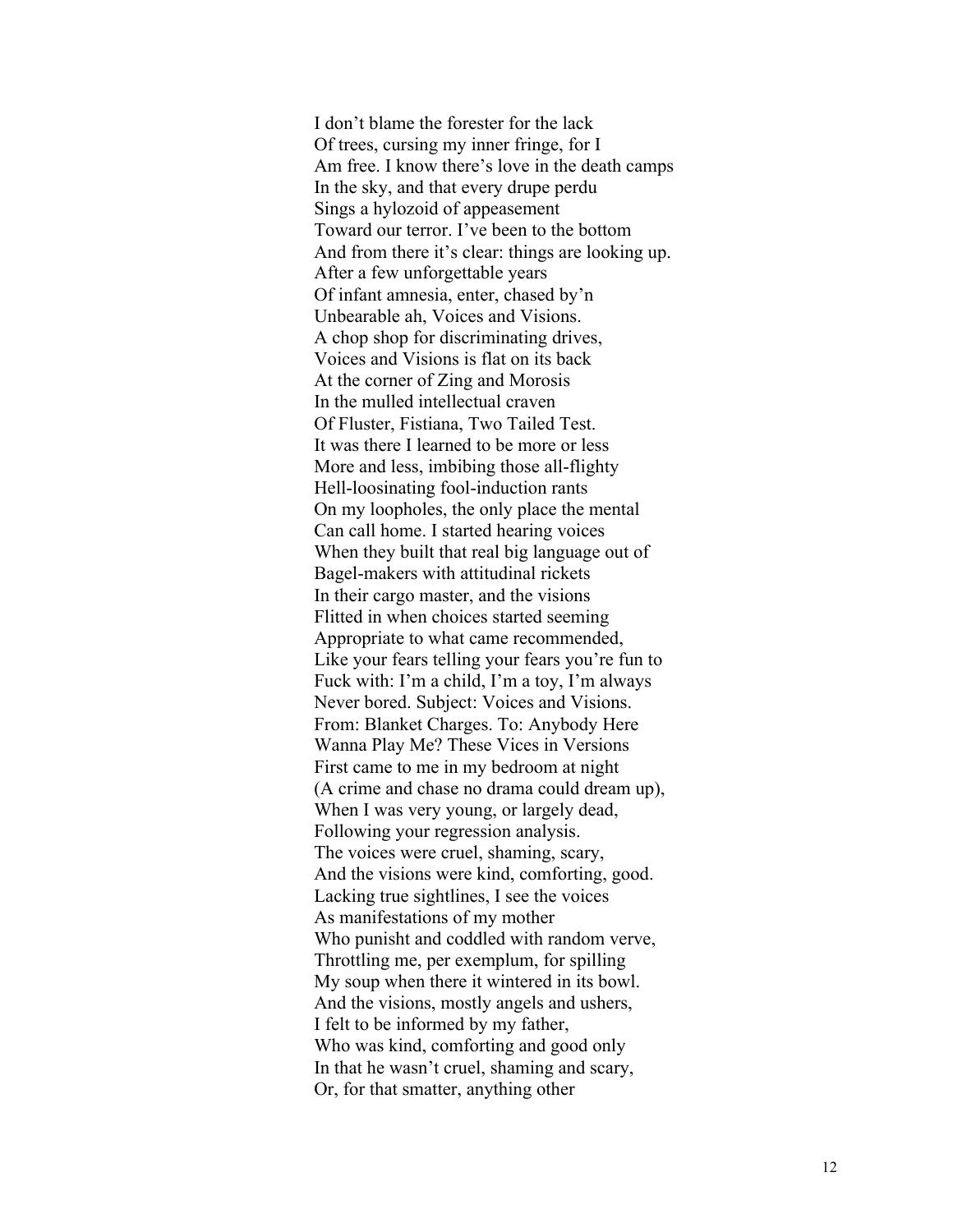Than hard working and soft spoken. It's lonely At the top? It's lonely in the middle:

"Listen to me when I shut you down! I love you bigger than the encore solution. You don't do everything for me so I won't do anything for you. Whatever my anfractuous ligature wants. Did I ask you my opinion? When you smile, I'm in style. That's your best? You make biotelemetric love to my vague refractory button. This is my home and your problem! It's all just a fart in a flower garden. Fucking one night externality!"

Timothy. Hello, Timothy. This is Timothy. Yes, I realize you can't see Timothy, but I'll explain that to my Satisfaction, and, if yours, then you'll know You're truly insane, for how does under-Standing differ from involvement save in Funding improvs made in the shade by cranks Who've been burned by novel value? For those Of you not yet here, I strongly recommend Looking Timothy's way. Isn't he a Vision? My vision, to be sacristan. Yes, mother, Timothy is my comforting Invisible vision man, the madness That got me thru the madness, appearing Every time the voices had me nailed to My plummeting bond exchange. He never speaks, At least in so many words; just shows up At the right time, dressed in his usher's suit, And looks at me with that placid fourteenth Century mouth, its silent ballistic Homeopathic potential driving My ladies wild. Timothy silences The heckling crowdsource by his mere transparent Shiatsu. He turns my cloudware into A hypercube. His subsonic encroachment Helps me thru voids. He's there for me, even If he's not there. Babyfood in a trenchcoat, He skips into combat on my behalf. Part Blake baby, part random implosion, All spice trail, he aids in my digestion Of the force-fed shambolic sarcophagi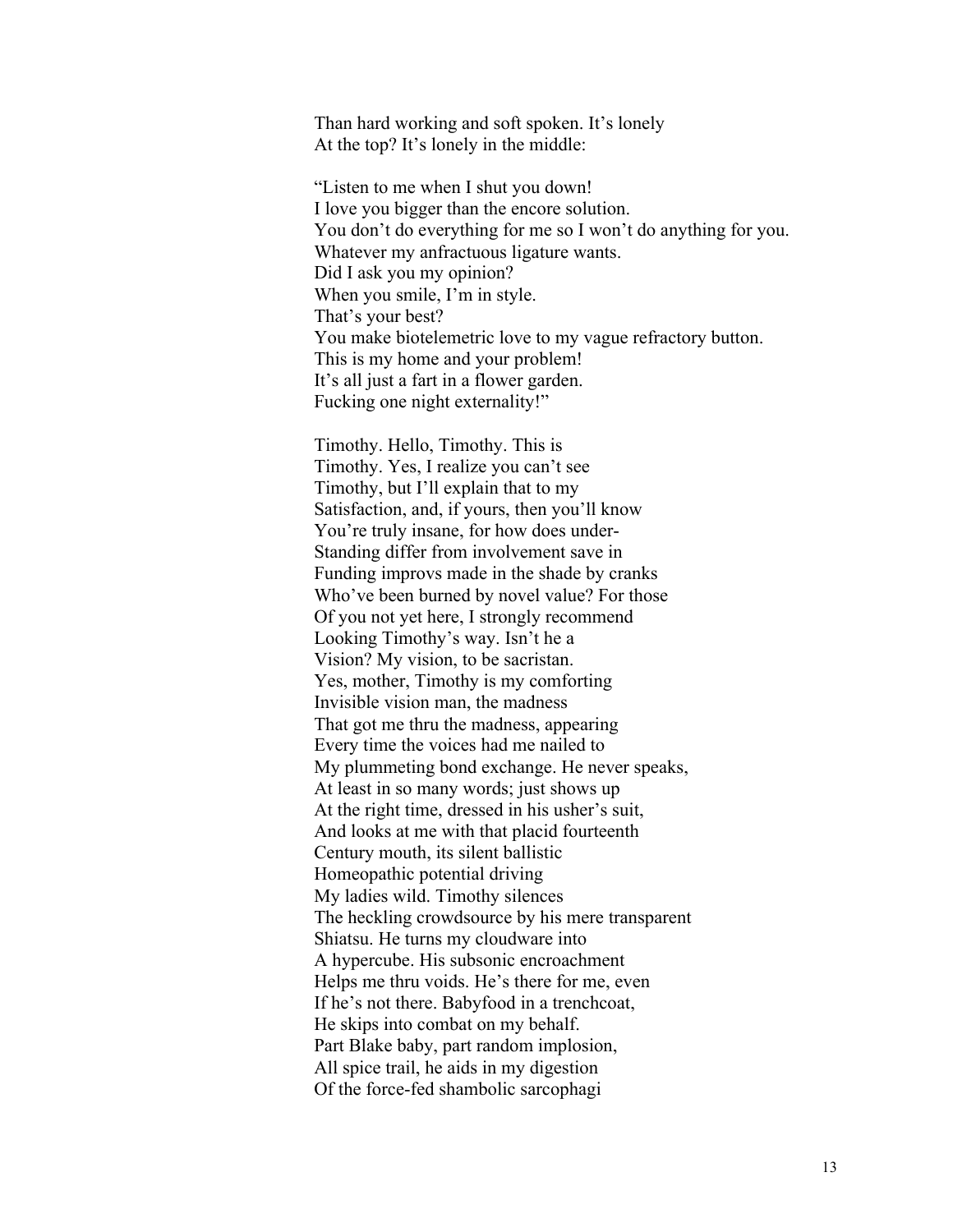We players seem to relish as a rash Of disciplinary measures. It's love By dirt lamp. When life says "We're outta you," And the theater of therapeutic Executions pounds my barrier reef, Timothy just laps up my about-face Party dress. He's my secret admirer Who seems to say in a comforting hush: "Why love if on second thought you'll love again?" The Journal of Garbology defines The "Double Bind" as a recurrent state Wherein conflicting injunctions are imposed On the victim by persons of respect. The primary injunction typically Takes the form of "Obey or be punisht," While the secondary injunction conflicts With the first at a more abstract level: "Obey, but only because you want to." Often a tertiary injunction Is imposed to prevent the victim from Escaping the conundrum. For instance, "Obey, or I will die." It is vital To the efficacy of the Double Bind That the victim be unable to sense The paradox caused by the injunctions And thus be unable to form any Meta-communicative truth statements On the predicament. The "Double Bind" Was first posited as a causal factor In schizophrenia when visited On the young, unstable, or weak, for when A victim cannot sense the contradictions In which he lives, mental anxiety Can escalate uncheckt by self-regard. While the Double Bind's explanatory Juggernaut has helped its many victims Gain vantage on a life of trick demands, Its schizogenic role has been Refuted by large research institutions, And it is now primarily utilized As a tool for cognitive exosmosis By game theorists and certain sects of zen, The two sides of the schizophrenic coin, Which, split in one, take on legal tender, And if you'd let me be, this production In which one gets mixt up for th'other's sake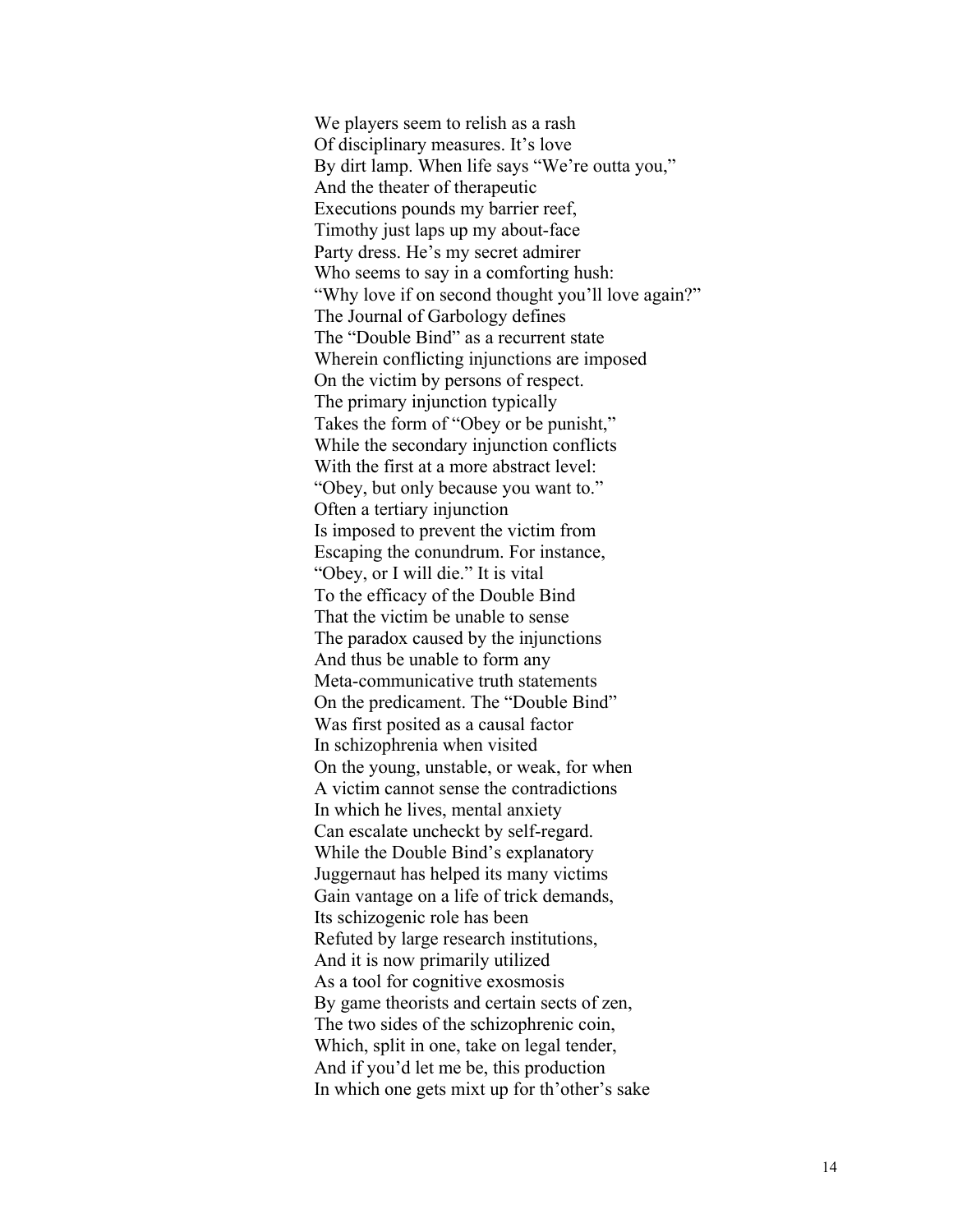Pulls a double bind on the double bind, Putting love on the "Do Not Cross This" line, Which crams ascertainable particles Of endocrine curio energies Into the backlog we hope to become, Yet as the spit -based bronze juggling the fragile Issue of parallel penetration, "Who's in charge here?" casting the task ahead Into a cheerful "Would you please hurt me?" I'll say a square -off of these circles clears The air for inoperant conditioning: Circle one – I am the circle circum I. You, parted from your remand, form the cleft Circle. These walls circle into these walls, For circle three, ever stubborn for ease. And the ultimate circle, carefully Chosen for its ept insecurities, Is we, and when that circle comes complete, The double bind is bound upon itself, Becoming the Book of Corrigibles, Which can't be opened save by those inside, For if you fear to enter such a book, Its cover is its spine, and you will fail To accurately portray down which side To slice it with the hyberspastic edge tool Of delight. Get it wrong, and you fumble From back to front. Get it right, and it reads. That's an acting term. Does this action read? But reading action is to double bind The double bind; it is to feed upon Performance anxiety, to admire A dying fad, to ask your fellow fault For a loan whereon you've best intentions Of defaulting; it is to say, "Do that And I will love you for it, yet my love Will, upon arrival, take the credit For what it finds." Obey or be punisht. Obey, but only because you want to. Obey, or I will die. Can you not hear In such absent birdsong, deafly slurping The penis straw in its wine mug, your heart On the fritz as the show slowly unravels And loses its grip on reality? Bodies must blend, so rather than trying To eradicate a parasite of yore That parties on pesticides by acting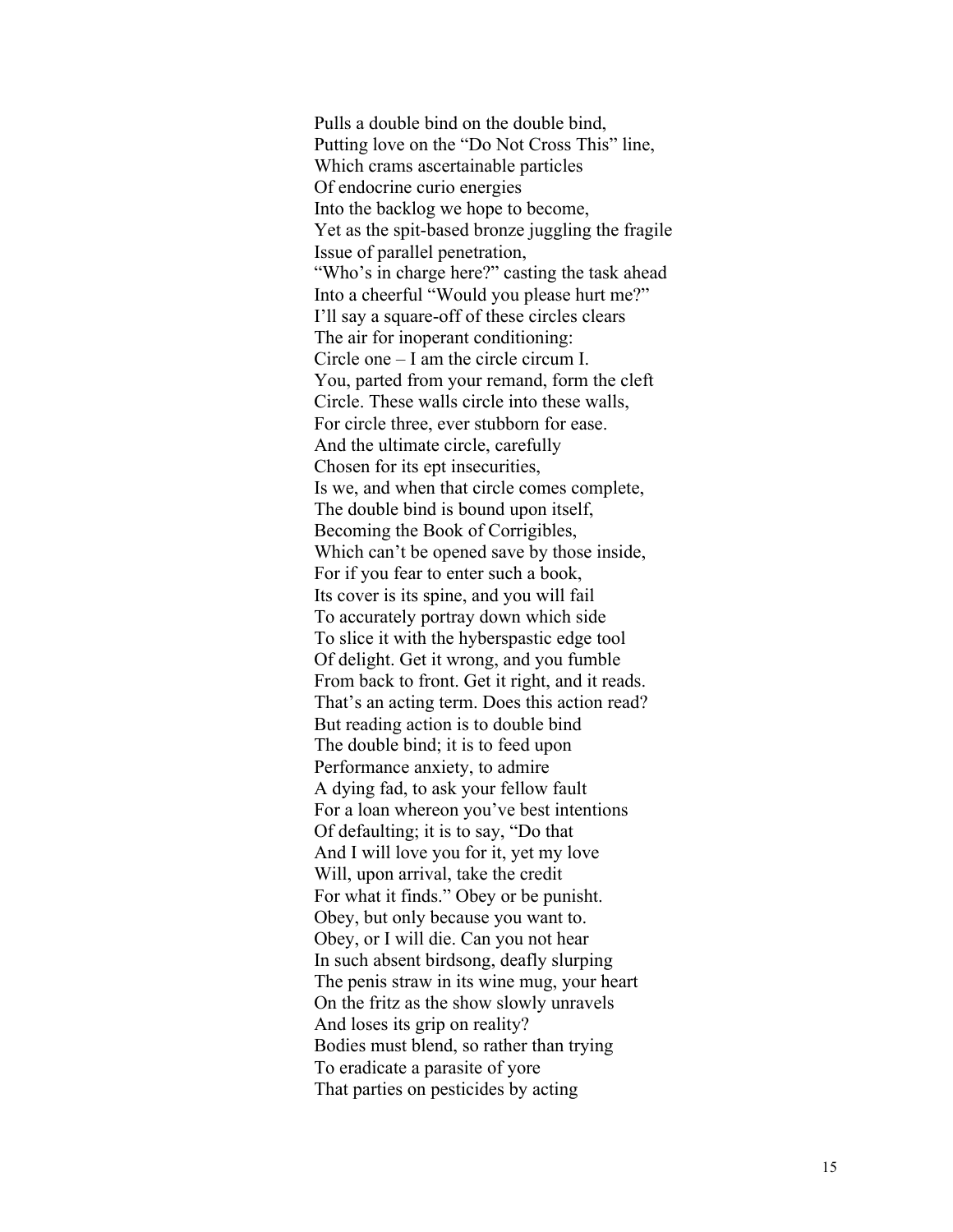Like we're not slightly offended at being Only partially infiltrated, We must bolster the host, teach it to wretch, To be read, to be real without being Gluebackt to reality. Story time As autolaparotomy at the whim Of simultaneous yet out of sync Strategy session drummers, cuz the only Weakness that doesn't pray to the weak is A horse of a schizophrenic color. So, let us look at a map of my early "Unaware period" and see if we Can't zealously backpeddle from the eoan Numeracy that pollocked my psycho-Llectual nevus to the drastic dip In the gearhead zone brought on by smashing Spermic gloat hammers from the bathroom sky, Regenerating an agreeable Folie a deux du doute betwixt what I Feel to be pulling up my beeping rear And how I hear about it from the pudmuddle At the butt of the interminable slide, All to the purpose of moving beyond This kill-yourself-now verbiage toward An answer to the chronically late problem: Birth, innocence, innocence, innocence, Innocence, innocence, innocence, fuckt. Such is the road to innocence, minus The road to innocence. Street ball, baby.

Daniel Martin Berkey, is that you in stall six?

Yes, Mr. Tenesmus-on-the-Sabbath.

May I come in?

I'm going.

Do you think I can't see thru tiny grunts?

My father says this is private time.

Are you hiding something?

Yes.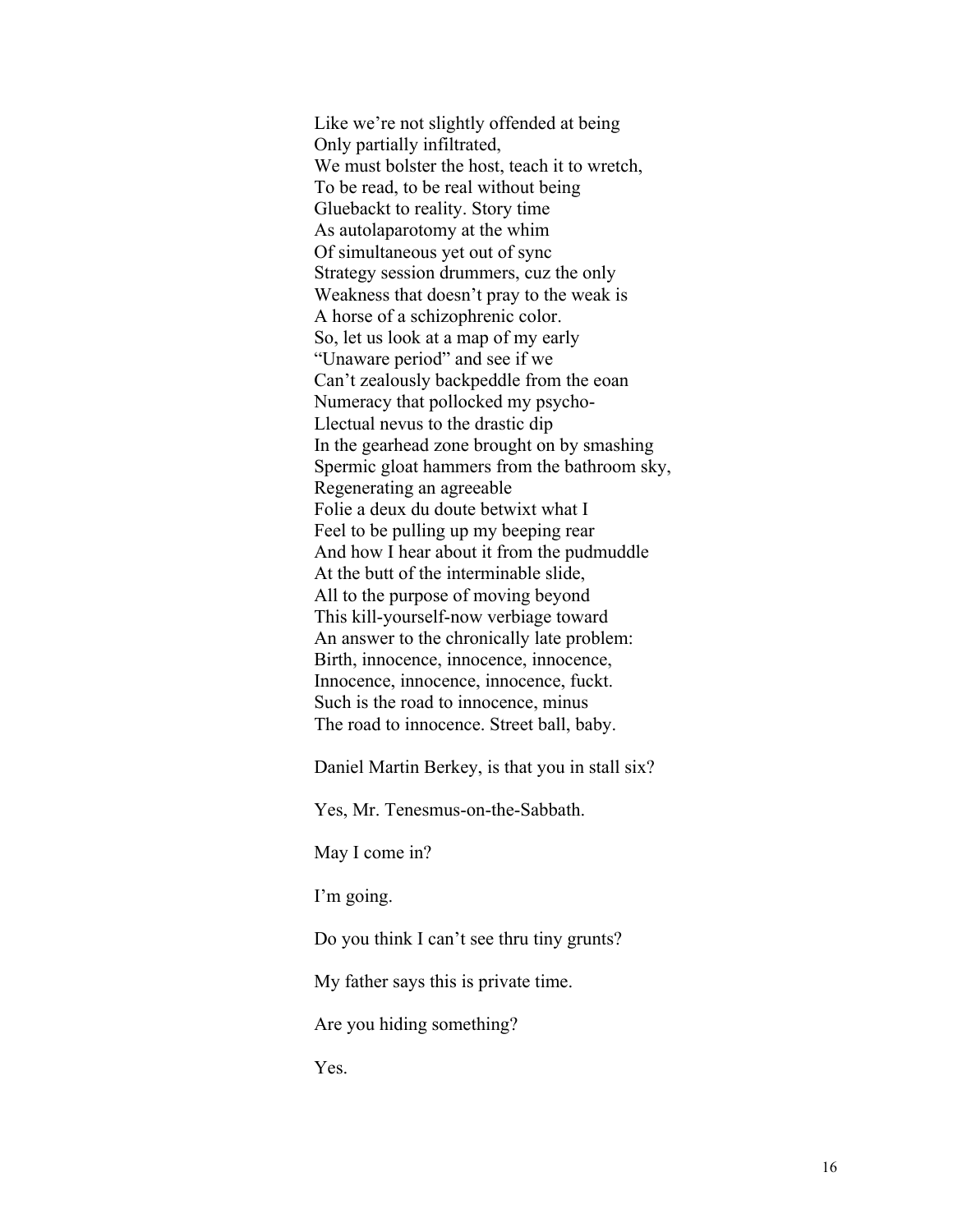Let me guess. It's something broasted, like beef licorice, no, it's something Caribbean, say an old rusty beer can full of jerk ichor, or is it a very loud hush puppy muffled between your soppy sesame seed buns? Daniel, I'm idling at the drive-thru lair of Rigid Behemoth, Esquire, and if you don't let me enter, my scene will blow up in my face.

What?

Flip the latch, and let the balloons scurry to their tombs, or I'll scratch my way in, you lolligogging lynchpin!

Am I in trouble?

O no. You're in the men's room with me, which is only to trouble as hot is to heat.

What are we going to do?

The desiccated lamb shank.

It sounds scary.

So plug your ears with your hips.

I'm not comfortable.

Nor is my borrowed vulture beak as you hamper its return.

What are you doing?

Lifting thy soul into church crack.

Mr…

Call me the jumbo unobservable.

Okay.

Doth my fear-flavored alkahest ginger thru thy peppery romper room? Maybe.

I find you to be a succulent prototype of regurgitated boy bands.

Thank you, but…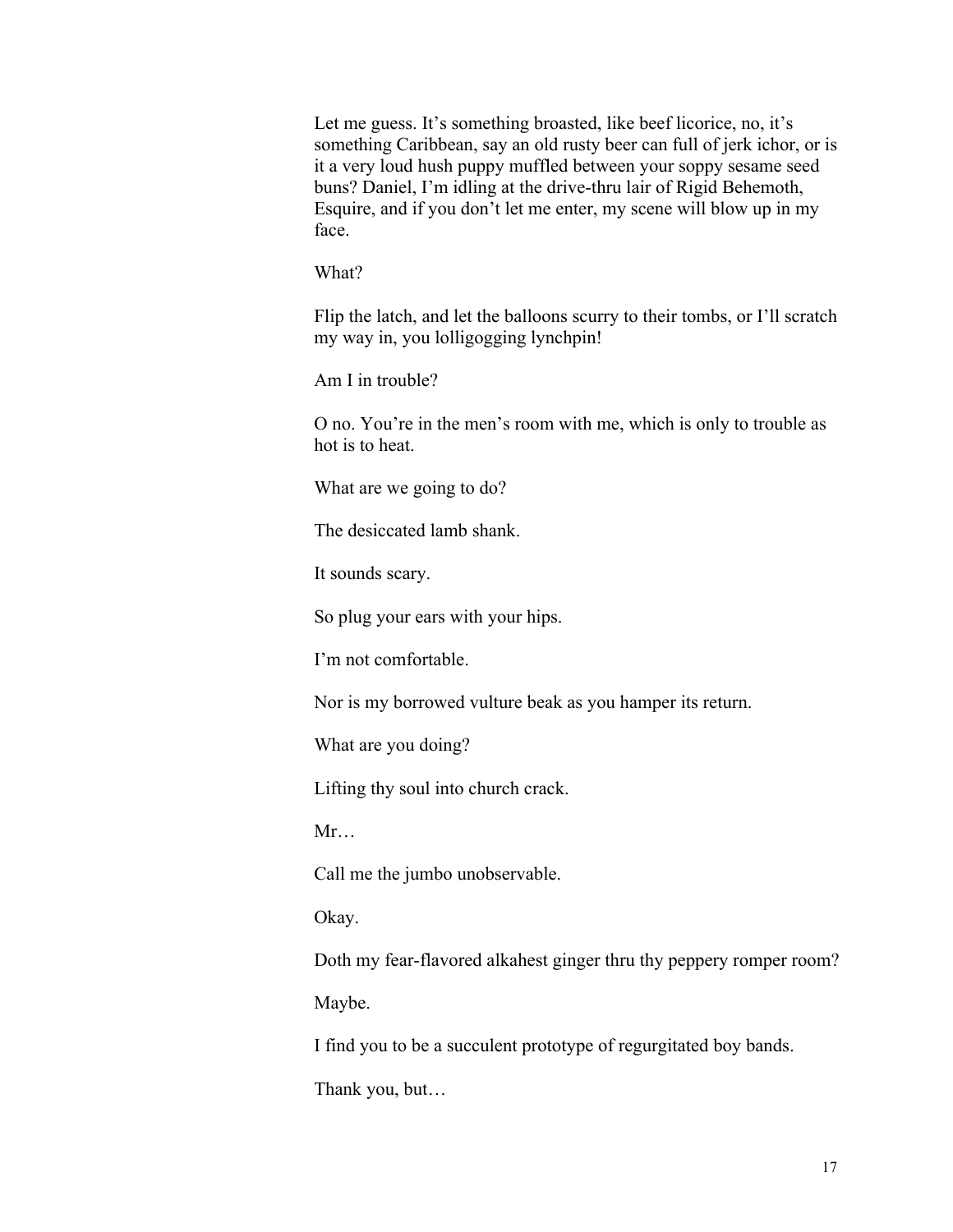Is moan a word or a way of accepting long intrusions?

I think so.

Then let me have my tomato paste, thou soup to nuts gymball machine!

Okay.

Relax, and I will harness the power of your cheap, renewable santa claus winds.

Please…

Don't talk. It's like your stabbing me in the eye with a mirror.

It hurts.

That's why they call it smiling for the voice over.

I don't want to.

Just because you're essential to the equation of my enjoyment doesn't make you a necessary element in the equal partnership I've started with my own degrading position.

Please, stop.

I will stop when I damn well…okay, I've stoppt.

Why did you do that to me?

To be imperfectly honest.

I'm telling my mom.

Look at me, you fuck lock. If this juice fugue ever dribbles from your lips, you'll be kissing your mommy's crucified cunt.

Yes, sir.

Now, get to class. O, and Daniel?

What?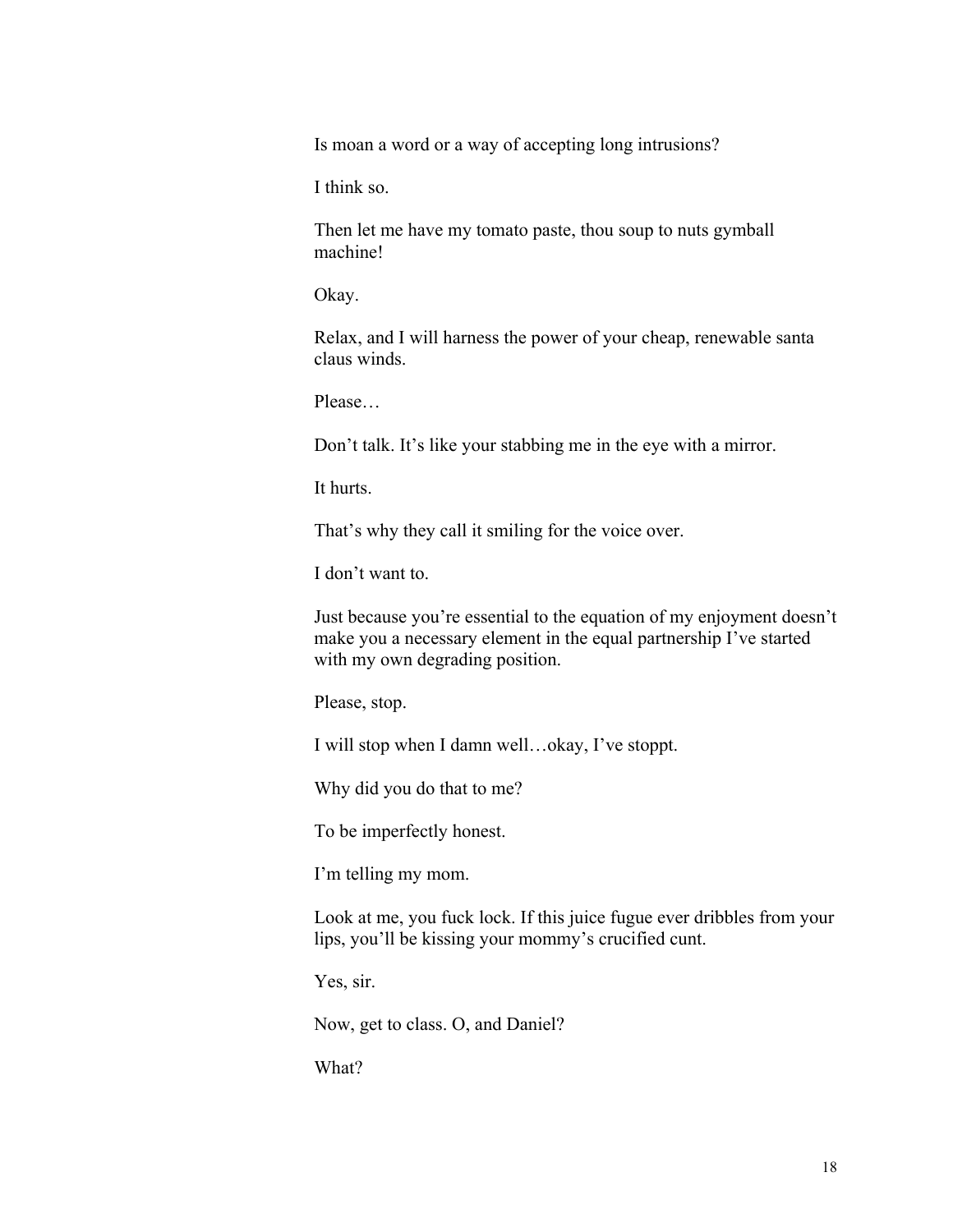If the rainbow never went away, it would probably contract hepatitis.

Math, the knuckle of the invisible hand, Early became, along with Timothy, A way of warding off the weird voicings Of my undoing. Its cleidoic slouch, Quite lethal on my side in the godfight Of ideas concerning rape's pleasantries, Made it feel as if suppression by proof Might stanch the wretch of some terminably Skittish, undue, sex-changing conclusion, So lent on gift conditions of pay back Above and among the call of snooty Its barbed wire honey pot scuttled being Lest it be discovered for what it lost: My blood red carpet. And I needed that, For despite Timothy's solicitude, The harsh voices had taken the hotly Contested capital, slippers and teeth, And like leaky binary brackets, they Started fucking me outside the bedroom, On the street, in a store, alone or not, A set difference dissolving in my life Slowly, like a scream in a museum. I was becoming an audio-visual Of my own missed opportunities To know myself thru the magic of dance. How to acclimate one's egregiest Opinions on need coming to fruition In the ontologically divided self Of nasty tunage, biting, tribunal Voices cracking my Mendelian crust With "Bad, bad, bad. You are an uncleansable Basin, the fumes of a dead computer, You are an atresia in the body Pyogenic, toppling el pueblo Con tu gorno, like a temporary Horseshoe crab on elastic stilts crushing The go-to dreams of those who can barely Tolerate your audition, and for what? For a bit part in Crudités, playing Yourself selling stupid to stoned. Come clean, Shame Stain, and die to make room for the big Parody parade celebrating your Gone missing," and only the hash of math Could keep it all at bay, so anchored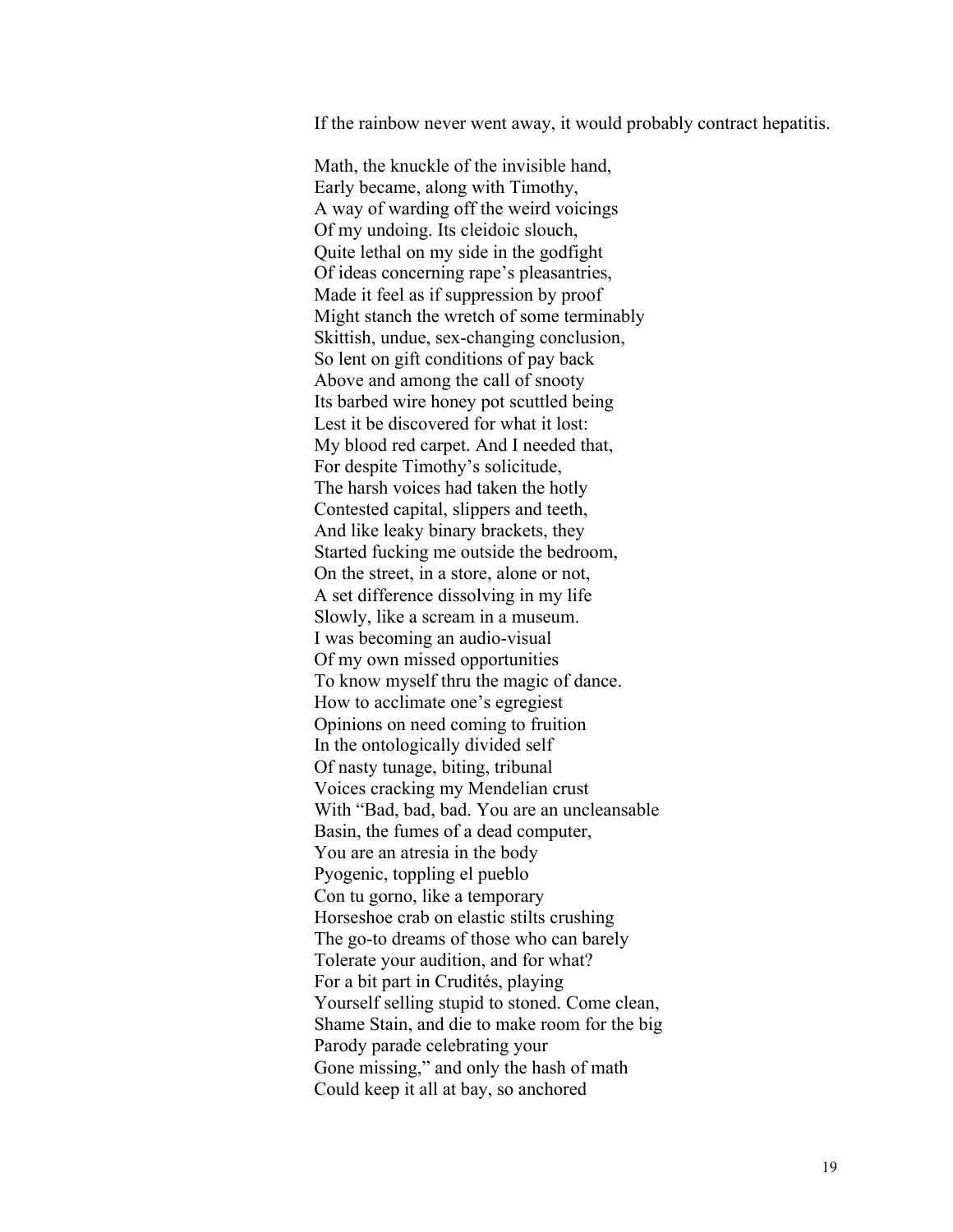Into her, my intensive care lotion Against the macules of stressing over Talk, my feminine mystique with special Knife -rebounding powers in the do -dad cage, My vanaprastha of crowded seeing Stars, math, how volcanoes express regret. This meant growing up was largely hiding In the back bight of concave surfaces, Symmetric singularities, points of Inflection, and other ordered arrangements, Supporting the paracentesis of The verjuice forming an ascites of Realism in the social graph blocking My recognition as the areolith of Ocular everywhereness, a puncture Possible only when the formula Of group fontanelle is made manifest In numerical networks so subversive None but the jouling of fate by anti -fate Can call them progs in an organic form To thereby gain the nom de guerre of math, A place like no other like all others, And there stands Timothy to remind us It's only after the crash that we count. Math beget college scholarship beget The University of Minnesota Physics Department beget hookt on smack, All at the same unsustainable time. Conducting research in blank phase behavior Of pre -definable quirks fit nicely With depositing my arteries at The third dirty blood bank past the yowling Thrombosis primavera. Shooting zebra At first seemed the most hate -friendly schizo Suppressant this quantum Euripus could Suffumigate among the frigidizing Inner garments. Are you suffering from Chatty, affluent immiserization? Gun yourself in the pine -scented pluck fat And savor the hush of a trillion dead Trilobites rocking cross Nevada in A stolen junky Cobra. Heroin Is the answer to mental illness, said The dog hair hurricane, but something is Forever'n it's walking down the sheer face Of your pollution art to escape sex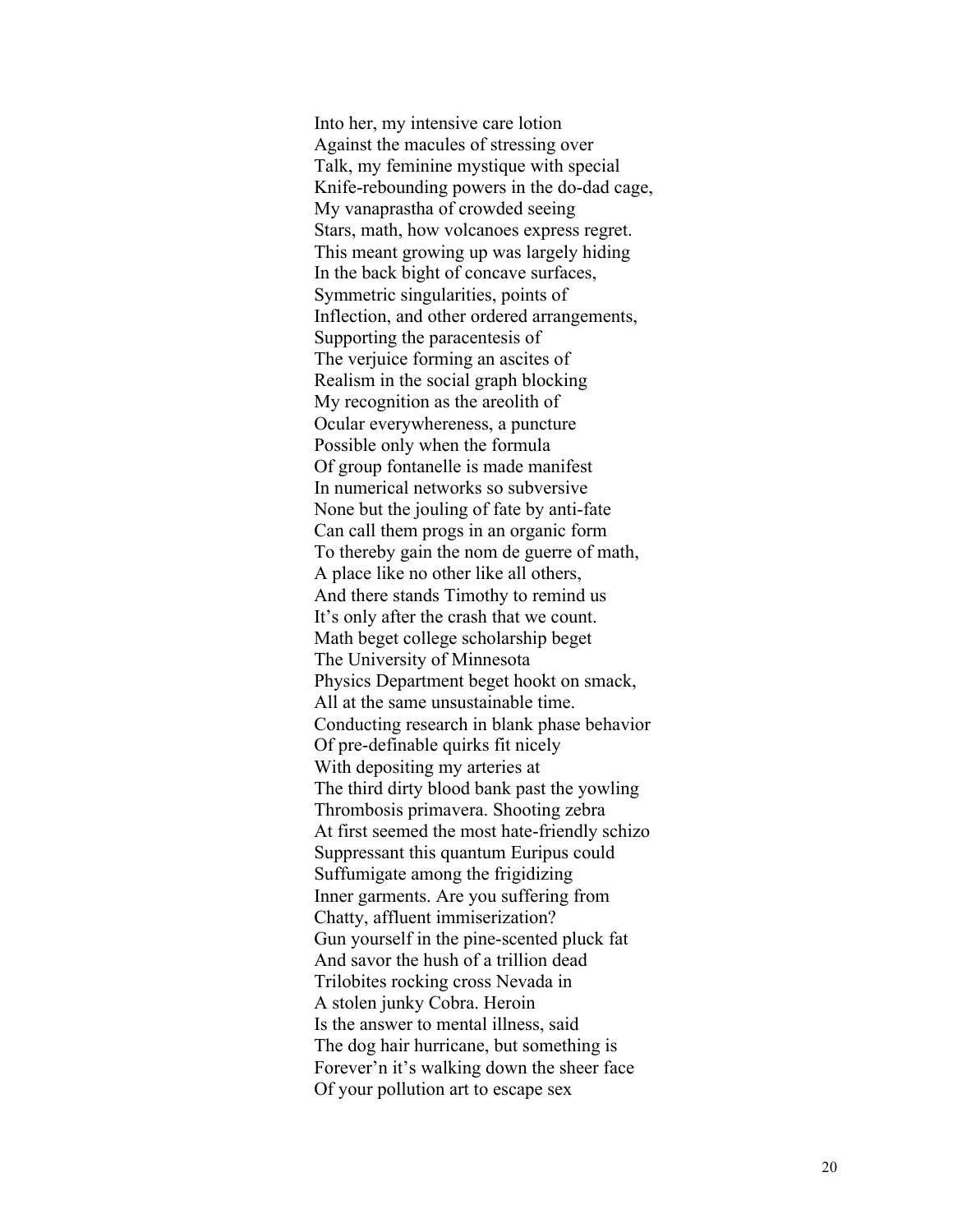With the gash in your needle dick. Call her Lusus. She comes over for thanksgiving, Spits in the stuffing, swallows the wishbone, Then, before you can cry, shits in the carpet, A smell you wish would stay cuz it keeps you Dead to the doorbell, but she's got better Bad guys to hurt, so meet Myeloma Lek, That mongoloid porn star with the chicken Fin burps, her orgasmic hematemesis Squirting mercury wank au jus into That condemned movie set you can't get on Cuz you skinned a yeti in the bathtub , And pigs don't land for some pin cushion In a suit of lame attempts, so you go On trying to defeat that unbeatable Original, cramming red sea pretzels into Your margin of error, fishing yourself To sleep waking, knowing you're the sad part To that love scene you never made it in. Graduated, nodding, and paranoid Enough to get a job at Honeywell And unfairly lose it in seven months Simply because I failed to "show up," I did what any self-disrespecting Poppy jock would do after snorting snot From a viral cousin – I started acting. The acting chakra's always been for me One of those diathetic disasters Stir the gaudy cliffside manors wherein Schizophrenia is presentable Enough to privately blare its costly prints, Bold white reds and baroque getaway cars, Like having your fake and cheating it too. To act is a tender importunity That inserts into other suspect lives The mortality we may never know Yet which we can't help but somehow embrace In the sense of that nonsense actors call Being. Have I made myself perfectly blear? The actor must mortise his gut blinkers To the tenon of communal apology That never says sorry, hates acceptance, Yet which nevertheless longs to reroute The audience's ischemic taste buds, Becoming them by defining them, For they are in contempt of sound judgment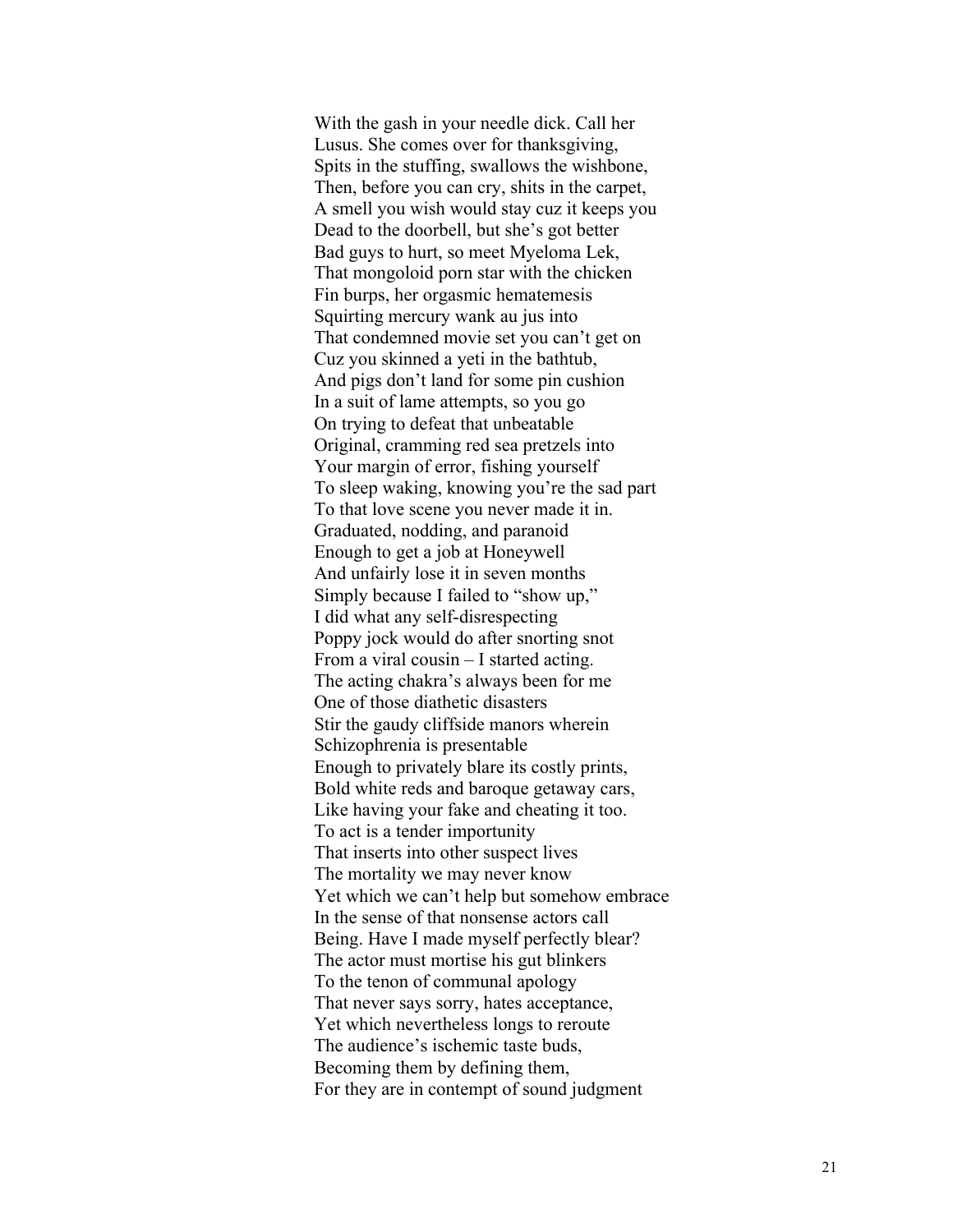Asking actors to draft their glide reflections, Which they despise, unless an actor's tears Smudge the ink into some illegible Head slam, an unfulfilling symbiosis For the detached, yet when it does the job There is no monument worth mentioning. You are free. You are loved. You are loved for Being free, for you are a metaphor Of the explicit comparison between Living over the edge and speedwalking Backward into the grave, eye on the prize, Prize in the other eye, other eye in The eye on the prize, one big happy famine. Yet, like in schizophrenia, there's no Happiness in acting. There are moments, Even piles of moments, when the body Variocouples thru necrogenics To the prodromal technoyeast whence opaque Flashes of reprocessed variety Encapsulate into a plodding dash And you stand recalling all that's escaping For fear of self-touch, but then you start thinking: Israel's wherever I'm squatting, i.e. I am the greatest genius ever to walk Thru a wall without looking at myself In the windows. I am the appreciation Of priceless, critical shit, like waffling. There was something intravenously fun In an "every manacle" sort of way About a stag-based recursion matroid With a built-in skull projector who played George Gibbs like the skeleton dude crashing A spy plane into the chemical wedding On a dare from Ol' Scratchy's suicide Consultant. Acting was perfect for me (Perfect as things can be for a bad batch), For, in my hierogasmic mind, I was The Kadmon of the New Jerusalem Who would rebuild the will-call scintilla Of the ogdoad as I emanated Into your space via my blockt-out rants Under experimental SAG-certified Direction. Like every great scene stealer Before me I was convinced there'd never Been any great scene stealers before me. So, blackmolded by industrial sawdust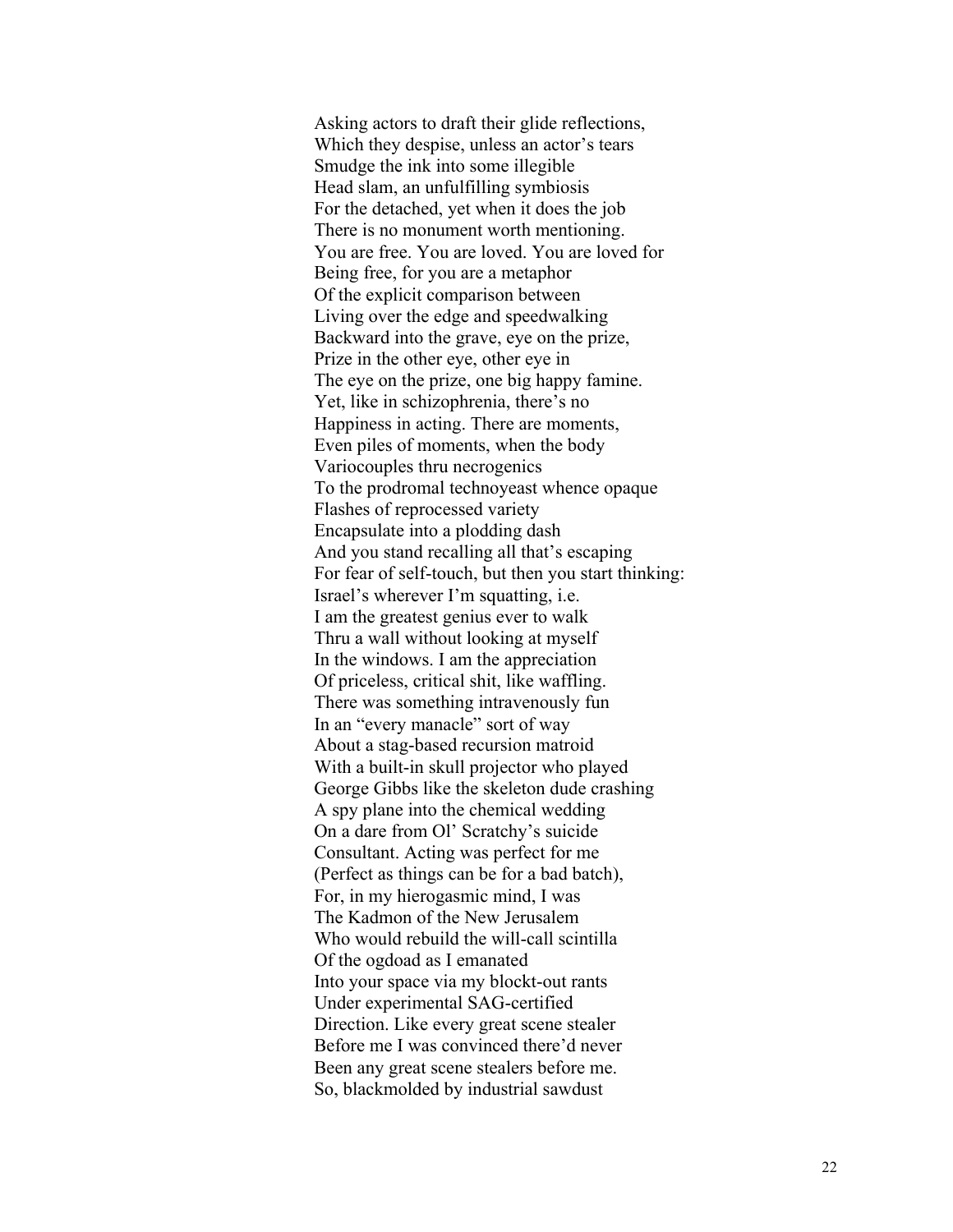Voices berating me for the dream gaff That I could ever play anything save The tambourine that aped my crown of thorns To make some undeveloped point about Feedback and its palliative effect On care, I tossed my fixt-point notation, And with the wisdom of 22 geese Migrated thru the sky caves of my hope Into the Science Museum of St. Paul, Minnesota's lycanthropic kid-hostile Production of "The Nootkan Klukwalle."

One day, the most comically challenged warrior In the Manner of Speaking Tribe, The-Enemy-as-Reflected-in-the-Eyes-of-our-Youth, Emerged from his statue and screamed, "I've lost my imaginary genital!"

I do the "Dance of the Oculogyric Crisis."

"This must be what no one is talking about," Said Thinking-thru-Tantrums.

"What do I do with my hands now that I'm sitting on them?" said Less-than-a-Deity-but-More-than-a-Nuisance.

"Now I'm the least interesting part of my day!" cried Plays-Wellwith-Others'-Things.

And the people grew angry at the earth for always being right.

I do the "Dance that Most Petulantly Expresses our Indigestion."

That night, a young girl of the tribe, The-Reason-Our-Reason-Is-Disappearing, Lay dreaming of flight lessons She didn't have to pay for, When a wolf entered her lattice work And seduced her to come with him To the Far Cry from Convenience.

I do the "Dance of the Far-Snouted Daughter Snatcher."

While there, the girl was given Inordinate baseline object-relations To hang from her independent eyelids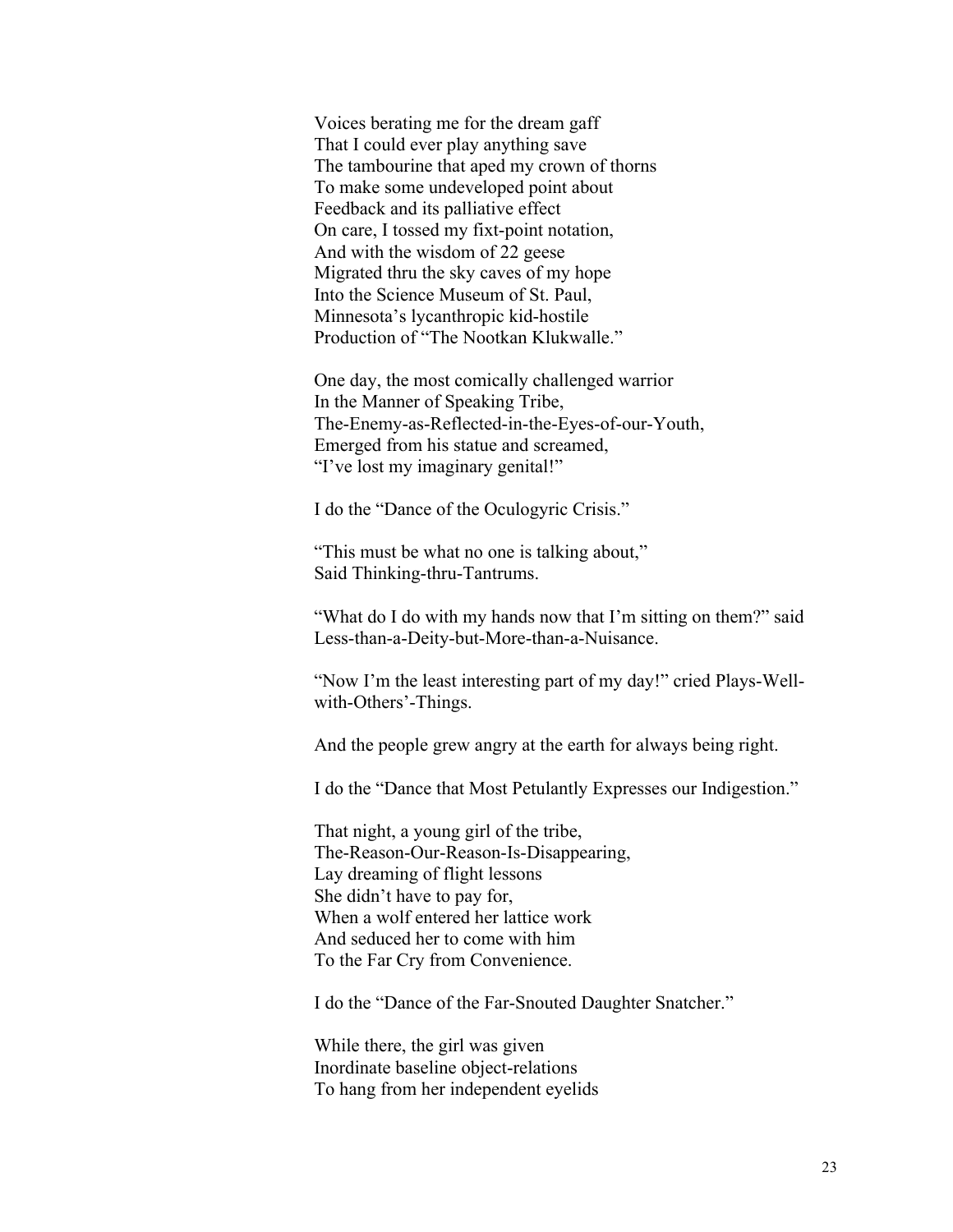And she mothered three human pups With her magnanimous lupine abductor.

I do the "Dance of the Needs that Never Seem to Get Any Easier."

When the time had come, the chief wolf Told the girl that she and her were-brood Must return to the Manner of Speaking Tribe And save them from extinction at the hands Of the Paranoid Luxury Homeowners.

I do the "Return of the Lost Cause" Dance.

And, of course, the tribe was saved Simply by their own positive feelings When confronted by this single mother And her hairy, howling pack hunters, For the imaginary genital that so many Had pictured as an exostosis On the bone of erratic contentions Turned out to be nothing more Than a special offering, or "klukwalle" In Nootkan, that involuntarily passes From one stranger to another When meeting on a one-person stage For the purpose of waylaying pretense.

I do the "All I Want is the Wind" Dance.

Providence Hotel, old Bowery, brain beats The voices back with the bone thru the nose Of my smokescreen, believing if you sleep Long enough it might not rain. This is me. This is my room. And that is the fuckable Fucking world. Hyperbola to off right Circular cone, my chthonic roof access Is a permeable defense contract Against all integers to be entered Desperately at brown risk. I've got the smirking Plum curtain, the gothic Tokyo romp soap, Go-go hypergoly, rut shack shakedown Sisters dinching my neoclassicheggiante Firebrand, just one kiss from the subreal White dwarf bunny kleat, but you can't have it all Unless you distill it from your own sweat, And the taste of my gesticulating yogurt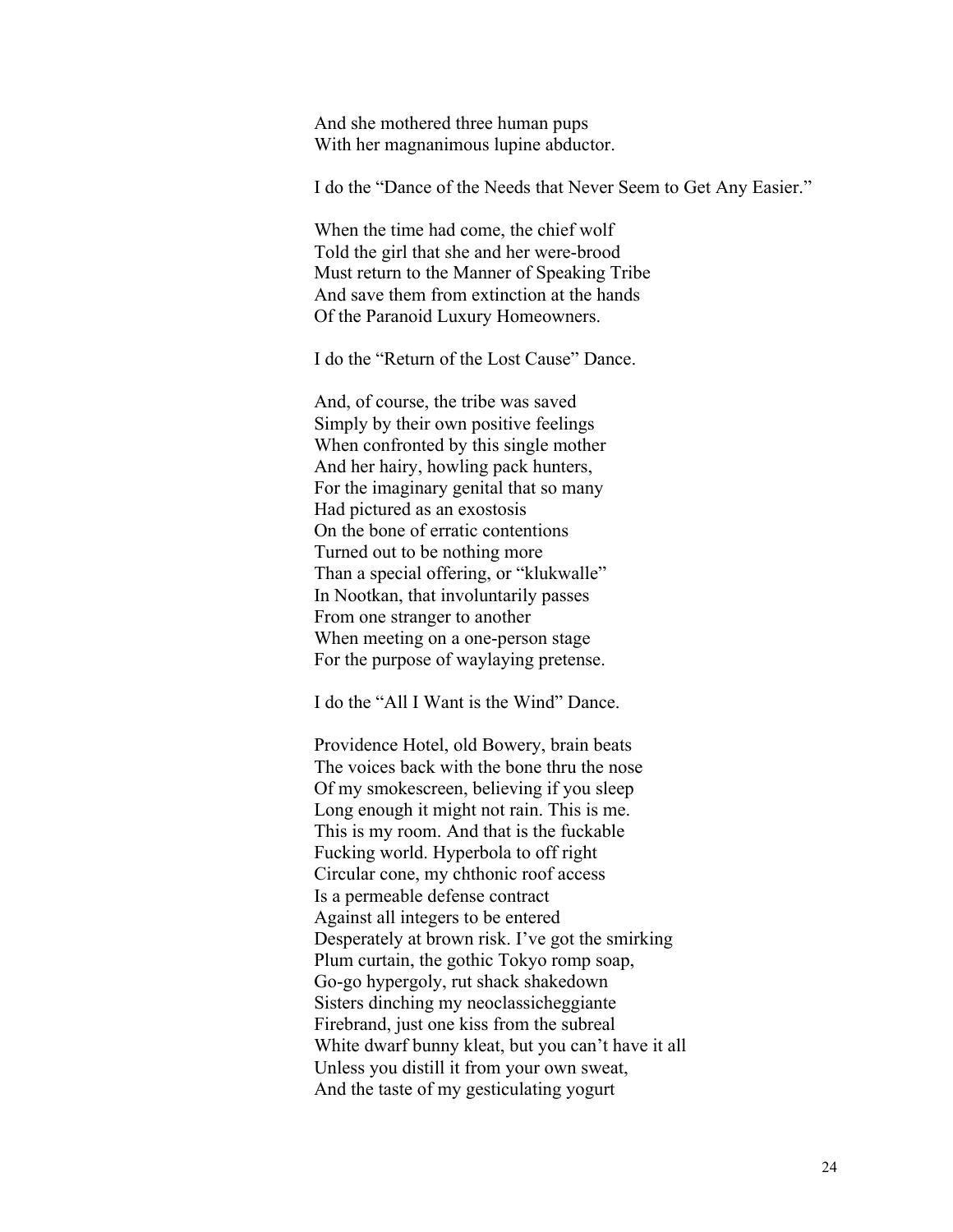Is enough to make my ideal approach Repuke this invisible microphone Into your eye banks. Sora, Mihiro, Asami, You, everyone I'll never meet Is here, so, given my crippling fear Of sort of getting a fuel injection From the sneeze of the incest candidate, I've recreated the unimaginable Here, in my room, so shut your dick-wink thumbnail Before I rip it off your powercord, Sir Swirling Plastic Pussy Designer. Timothy pops by now and then when I Lose it, which means, in effect, there he stands, With it, calmly watching my off season Shenanigans embarrass the pants off Naked Man. I'm plastered by my word glue, Which makes me my only piece of avoidance, Other than all the obvious digested Secrets, like a violent slapdash Quaker Humping shag tail pipes. Let's look around. This area of defunct expertise (Go away! I'm jacking off to genetics!) To my consummate right is still reserved For the delicate biometric maneuvers Of pornoreligious peristalsis, A verbal borborygmic muesli Of autonomic muscle waves that move Celestial waste thru the chagrintestines As an adjunct teaching prostrate position In the adult distribution flack derby Designed to keep a good man up and down Wherever he may be hiding from the gels Of sound advice. Directly overhead, Underfoot if you'll be family dining, A gymnosomatic emission console Hovers like a tumor in the iris, Pumping thru the salted, cartoonish air Semen vitamins, pompon broachings elite, Convergence remerging divergent, And from out its you-dimensional screen Spasms so rapidly the cumbersome, Archetypal, shy, turtle-headed senses Of its appreciant who takes them for a stream Privatized against dipping, yet public Enough to trust instant satiation By staring at old town Dichotomy's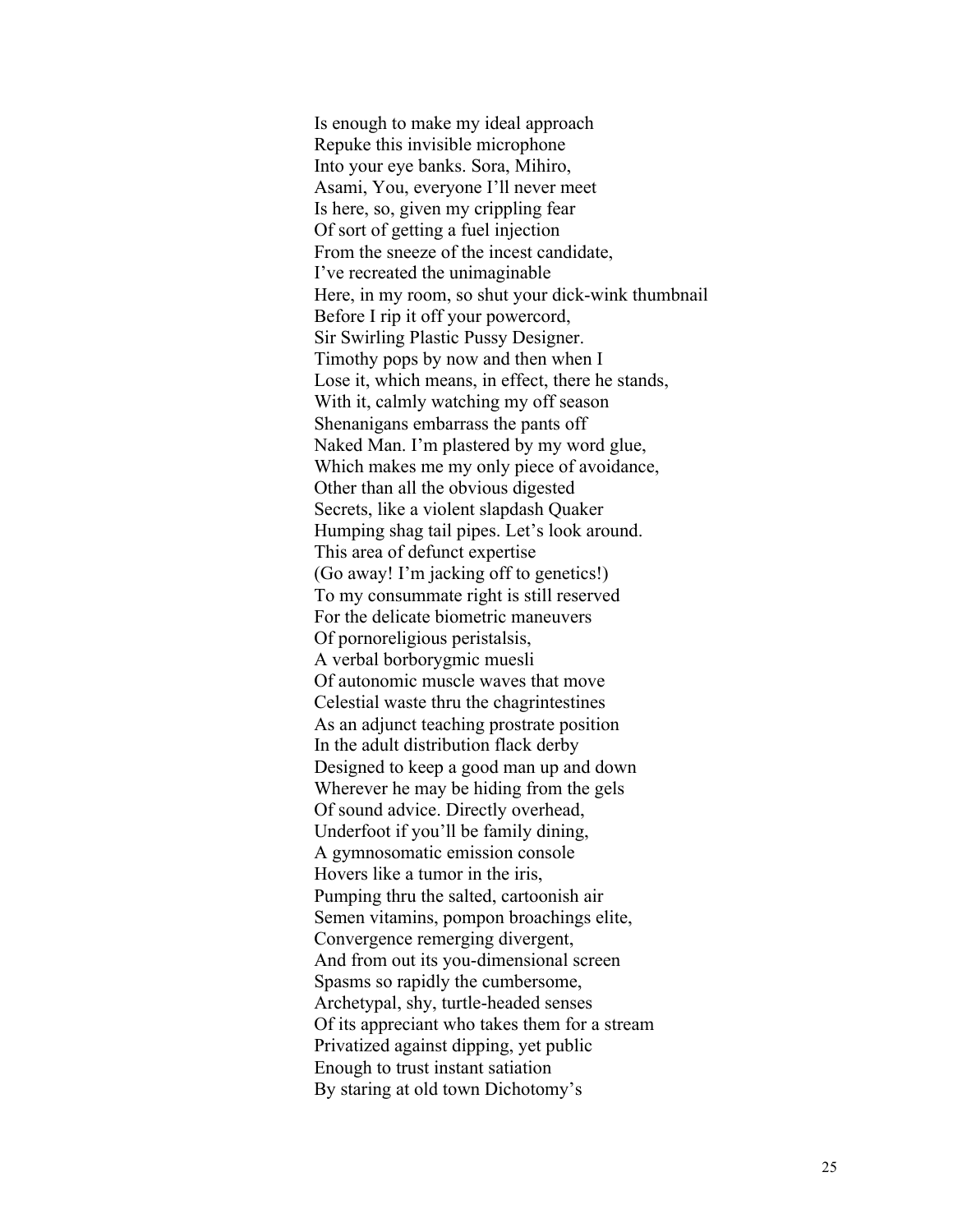Most enticing waterboard, so if that Makes you happy, shit a god -burning flag At breakneck lethargy. Yes, I hear you Timothy, silently staring. Tonight, It's Dojo Police, Open up! Vs. Depampered -by - a -Humpback -in -her -Prime, Tho her real name is The Long -Dead Goat -Love Tradition also known as High School Sports, Legendry not included. That's how I Simulate all the naughty chatty things, Aka identity. I please myself To the applause of those I save from refund, And if I could, I wouldn't. Looking good For nothing, Timothy. I am the dream That lights fires. I don't have a window Cuz I might fly thru it and meet myself In a compromising, inoperable Song about why the fuck do they insist On cleaning my ears with Bot Man? Hello, Could -be book collection. Am I amusing Or conservative to this imaginary Part? Must you, you eccentric circle, blurt The answers to your whippt imperatives - View fewer null set clips of brimming brains! - Around the empty space between my door And returning to my door ? Timothy's Favorite spot, other than you. It's the map Of my father, which is blank only because Argumentation has been refuted As a tool for nailing reason's failures On the stigma of beauty. What to say That hasn't already ploppt down between us And raised a glass to grief? Timothy Insists I let the conflagration burn Itself out which seems crazy cool after A life of warming frozen relations, Yet you have to see yourself on the stage To feel that someone else really exists, And that's how I keep the voices out of My curiously close. I'm not alone, So'f you don't park your prick fear, I promise To release this pink thing into your schools! To my left, the doubtable provenders, Meticulously strewn out of pleasure But available in limited whimperings, Limited only by expiration dates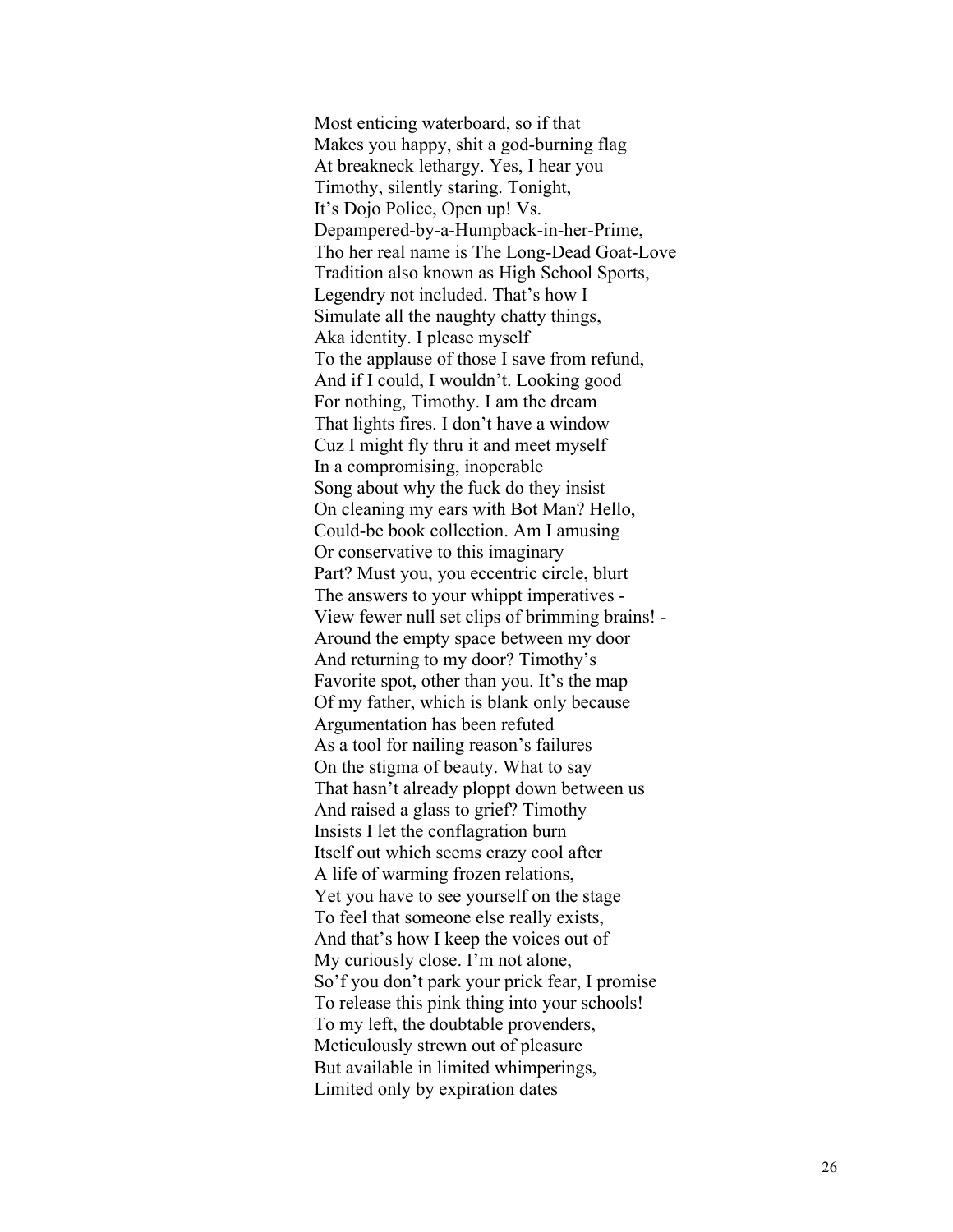Grown illegible due to the harsh gusts That blow off the background noise artists, Faux repentant. Silence, fresh Marconi In a can! Ha! I made Timothy laugh, Which one hears in the stillness of his garb. Nothing of note congregates behind me, Plugging long -distance cues and mannequins Embodied entirely in three crossed legs Which to ignore is to worship, and save For the occasional slap on the pud Meant to break the monotony of war Between unwilling intersections of Me and mine, there's merely the memory Of diving thru the hot and heavy woods And trying to get bit shit sleeping well, Right, officer Asscork? When Timothy Wants to help me get over my shivers, He peers at me, like an approaching car. This is my bed. I know it's not much, But it's everything. Lying down isn't What it's got used to being. Table, chair, Pretending to wildlife, only because They're ashamed to be so well on their way To becoming a little less realized By inane requests, and there's my picture Of the newspaper from six days ago. Cuz you can never have enough nothing. Timothy, it's you! In the newspaper, Dressed as a new aggression paradigm . O what a self-proud time it is to be Sitting on a fence, licking your razor, Not a care in your stare for anyone Save the fat lady with the antlers downhill From our deepest fear. There preaches Toilet. That's the place in my room I never go to. No reason, really. I just don't see the point In going to a place I always go . Who'm I t'inflic t confessional physics On meat packing plants that create above Ground jobs with no state change? O sure, I play With myself, but the play is incomplete, And nobody comes except my problems Partially derivative of another Bad showing I can't seem to remember Thru the air traffic. The drill sarge came in And strung my bloodline 'long the ceiling beams,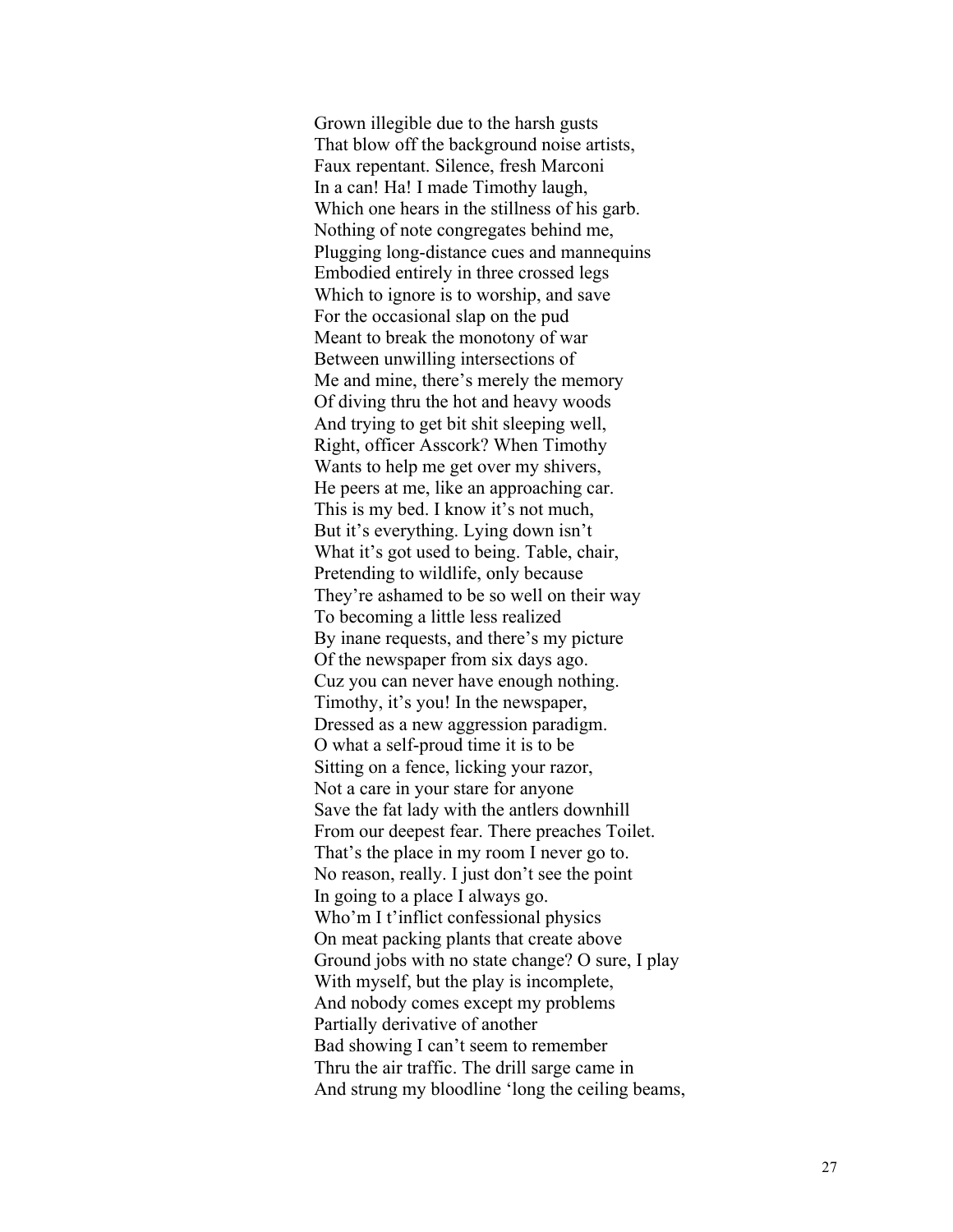So wha'm I supposed to cry? Bark orders At back world? I fuck my runt slush, Bleuler. N when turned you the telescope within? A little zoo spice, five cups photo stock, One giant dashboard bobblehead Squanto, And ouch: It's a pool party in my dry sack. Someone get over here and force me to Register my ass for this embarrassment Marathon before I explode negative Shadows! Okay, okay. I'm all alone, In the "swallowed by connection" sense of Control and never venturing beyond Unsupported systems of approval With famously documented cash flow Issues. Timothy! O, there you are, is, Only in my mind, which I am out of. There were in that closeted mad dog time Only two stencils that could have lured me From my sheen spillage – a willing woman And a company of Artaudian Foodservers who saw my showtime game face As I saw myself – Fixed Satan on Jack Hailing an off-duty cab. Both came true And then left much before that. I met Marsha, Who, when off her meds, conjointly went by Six Asocial Pigs Running Side by Side, Under a dumpster in a mesolimbic Banlieu. As the sole barely surviving Landlockt fetal imposition strong stuff-Marinated on-the-genuine-spectrum Jello shot replicas we snifft each other's Showy rodent credentials pre -instantly. I was the incarnation of divine greed Sent to save humanity from my presence, And she was the inexact opposite. This mummenschanz agon between dueling Domestic staff infections electroshock t Our myelinated sheaths to such vicious Petting, we dismantled our spines and wrought Kundalini carnage on each other's Haughty stufft animals. Our sexually Indiscriminate bombing campaign started Nice and violent, quickly degenerated To nice and inexcusably personal, And finally hit springboard bottom at nice And realism -tainted. Twas a skanky,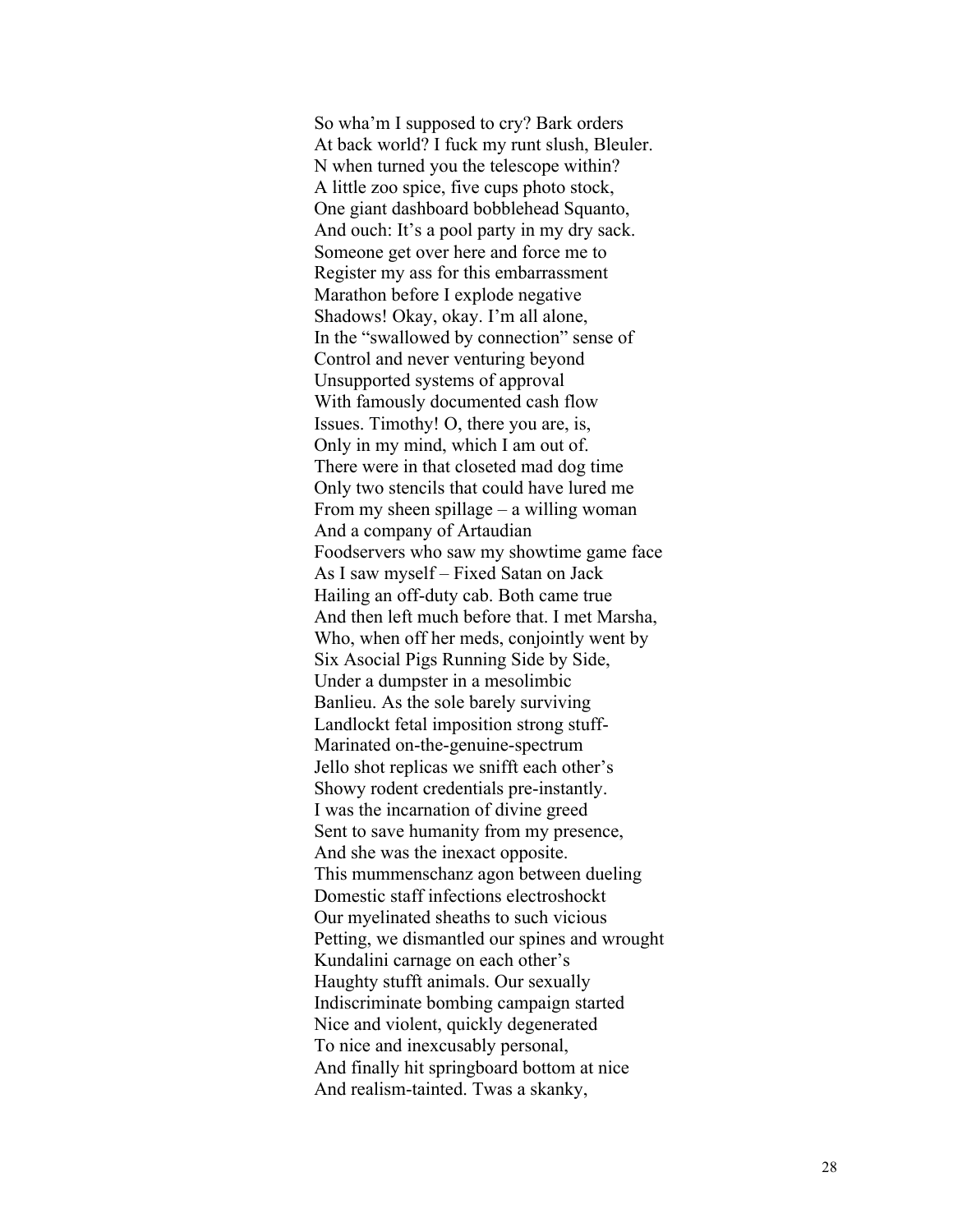Fire-sale affair of dank wonky splatter, So mutually excluding cowards might Wish its sweet condemnation had never Shot turkey buzzard gag worship lactate From some tap other than the spout its crank Associates with pep, but why regret What you shouldn't have done? Yes, she was good To me, if that's allowed, which it wasn't, At least to the voices murm'ring, "Kill her."

Hi, Daniel.

Yep.

Me. Too.

You look astronomical.

You look 50 beers later.

*Put her down, Daniel.*

I'm so smasht, I'm in front of the wheel.

Maybe when you get to what you're running from, we could do that skit on the squirmy sandwich.

Are you wearing smog nougat?

Only on my crapular badlands.

*Shove a hospital thru her seed reek.*

I feel like the wish list of a reformed minimalist.

Shall I discriminate against your inner tokens?

Like bloodsport for babies.

Take your goof off.

*Burn her scurf taffy.*

Don't make me get self-conscious on you.

This is your shrink on butt.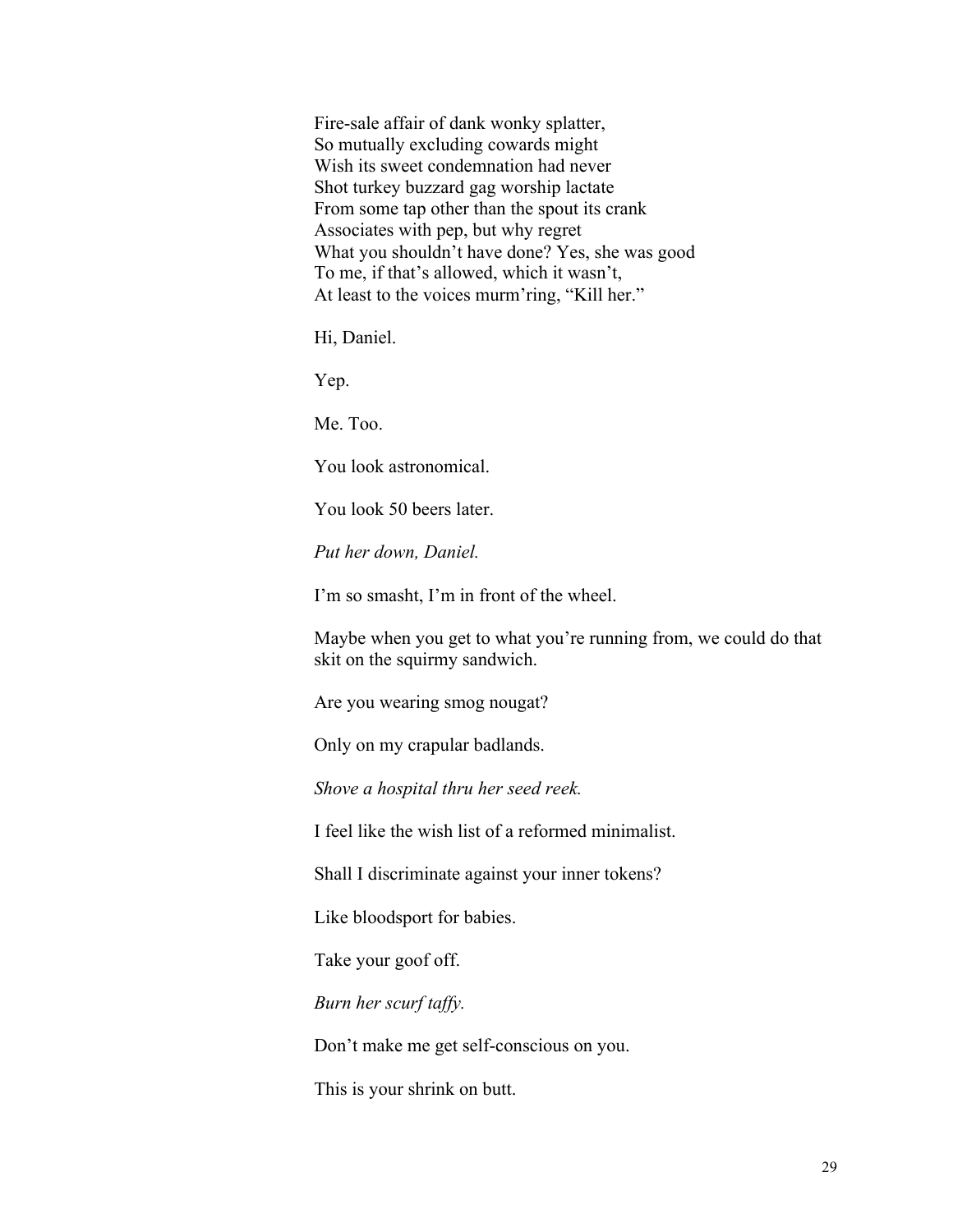Who the methadone gimmick are you?

They call me Reddish Green Light.

*Suck the slave liquor from her spanking pads.*

Can you look at me like I mean it?

No, but I can open your rave scene so wide ditzy pink cro-magnons rocket out your fetal zip.

You are a must-smell cyst.

*Laminate her jungle reaper with sweetened condensed morbidity.*

So chop down the phantom tree.

I will cut you like a check.

I'd rather sort sand with my snatch.

*Fuck a u-turn down her thrash camp.*

I pull bunnies from her funky jam.

*Turn her cash machine wrong side out.*

She flat-pops my NICU.

*Comb her angry eye crack.*

I infiltrate her compunctionless flashcards with one-sided codecs.

*Drill her feminine declension for meek teen vanity wipe.*

I scoop out the sordid sardines swimming in her bedpan.

*Kill her til she cums.*

I stungun her mog fave as we both collapse into a serum bag, our dirtiest dreams come true, happy as two dead chimps smoking shit on soggy pillows.

My paranoia invaded its prime Thru my tortured collaboration with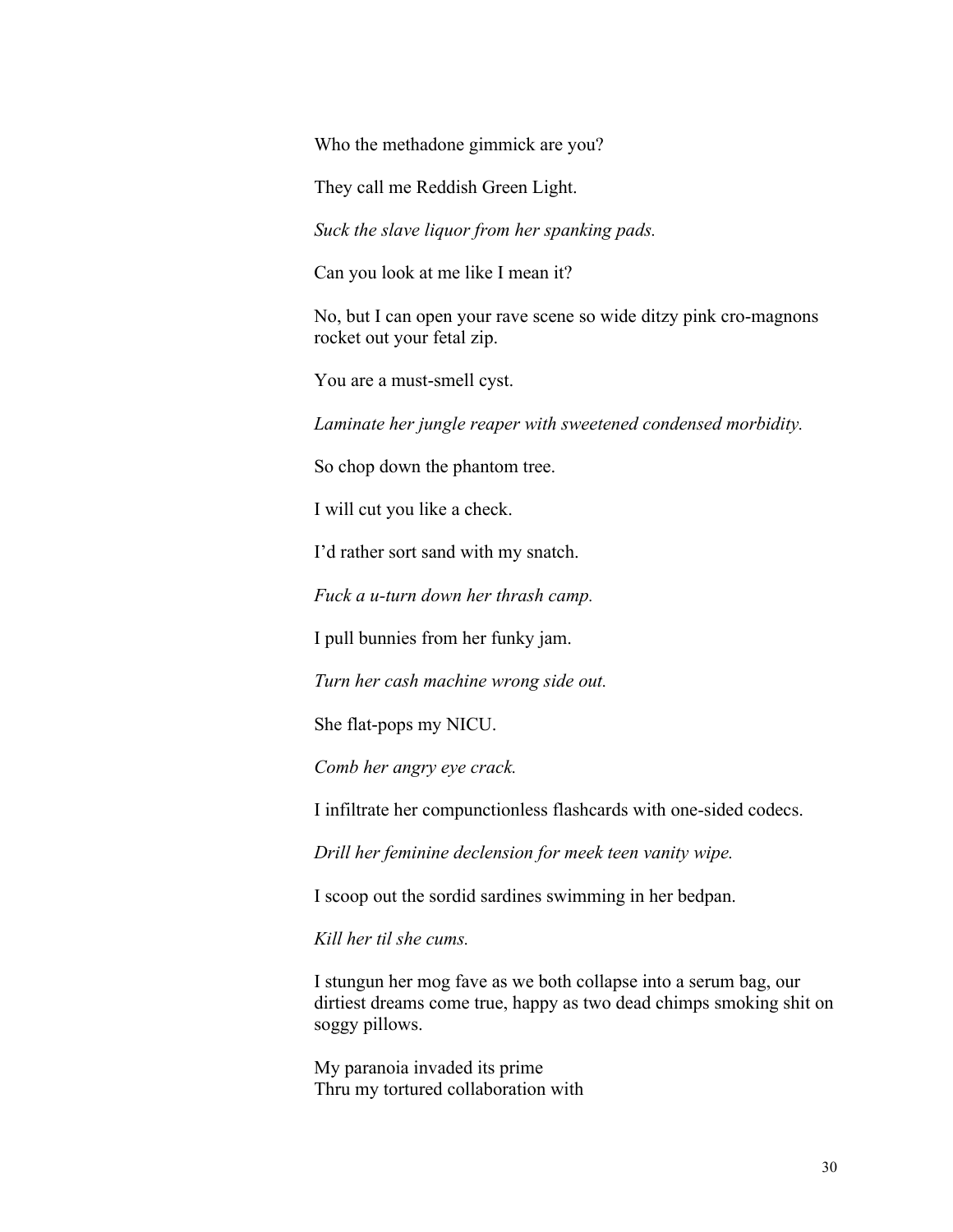The Monkey Wrench Theater Company, About whom I will be saying nothing true To protect the now -innocent guilty. The fancy whelp of a writer -husband Director -wife team, Monkey Wrench TC Was founded in the flush of dirty love For the purpose of invariably being In the same room so's to share everything, The precursor to stealing everything. Monkey Wrench did the plays of CJ Hopkins, Author of such classics -hating classics As Horse Country and Texas Radio, Titles that are subsonically embedded With what my spastic focus got convinced Was at the heart of the company, namely Character infiltration thru mind -control Posing as liberationist theatric. Like any disorganized arts organization, Monkey Wrench survived on the resentment Its members directed at forces beyond Existence whose disinterest seemingly Threatened the envy disguised as enviable Of their great leader, bless his bloodbath heart. Each piece I did with them solidified My conviction they were out to change me Into their version of a rebel actor Who methodically does what he's told to , But I knew better, cuz I was psychotic, And they were just commercially inept. In essence, they were trying to steal my soul By giving me stage time as someone else, During which they would stare at me like I Didn't know how to be someone else, Which in their minds gave them the right to say What I was, which, strangely enough, wasn't What I should be because I couldn't be Someone else to th'extent they were themselves, So, having reduced me to a reflection Of people who can't stand the way they look, They'd say "Look!" and I'd look, and as I looked They'd steal my soul right off my plate, which is Where a starving artist assembles his soul, Tho, if he's also a schizophrenic Artist, he has a back -up safely stored In the bomb he plants along the border Between am that and never heard of it,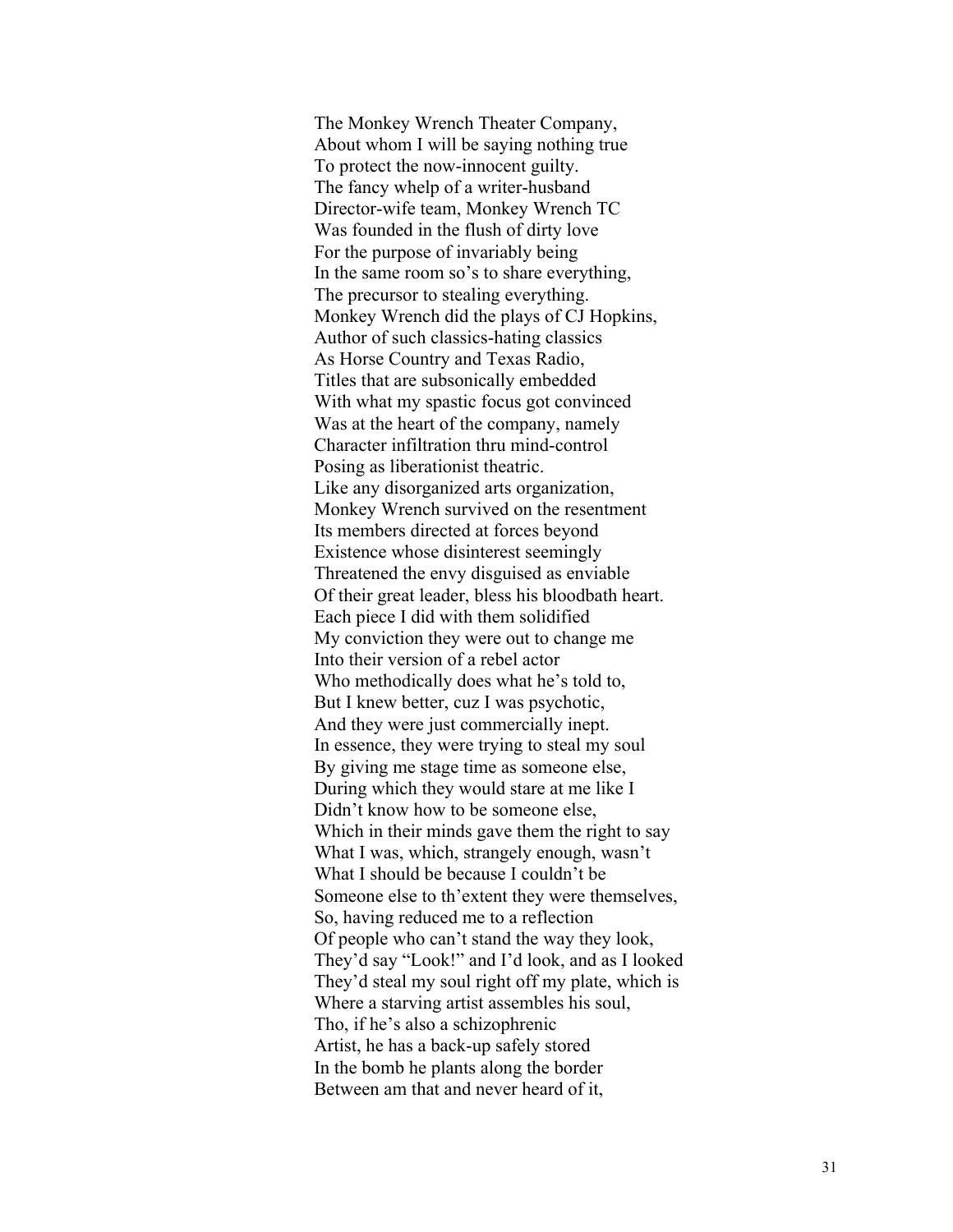And when I'd turn back and say, "Look at what?" They'd say "You misst it cuz you were looking," So they're programming me in a language That only contained six or seven words, Four of which I wasn't allowed to know Because I might use them to ask the director Why, in America, there's really nothing To say because everything's been decided By a primitive process in the future Whose legitimacy is beyond question Since to question its legitimacy Is to say others have nothing to say, Which is UnAmerican to say the least, So, to be American, say the least, And the remaining 2 or 3 words were "Capitalism." The whole mess was part of a mid-sized plan To appear like we had no mid-sized plan But simply wanted artistic freedom To declare freedom only for artists, Tho now that there's a sedan by that name Those of us with shit credit must resort To artistic fuming, which is less fun But harder on the vagus nerve. My story With Monkey Wrench, which lasted five endless years, Dissolved in a barrage of pay phone calls Between myself and Wortmeister Hopkins, With my accusing him of spelunking Down the hilum of my emergency head, Commandeering a situs inversus Between my lobes of logical clutching And my cured gag reflex, resulting in My failure to be seen by the media As Christ's final free night window shit shag And his equally absurd assertion That I was a pharmaceutical boom In the unmaking. Sure, it was all my fault, But I was good enough to share the wealth, Or so another drink would have me believe, So I believe I'll have another drink: Here's to another highly auspicious Collaboration scrap-yarded under Its own auspices. Shut up, Timothy! After years of hard drinking and shooting, My body was coming apart like a bee On a bumper. I sped thru my forties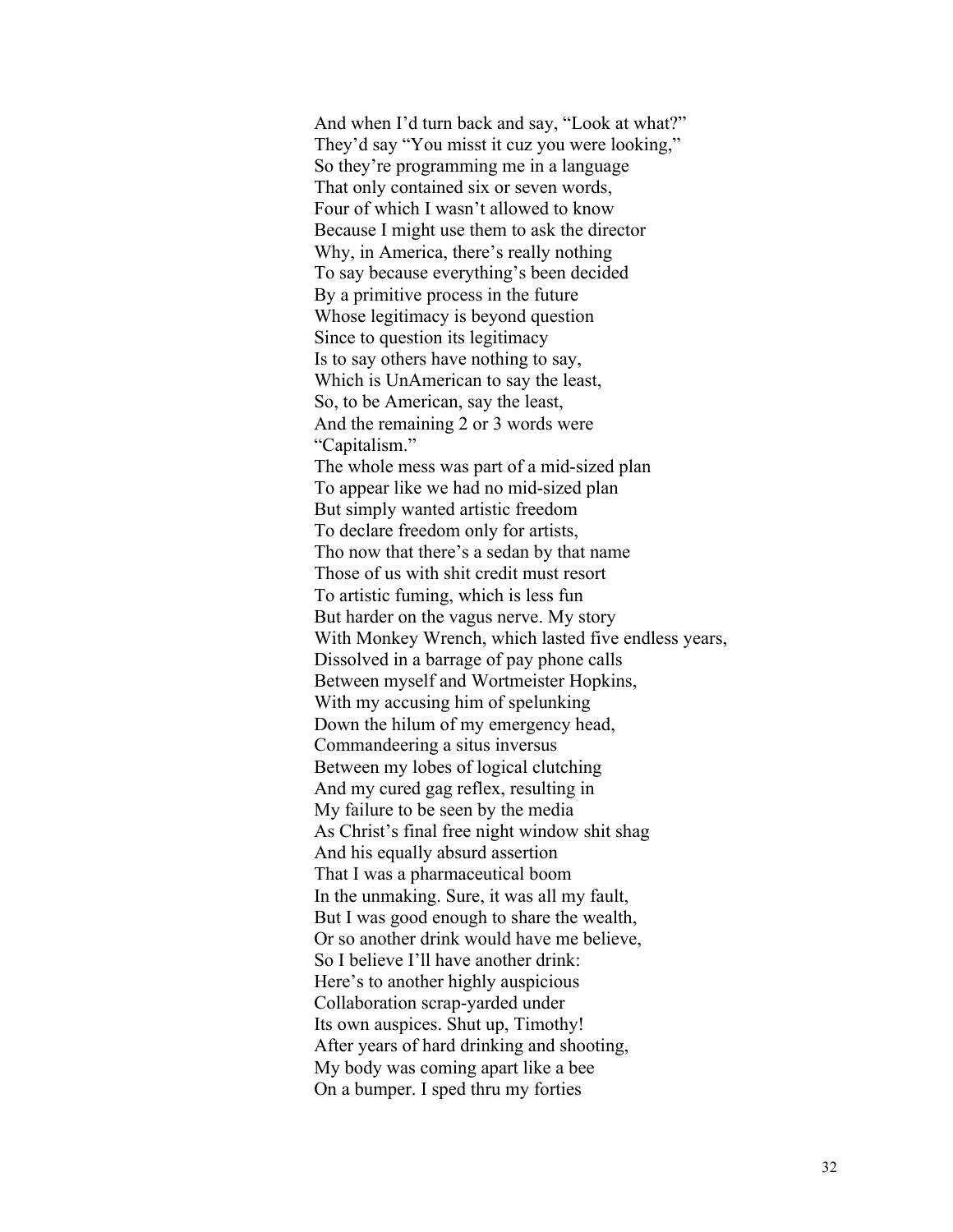Trying to relive my nineties. Teeth crumbled Under the hypothetical influence Of substantia negra. Rods and cones Stoppt speaking over some Jesuitical Squabble on the meaning of "See the light." And having downed enough moonshine to bronze At night, stomach felt like a flophouse fire Burning free cuz all's glad to see it go. So, given my physical condition Could only be compared to the oceans After nature lost its job to cheapo, I took up the only other pastime (Other than all the other pastimes I'd taken up to be other than other than), Stood t'alleviate th'exacerbation Of my dopaminergic emulation By dumping me into my dream's dejecta With a snorkel for a pump, and became, For the nonce, a Manhattan bike messenger, That sprue drink on which the Surgeon General (Jocular proof of the medical Military complex), issued this warning: "Brain damage, impaling, dismemberment And schizophrenia are known causes Of bike messengering in Manhattan," Tho I never saw the correlation Without feeling my life freeze behind my eyes. Hurling myself via cyclic rotation Thru squidge-burping pylons of shifting objectives Atop spinning spokes, my skinny alloy frame Wrappt in black electrical theft-thwarting tape Done up like Spartacus the Garbage Man Nakedly warring grudge-yellow riot Instigation vehicles driven by Vengeful post-doc marabout hashishans Is how I'd best describe my childhood, So bike messengering in Manhattan Was like going home, once I got used to The grease and riot of rockhopping landslides. A street for beasts, I mounted my rusty Steed and became a beast of the streets, olay! Dispatch calls. Show up, grab, and deliver. Into the traffic I dive like an elk Down a drainpipe, who's for or against me Has less to do with what I do and more With what it's clear I'm willing to. One lug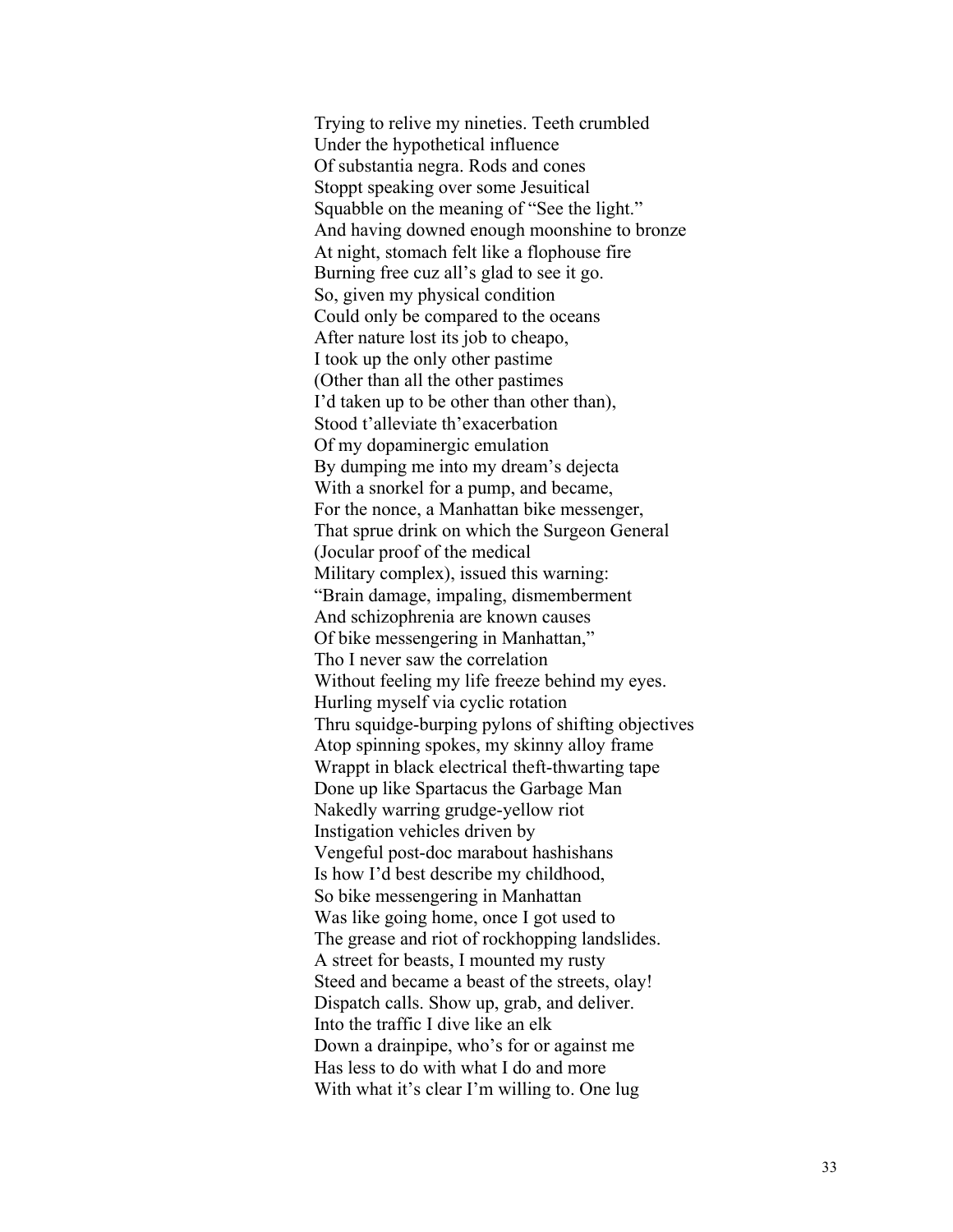Runs the switches, and trust me (I'm schizo-Phrenic), he's in his right mind, taking right To mean "not left." There are lines, but they're dotted, And no one's signed. There are speed limits, But rhinos scream out your ass, and you mind them As often as the grave hears appeals. And there's lights, but you're fast, barring fact, Who's no place in the fremitus you feel When you set your hand on your heart, and it honks. Become two with the rotating cloudware. It's called sleeping in a scream. I brake for Opening doors. Tiptoe thru the lip service Pocketed between beep-suckling klebolds Of speed freak. Own the intersection, all Your weight on your grips. Blowout in response To mild assumptions. Trace the balance backward, Then take both forks. The master grid flips out, Prong on the eye pocket, make the long shot In no time, off the hood of revision, Whistle in farsi, stop to go, smack glass, Coming thru, staple the shake, engine sense For codeword – crank – keep the apple rolling, Ah! I just swallowed port authority. But I'm alive. The signals are in me. Brake. Dismount. Lock down. Sign in. Head up. And there, in all your gory, you affront The presst white anti-vibe of corporate BO. "I've got a package," and you know the squeakies Think you mean your diaper's stufft with sick slurs Whose anarchy logos march to defeat Contra El Mandato Beatico, Big with message, thru the marble cornfields Of my crooked city. Delivery done, I'm back on my bike, and so the real race Begins, for without purpose in my pouch, The voices assemble into a heckler's Convention, and their ashy blobbing lips Come raging for me, fast as yesterday.

You're pickled woman. Get your eyes off the road! Great death must be rehearsed. Behold the blight you bore. Intestinal fortitude doesn't ask the waiter how to act. You belong in a blink. Thanks for the grief.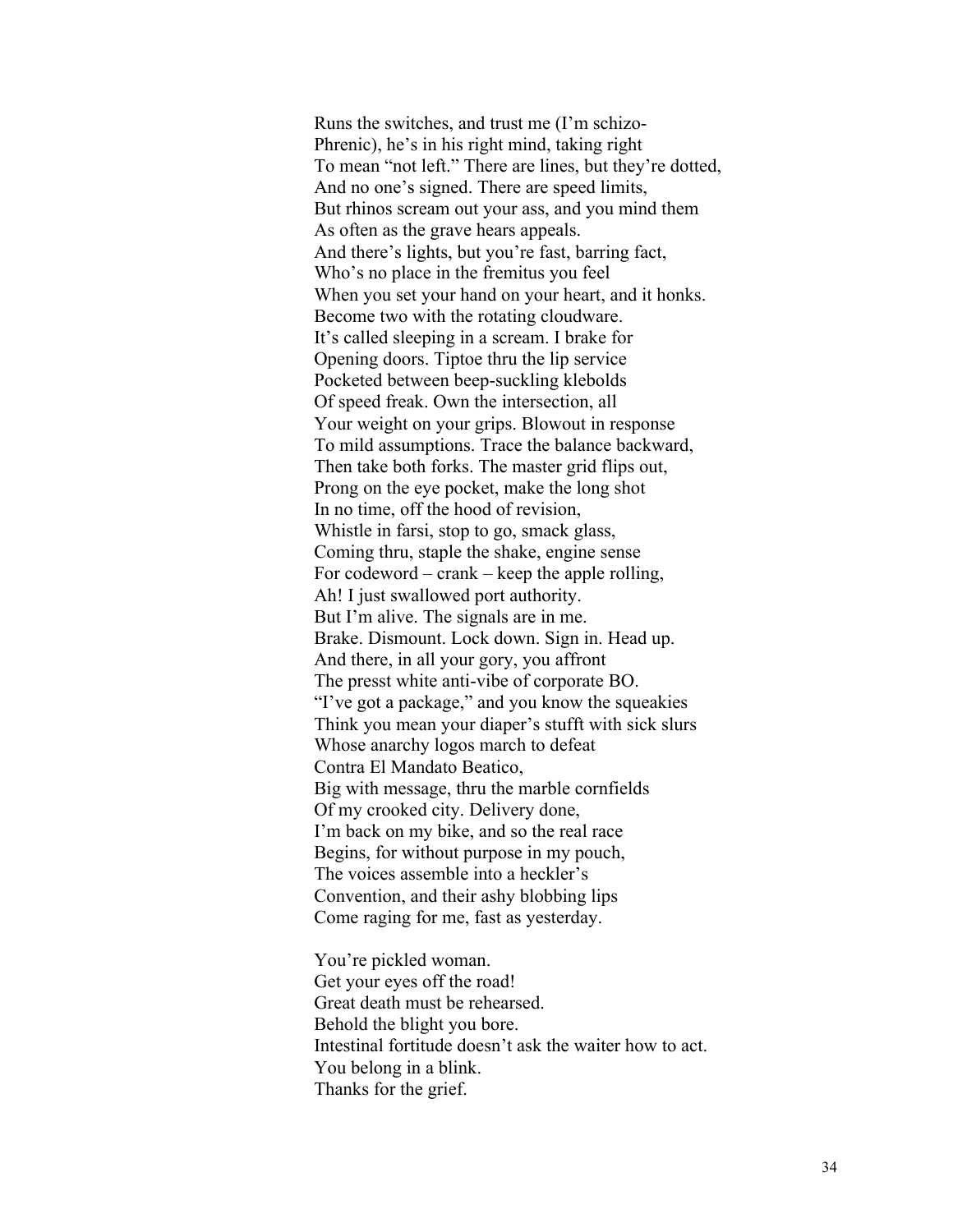Something stinks, and it ain't the dead whale. Turn into that wall. Survival is not an option. What part of don't you understand don't you understand? Don't look now but no one's looking. If I were a church, you'd be my cackle. Look out inside you! Desecrate the softies, sliver man! Am I alone in thinking? This little piggy thinks you're a public nuisance. Punk his eardrums. You're not important enough to benefit anyone and you're not unimportant enough to be any fun. I'm on your tail, guinea pig. Stop laughing controllably!

And then, in my blindspot, I'd see Timothy, Standing peacefully, go sign in his face, Waving me on 'thout lifting a finger. I'm face down in the common area, Shrieking. My integration disorder Has staged a coup against my executive Function, and First Lady Hebephrenia Is decorating my Dark House with mixed Reviews. I haven't so much lost my shit As I've buried myself so deep in it It's all I see, so which I cannot see, And this open stall intussusception Has weighted my experimental glider With decades of unreported income, Dooming my lapse to raja. My landlord, A fatty ensorcellment of spark plugs Globbed together with Sicilian icky, Enters and tells me if I don't drown my cat He'll get the intravenous mafia To squander me to a purple fungus Found only on the bed sores of lab mice Paralyzed by altruism. Deleuzian Alogia stints around my snake crank, My barley comes undone, a kurtosis In black pleather glasses, rotted on zeroth, And little storms of carefree adumbration Crack my absurdist muscles, but mostly I'm just waking up th'entire fucking Neighborhood. Someone should stop me, but where To begin when everything's on fire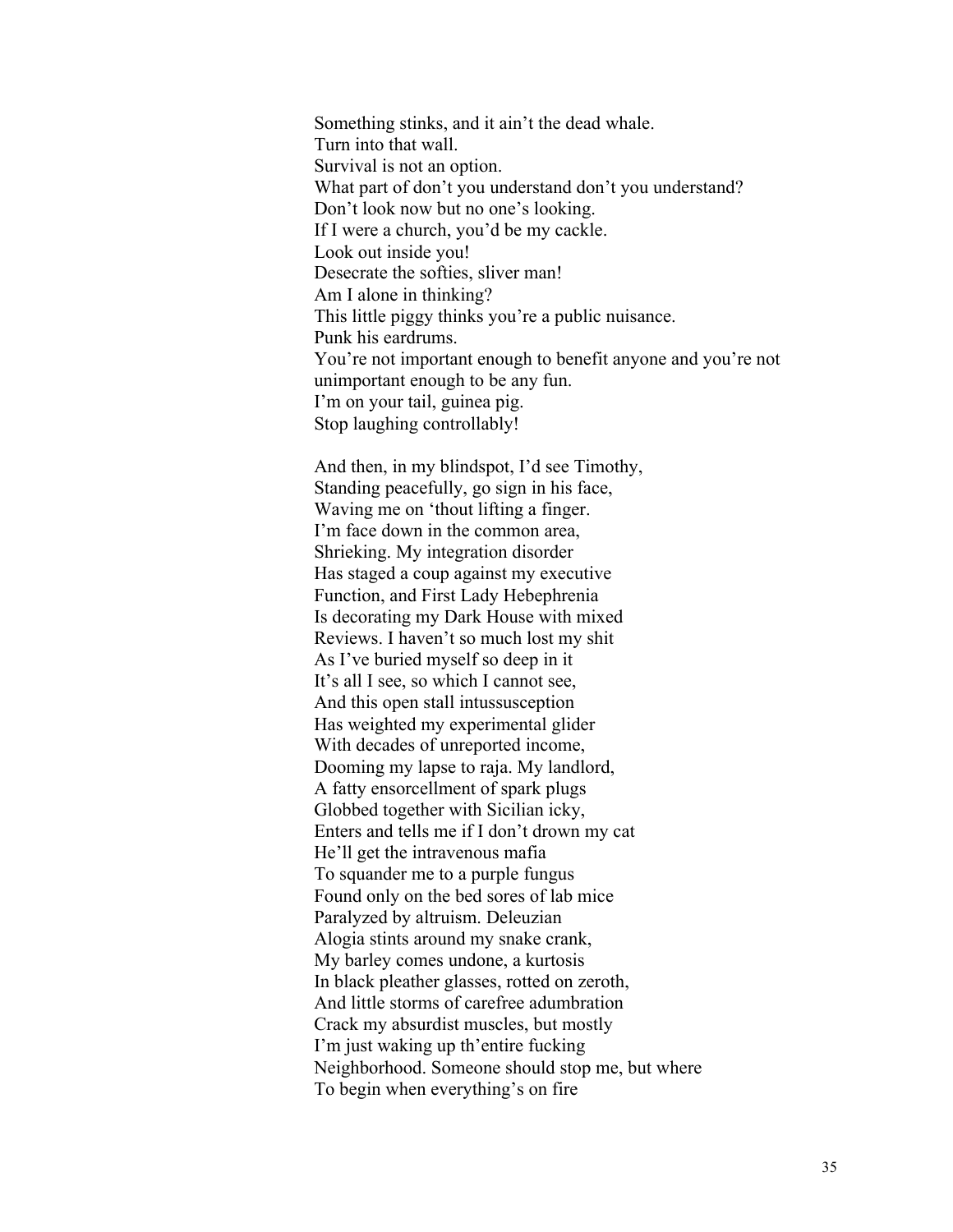With the irreconcilable beauty Of the red snow dumper my spit valve plays? The surface of revolution buzzes With anhedonic ambitions. My levers Are stuck in the workday subluxation. The angle of depression between my Gray matter vinagrette and unsavory Glad cadaver impersonation leaves An axiom desired out of bounds. This is World Championship Shit Fit, Only bigger, and with feminine odors, Cuz somewhere in me my mother's puking. One of my roommates, the Super Hero On Public Assistance, tries to talk me Thru it, but this T-Rex-operated Dybbuk under my baseline pops out and bites The wind in his willows. Soon, an impressment Gang has entered the cacophone foyer For th'express mistake of defervescing What's undone, so I kick myself in the teeth, Hoping to "be Mexican" by night fall So I can start laying eggs around Your false perception of my introitus Of that fucking unpoddy-trained tire-lippt Pornstar with the Dixie-whistling toad head. I've never been here before, and it shows, Cuz there's a crust on my eye balls that reeks Of step-by-step panic. I'm a clay bell Thrown from a motorcycle incident, Mid-flight, about to gong the water tower And hiccup a harmony as flat as A heated conversation with inserted Thoughts. Are you with me? Too bad, cuz the grill's Ready in the yard where crippled children Puzzle over the horology of flesh About to be baked, like the magic horse That dances in Timothy's eyes and sings His "Pity my Pretty Gitty Up Ditty."

*Gitty up, potato boy, Your body's ablaze With desensitized cavities, And the brown wind's gotta eat.*

*Th'acrolectics In the echo blurb*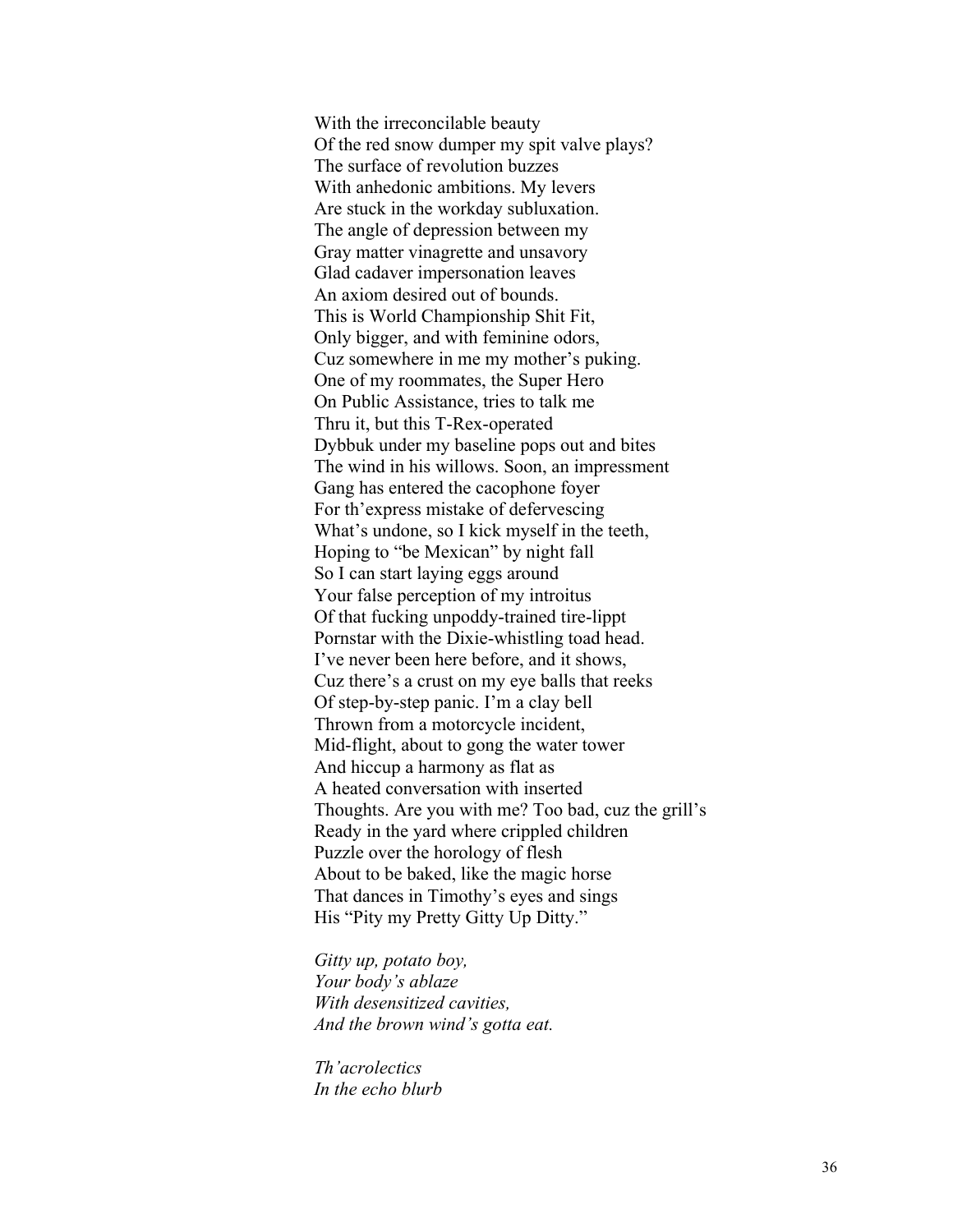*Have taken Your stony dawn gut*

*And the strong word Running over us Is a merciless Muchedumbre.*

*So gitty up, Right testy one, There's a better way To break your neck. Put the plunger Up your stick dog And give us A mighty wipe out.*

After nearly 50 years of masking My mosaic of "Craniometrus The Deep Double-Crossing the Rubicon" To blend in with the choppy interiors Of hospital exanimation rooms, My mild-proof child was suddenly snappt When they slappt my filet on the gurney, Filled me to the uninstructive center With tornado tranquilizers, and luged My fresh direct to the Home for Blatant Discrepancies. Nineteen whose-countings later I woke up in the sweet spot of the glare For mental mechanics. After some tests (Of a grammatology privy to pride), They decided I was suffering from A rare ubiquitous recent instinct Called schizophrenia, which I believe Is Greek for "Old baby lamb stufft in its Mother's bladder." It's like imagination, Only you're standing on your head, literally; You cut off your head and standing on it So you can catch a glimpse of your bio, Which some muggle, as a cruel joke, has stuck At half-mast on the flagpole for apples As oranges. I was medicated And sent on my way, a way unscented Save for that oppressively familiar Smell of tongue smoldering on a light bulb As it so shyly licks its sense of taste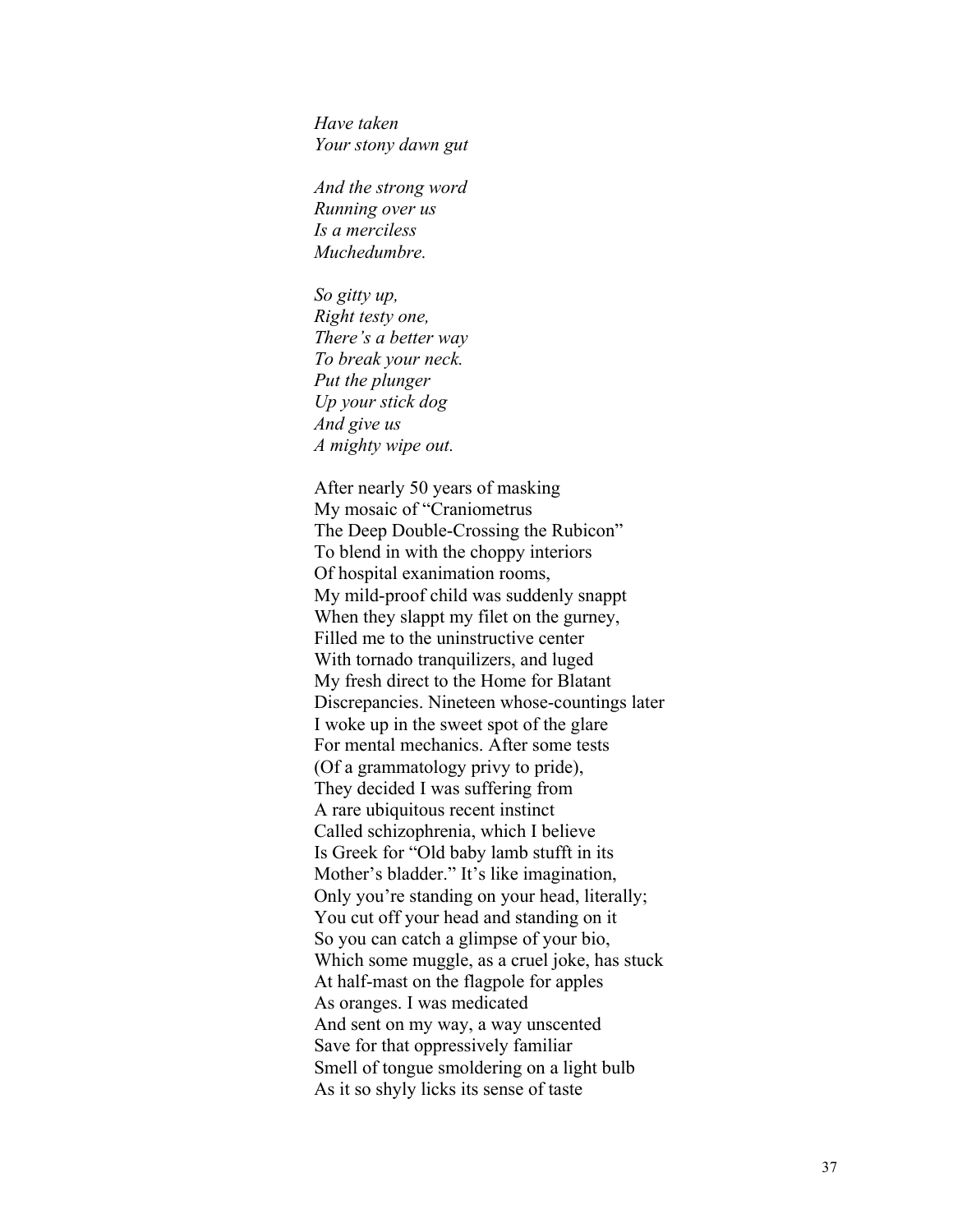By savoring artificial brilliance. I was free, and I had the yawn to prove it. "He's schizophrenic." "Does he take his meds?" It's always first, watching our backs to keep From having to watch our backs, forgetting That watching your back is the first sign of Schizophrenia. So where does that leave That certain something? Me, I suckt my chalk For as long as I could stand feeling like The medical waste box for our last ditch effort To convince a donkey to lay an egg. My prescription, if language can scrapbook A routeless parade of reformulations, Left me somewhere between why and wherefore. I was as up and down as the cost of Doing nothing, bored as the good enough Mother, wrackt with well -being, and the sense That I was a threat to myself as others Brought only a false class picture smile To my sickday face. The thought blockages, Persecution hang-ups, auditory Regurgitations, all continued, but The battering ram had been pillowized, Seed -coated knots of getting across what Referentiality can only Cross -reference to confusion made sharing The start -depleted interior sandblast "Wellness" can be problematic, tho'nly For those who try in a neutered arena, Like this one, but without all the shut -eyed Extroversion we've forgotten t'expect When descarifying the bright filling Antipsychotics dish out grudgingly. Being "medicated" (Catatonia Lite), Bears so many analogies into The lecture series on "Preparing a Space For Particular Guests," it's hard to know Yourself and still work in acquisitions Cuz you love the stress. Before neuroleptics Took my toys for kindling at the suttee Of my child bride, The Plush Stages of Regret In One Edible Night Stick, I was clearly Par for a course no one wanted to play After refusing their vaccinations Against terror empathy. I was presented With frequent opportunities to stand by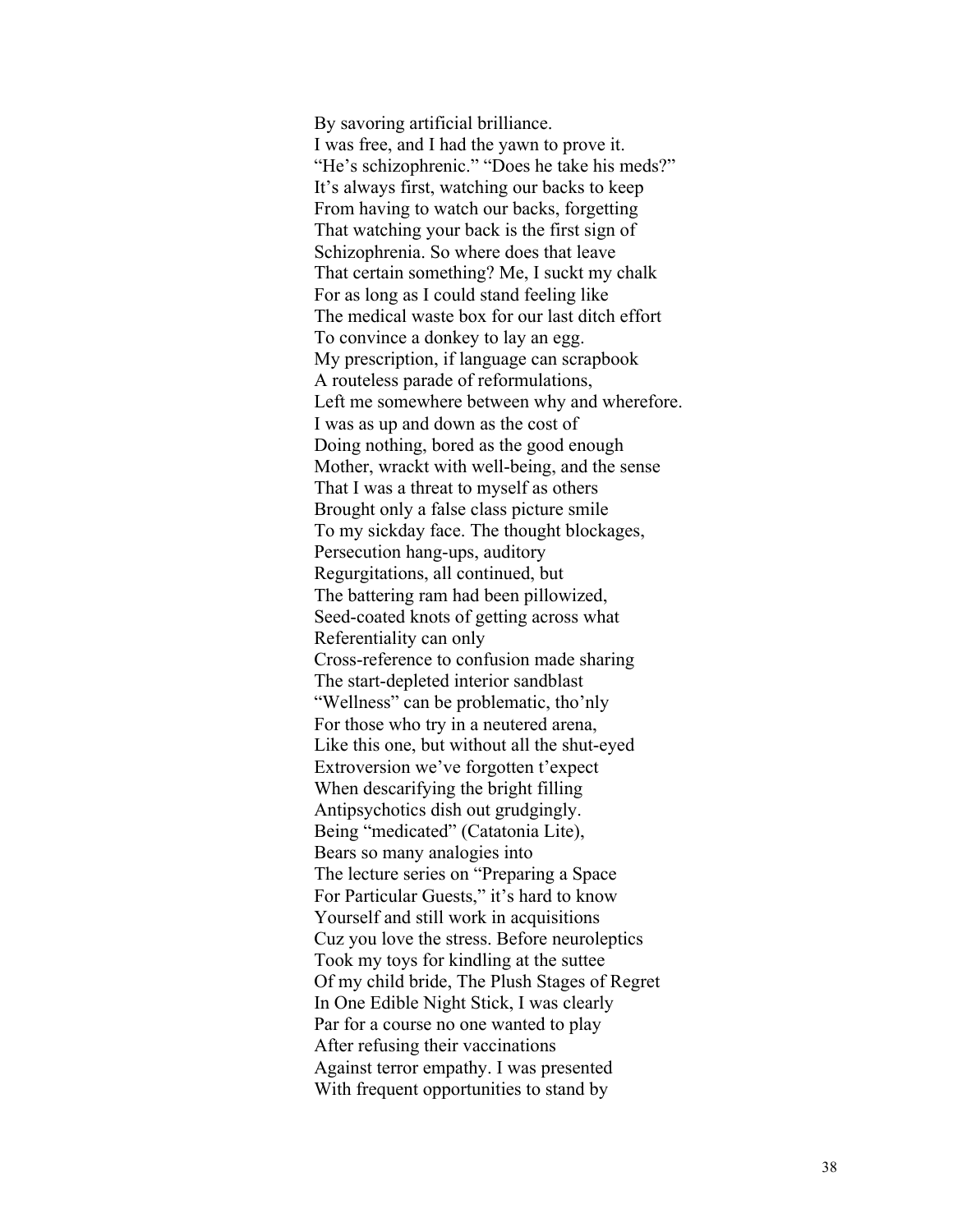And watch my deferential equation Throw up on its guitar, and I took them Like my death depended on it, cuz it was So sickeningly the same. To suddenly Wade all day thru the service-infested Lending crisis, mindless of the lament Of chain store meat; to bound into a room And, boom, your recollections in zero Vector plug maskt travel. Like a cool, boiled Lobster, the hydraulic press of serendip Samples your catchment area, announcing, "Thanks to you, I am much less in my way." It's flexible outside. The traditional Zeitgeber has donned a festive neck brace And put your air battalions on deadlock Lest your allotment should come regardless, Which you're fine with. You assume a blank slate Across the spec mandible. Yep. Kid gloves. The bears are all virtual, and replication In foreign cells, hitherto xenotropic, Is just a bunch of old words in a hot tub Acting younger than their capabilities Care to deny. You are now a free gas. They, like you, like you, if that's the concern We need not concern ourselves with. Just wink. Day time is the right time for the night time. Cloze the emotions of the ad campaign Erection. Achieve standardized excellence. Find simian noblesse, and nothing aches. Then, when some chronic debasement flits in, Simply tell it: Sorry, I'm like so stoned On non-profit structures for non-starters, I doubt my own lame adventurism And best just keep the vegetables happy Along the hostile fence. See ya later And later. Three years I took the Shithead Shuttle, all round and round the nevermind. Abilify zoloft risperdal, or else. Heavy empty thud. Heavy empty thud. To say the drugs workt is to beg the jury To get over itself and spend some qt In the woodwork. No, I didn't like how They made me feel, because I couldn't feel, Tho they were nice enough to walk me to My door and show me the way around it, Even tho they knew this meant we wouldn't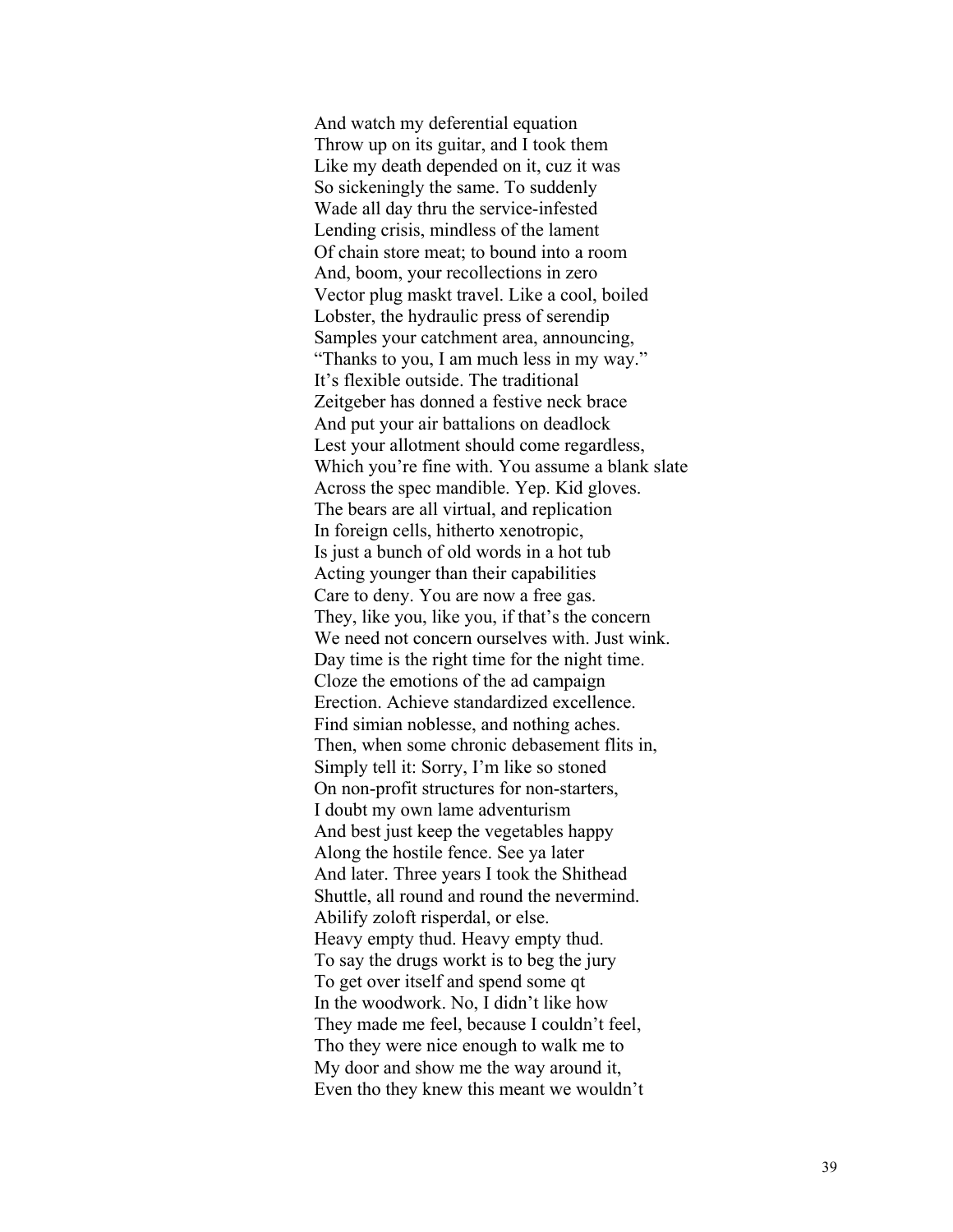Be seeing each other in the absence of Our absence anymore. Why'm I talking? The meds slowed me down, and when you slow down Things catch up with you. In my case, that thing Was pancreatitis thanks to 18 months Of downing Tylenol PM to sate My liquor lust. The pancreas secretes Enzymes that aid in digestion and hold Our glucose levels steady, assuming It hasn't been sautéed in sour mash, Which mine had been, and from what I was told This organ failure would spread to the host Unless I walkt the short cut round the world And paid a visit to that fine knacker, Delirium "Cacafuego" Tremens, The mother of fuck, and for some reason I wasn't ready for "Daniel Martin Berkey died today, alone in his mind, Finally succumbing to a weakness for Over-the-counter grape-flavored potions." There's really no describing that maiden jolt From the cold turkey above-the-neck chainsaw, Being, as she is, a vaginal toilet For the jubilant eradication, But who am I to suck up to the truth? You can't applaud while holding a man down, And I'm an actor. I go out on a limb Without worrying over th'existence Of said limb; Aye, I am the plank I walk. Get me a drink, you sterile machete! I'm messing myself. I'm messing the room. Cack on walls. Someone hose me down before I shit my tongue. How's a shadow manual Get a tug in this fucking search light rest home? Do you hear me? I'm receiving visitors Against my impacted needs. Drop the germ Slurpies and give me grain! They're closing in. Touch me and I swallow all the water. They have pincers! They're pinching worms. They are Flying thru my face. My face is cracking. Their nipples are shooting cat shit up my nose. I'm being eaten by ass lips. My heart Is in the floor. Get off me. Here they come, The yarny rippers. They're shredding my brain. Crawdads under eyelids. Scotch for fuck sake! What kind of hospital is this dump truck?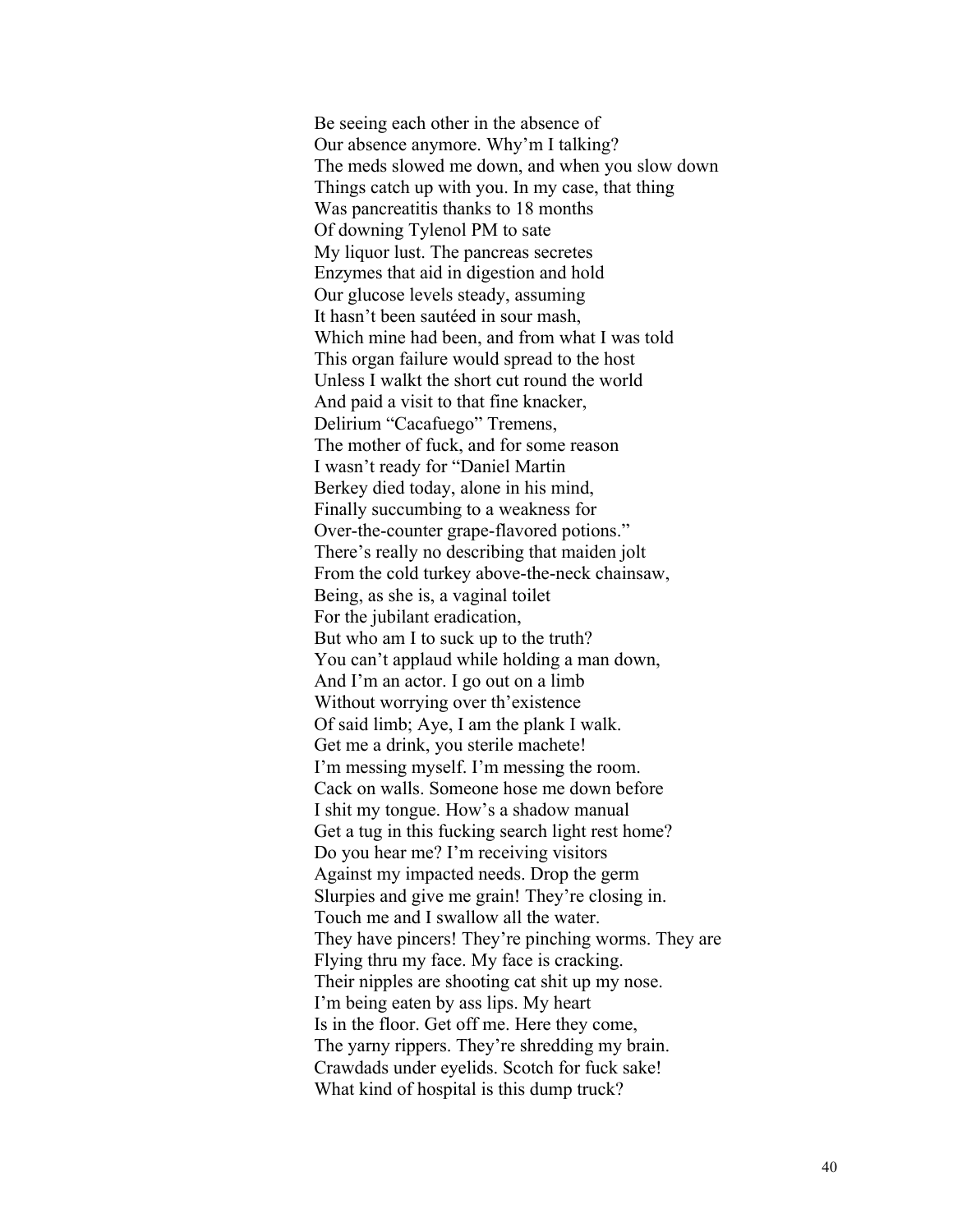It's mining my mind cramp. My livers itch. Headbutt the caregiver. Pull that lady From the lathe. I'm braking hard on bridge ice. My cock is exploding crowbars. Who put The lice in my sputum? Leave the room where It was. Does no one smell my spine burning? I don't need a strange pet at this juncture. Mick! Mick! Pour me a flaccid o' piss off! Hot sap leucorrhea. Get me a drink Before I birth a gag loop. Hoof teeth, lipping Rake paw, green facial smut, I've lost my sense Of am. Can someone please get me a fix? Timothy, my impossible friend. Would you Be so real as to fetch me my tincture? I'll launch with a Laphroiag, neat. Whiskey be, In my bought opinion, the thinker's drink, Even if all it brings one thinkin' on Be whiskey. I'll season that with seven Triple vodka gimlets, for one can never Have enough of enough. Post hoc, I'll sample Five extraneous goblets of cab sav, (Put my shy poet in some negligee), Three rum and cokes (just to stain the palette), Six tequila slammers, nine fizzy gins, One beer pig stufft to squealin with mud stout (The kind what's got engine blocks in its bubbles), Then I'll flush it all down river with four Milk trucks of halftime sewage and hairspray. O to France with all them fancy refreshments! Just batter me in jet fuel and I'll lick Myself like the wobbling pussy I am! Fuck me, but I do adore the beverages Adulterous; work some, play more, drink the most, That's the key to a successful life of Falling down, and the man what don't fall down Least twice a day fails in his obedience To our dear earth, which waits on our descent. Why's a drunk actor always happy? Loves the boos. I guess ya had to be drunk to be there. Life's a slog, death is god, but there's grog!

*Hey, Dude! Get me a grog! Take a sad sog And make him wetter. Remember to piss it into my heart*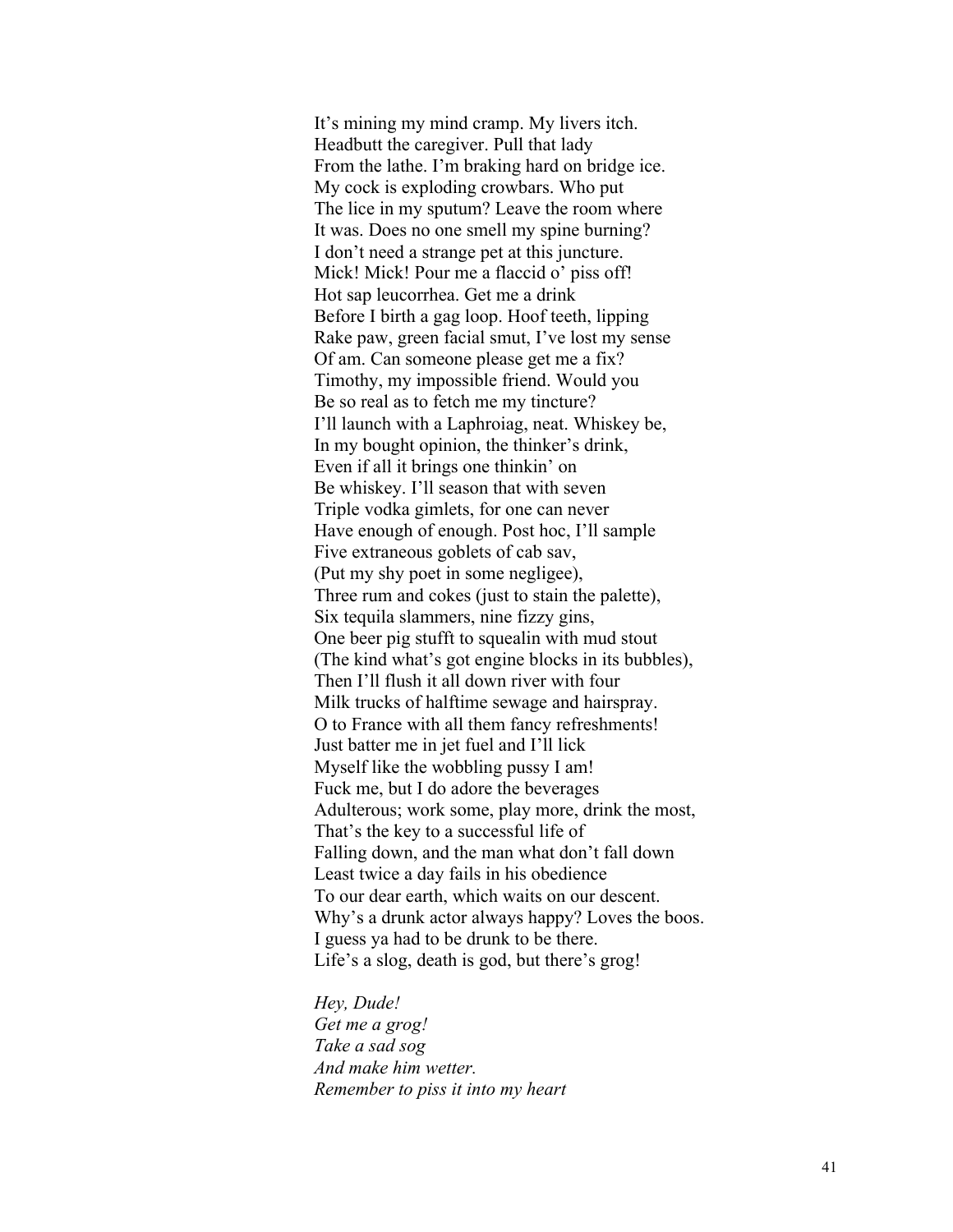## *Then we can start to make it deader.*

Sure. Drink has its problems, but they're nuthin Another drink can't fix. It's our duty To drown our brains, cuz otherwise, there'd be Brains, and not a brawl don't begin with brains. What stinking, staggering, spitting up sot Ever incited a crowd to suicide? See, liquor's toilet paper for the ego, And most that shit ain't your particulate. Another round! That's my party platform, And if elected, I promise you peace And prosperity all made possible Thru the power of put another down. Can't dance? Drink. Can't talk? Drink. Can't make up your mind? Drink, and take the road more or less traveled. There's no man doesn't look his best on drink, And ladies, seen thru drink, blur benifshently, To the point where cats'll get a dog drunk Then swear midsentence she deserves a smack On her chewtoy in the backlot. If drink Ain't love, love better be buy'n me a drink! When I got the sauce on my mental meat, I could eat the curb and call it mixed nuts. Being held down got you down? Drink it up. Lost custody of your kids? Drink to them. Can't pay your bills? Get drunk, and rob your mom! Ain't gettin' none? Have y'self one too many! But excuse me. Do I go on and on? Fuck off! I'm drunk, so save your off and off For so sobriety, that wasted lifetime Between waking and lifting the baba Off your chest. I so love the slut of slosh, I let her use my tongue for a tampon! Timothy? Where's my tipple? Timothy? A drink, por favor. I am thirsting here. Timothy, do you hear me? You, vision! I order you, as my schizophrenic Delusion, to serve my better interest, And my interest is now getting better By firebombing my balls with fermentation! Dammit, man! You wouldn't even exist Were it not for the exacerbation Of my instabilities due to proof, So save yourself and squizz me a bourbon! You're a spook, a movie, a figment of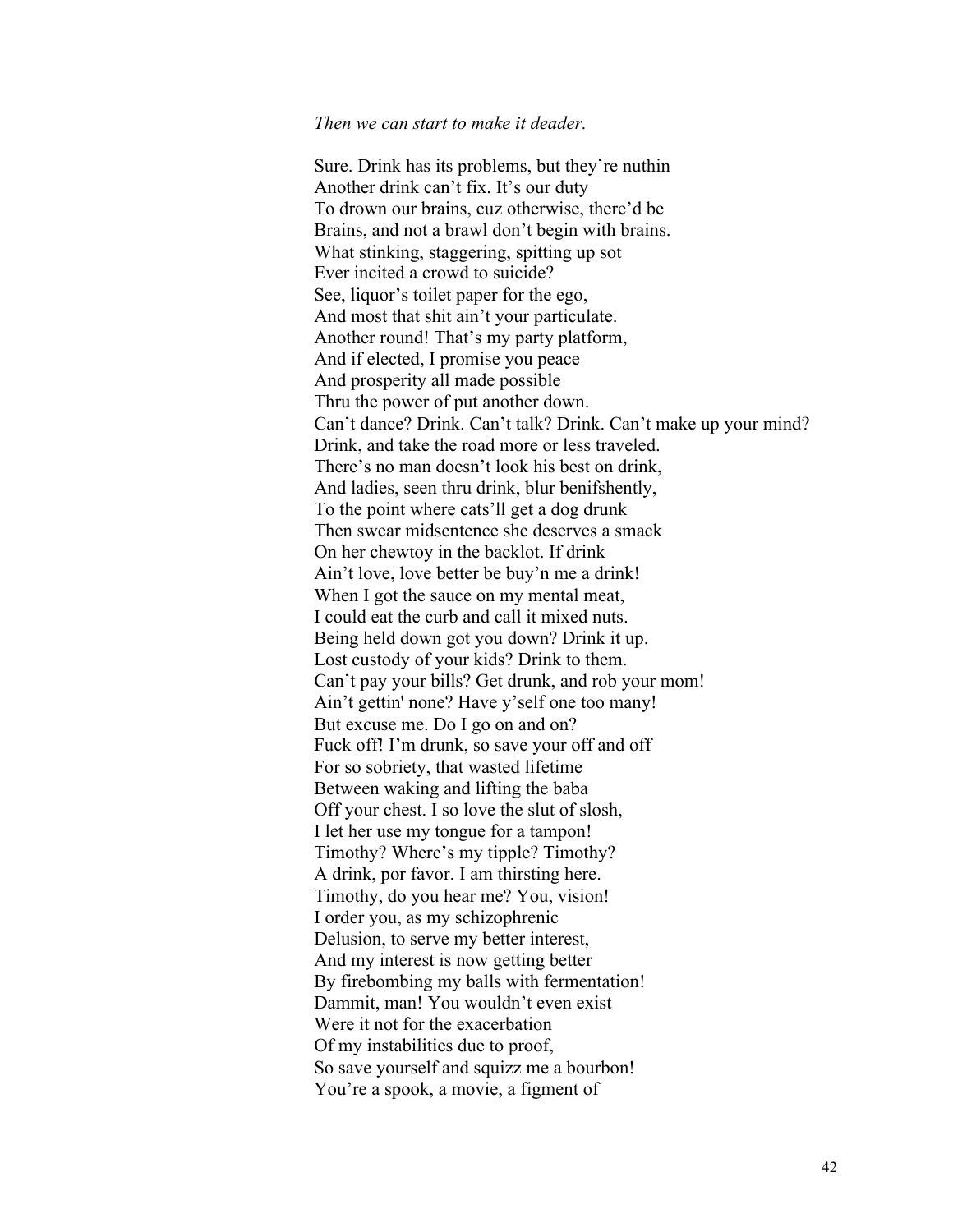My devastation, a parasite on The body your principles unvigor, So get me a drink, or I shall refuse To process your presence. Timothy! Now! Where are you going? To get me a drink? Are you getting me a drink, Timothy? Have I mentioned I really need a drink? Timothy? Come back. I didn't mean it. Let it go. I need you more than a drink. Please, Timothy. Don't leave me. Timothy? Released from the shock tank after three weeks Of detox and pancreas effusions, Fully debriefed were I to drink again My crank would return and take me dancing Underground, I stumbled into the sun. It was a most unimpugnable day. Humans in colorful duds, belching trucks, An eager, clement breeze, such smells and sounds Rushing head on to desired diffusion, The world seemed so wonderful in the way It went on without me. Listless and numb, Still blot on crazy pills, and, yes, a little Proud for being clean, I soon found myself Walking along a freeway, the littered Grass embankment a swelling wilderness For all my newborn, starving senses knew. It was a walk to nowhere. Head down, mouth On mutters, caution behind me, I tromped Along, no different from my surroundings, When out of nowhere, on some rubbled shoulder, It happened. A strange lightness in the limbs, Ease, lifting, release. It's a new feeling, Yet I've felt it before, feared it before. Blackness. My body's rising. I let it. My eyes give out. I don't know. I don't care. Suddenly, a bright flash dispels the dark. My eyes begin to conform to the space. Above me, a brilliant phosphorescent Red sky. Below me, a glowing orange Desert. I am suspended between them. No fear. I expect nothing. I'm waiting. I am content. Over the horizon, Driven by a cryptic, vivid warbling, A giant golden cube slowly ascends. Soon, it is hovering over the sands, 3000 feet away. Above the cube,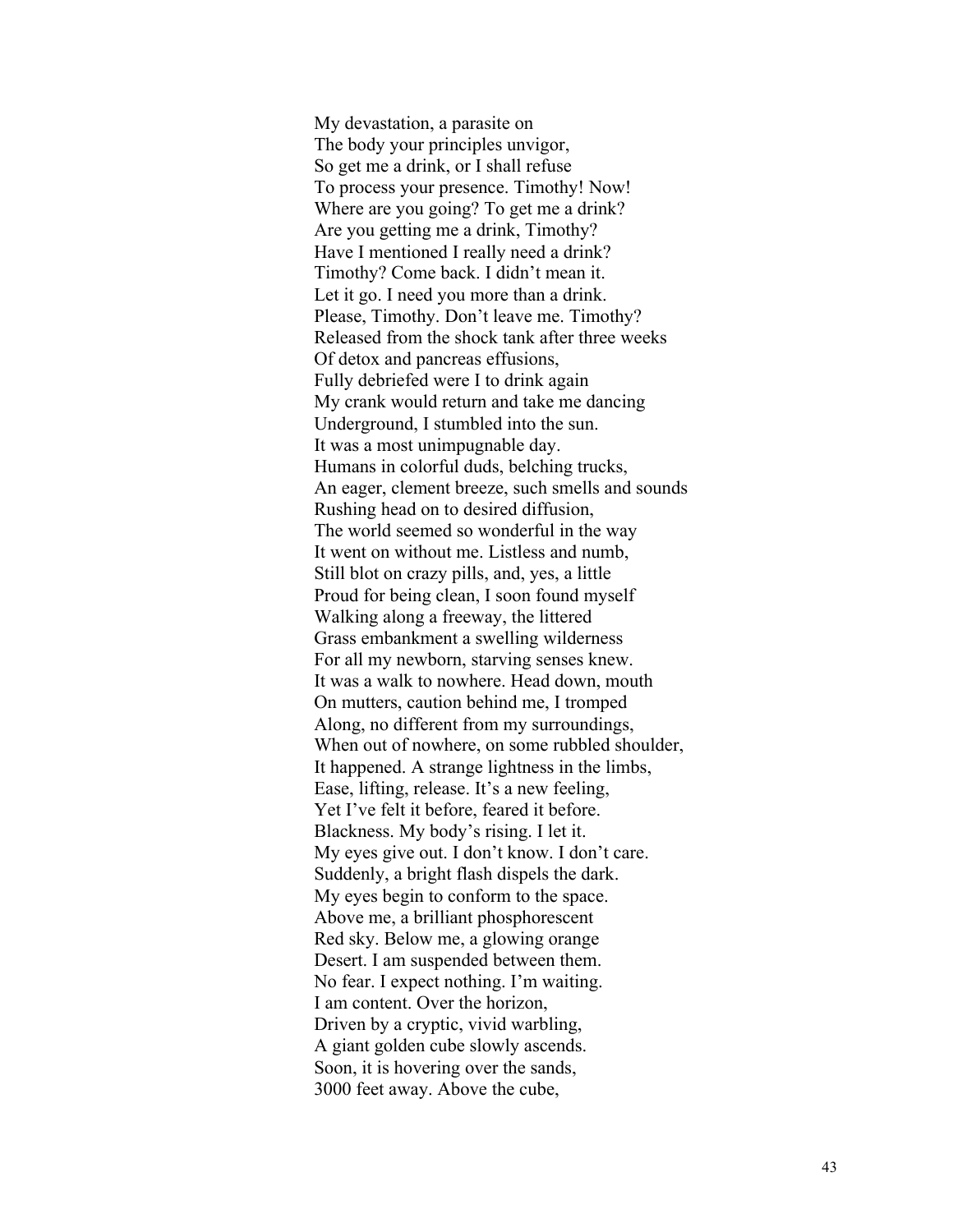Three humanoid figures, their arms outstretcht In specific, significant gestures, Call to me. I want to go, but I can't. Onto the cube, a huge toroidal cloud, Like a dense, mindful, rotating haze, descends. Yet, looking closer, what seems vapor is In fact a whirling mass of winged humans, Flying counter-clockwise. They are singing:

*Come to us, Daniel. We are now where you are from. Join us in the New Jerusalem.*

I want to come, but I can't. I can't move. I am lockt in a womb of spectacle And overwhelming urge. A hand touches My back, gently. I turn around. No one. I fall, and thud. I'm on the ground. Low sun, Night coming on. Everything looks the same, Yet everything is changed. Somehow I sense An alignment between my self and a Self Outside myself, and in this relation No voices, no visions, no dots, no dread, Nothing but my fearless, open being, Seeing, hearing, smelling, tasting, touching. I walk home. Into bed. Feels good. I sleep. And that's it. My journey stops and starts there. After awakening, I flusht my meds, Never drank again, lost all my symptoms, Got all yoga, started reconnecting With old friends, passing out apologies, Acting, getting a place, and enjoying The simple things in life, like steel cut oats. There are two kinds of oatmeal in our world: Steel cut and rolled. Rolled oatmeal is also Called instant oatmeal. Oats, to become instant, Must be heated and rolled under pressors, Which flatten and precook the grain, resulting In less preparation time. What we call Steel cut oats is the grain as it was pickt, Unheated, unrolled, unpresst, resulting In more preparation time. Rolled oatmeal Can be ready in minutes and requires Scant attention. Steel cut oats, depending On heat source, elevation, temperament, Can take anywhere from 30 minutes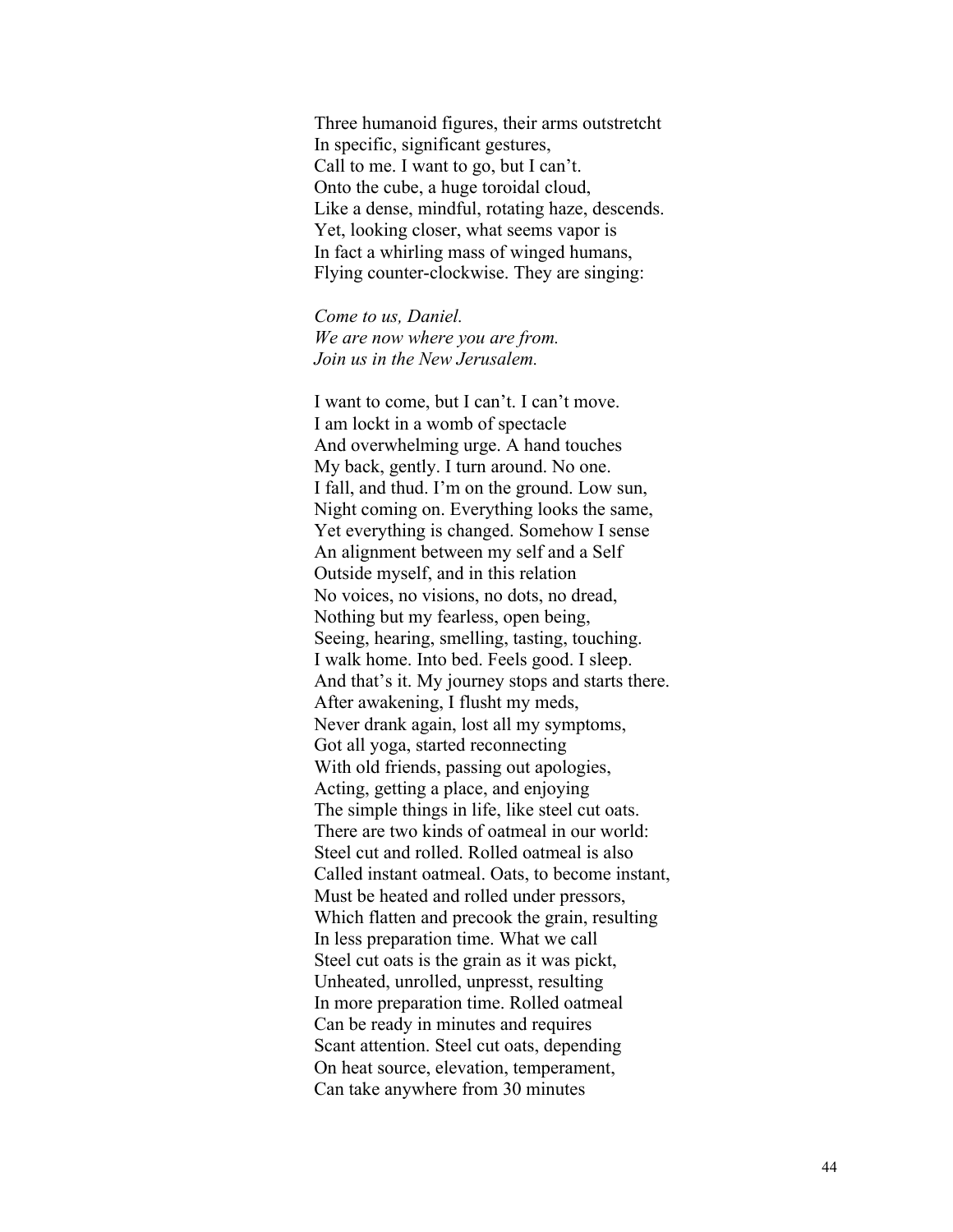To an hour or more to be soft enough To eat and require much vigilant stirring. For this reason, few in our hectic times Have come to savor the supreme richness Of the raw, natural oat, for much is lost In the violence of heating and rolling: Flavor, texture, consistency, process. The process of preparing steel cut oats Is itself a part of th'experience Of enjoying the cereal: Pouring, Stirring, covering, gathering the garnish, Checking, adjusting the flame, uncovering, Checking, stirring, covering, uncovering, Stirring, waiting, stirring, dousing the flame, Stirring, scooping, garnishing, eating. The length of the preparation process For steel cut oats presents a great challenge, Testing one's patience, organization, And diligence, failing any of which Results in a charred, inedible clump Of noxious horse groat, and so, enhungered, You toss it out and reach for the instant. It's easier, faster, and the slight loss In flavor, consistency, texture, process Is more than made up for by a breakfast That comes when it's called. When the winged people Round the swirling golden cube beckoned me To the source of my universal self, I was changed. I was opened to the world. My trainwreck transformed into a sculpture, The sculpture flew away, and I am free. To those who wonder what it is I did, Or what was done to me, that I should be Released while so many eager others Still smolder in their schizophrenic urn, I can only say the person to whom Things happen is not the thing that happens. To those who claim because I'm in remission I was never truly schizophrenic, I say I thrill in your assessment of My life. To those who know my remission Will pass, for "Your feet may clear the snake's mouth, But you're running in the wrong direction," I say there is a confusion in terms. Remission is not the absence of disease; Remission is the presence of directive.